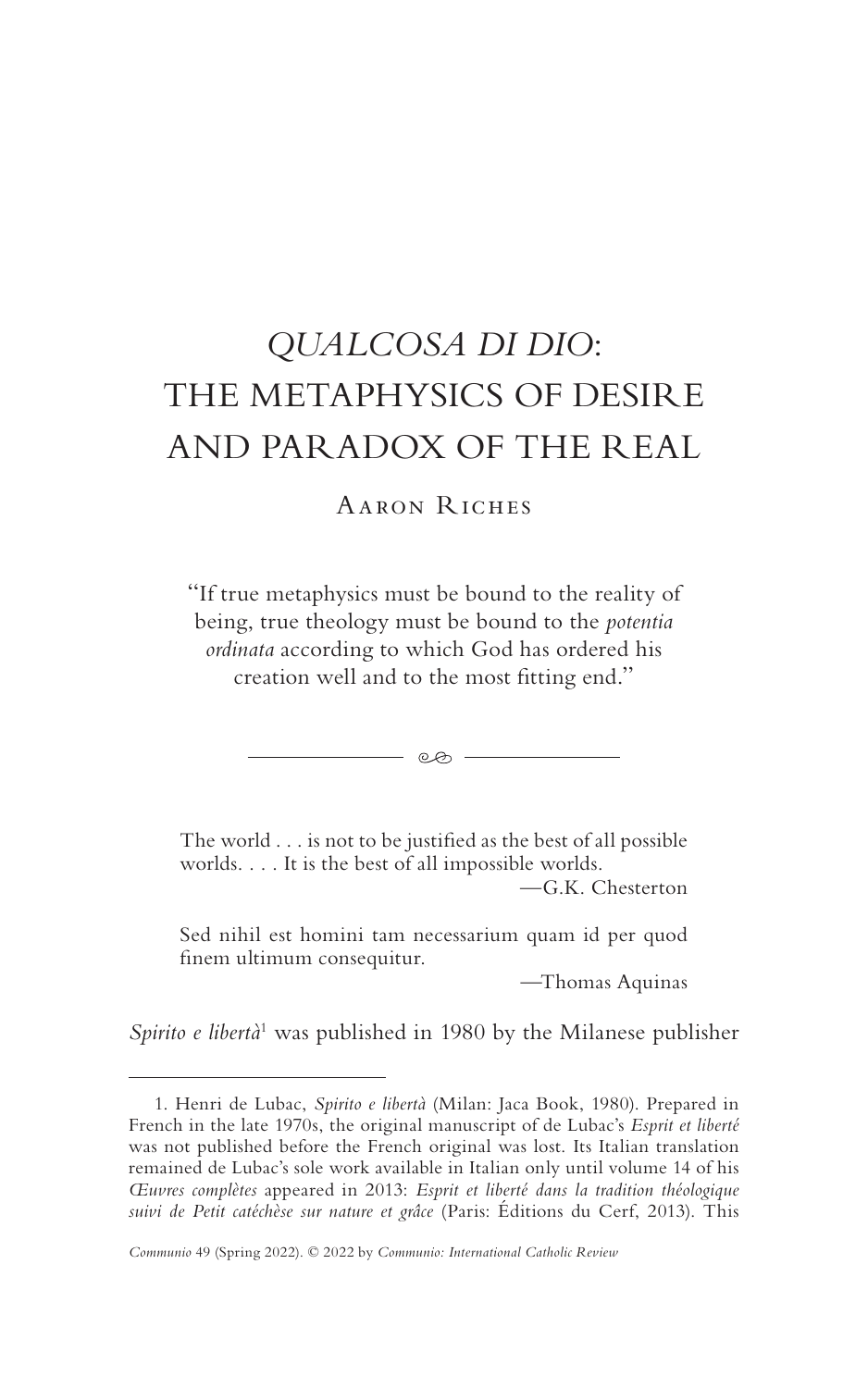Jaca Book. A revised text of two of the most controversial sections of *Surnaturel*,<sup>2</sup> the book was Henri de Lubac's third reflection on his masterwork to be taken alongside *les deux jumeaux* of 1965: Augustinisme et théologie moderne<sup>3</sup> and Le mystère du surnaturel.<sup>4</sup> The 1980 volume, as an act of self-reflection, is luminous for the audacity of what de Lubac lets stand. Without so much as a hint of self-conscious second-guessing or anxious dialing-down of his 1946 thesis, de Lubac repeats: the desire of the human heart is already "something of God."5

The appearance of a French text of *Spirito e libertà* affords an opportunity to reconsider afresh the debate concerning *Surnaturel* and redress a gap in de Lubac studies. As such, this essay aims to (re)affirm the radical theologico-metaphysical *novum* John Milbank detects in de Lubac's thesis, rooted in the claim of *Surnaturel* according to which the natural desire of man for the supernatural is already "something of God," even while "it is not yet grace."6 According to Milbank, the implication of de Lubac's thesis implicitly proposes "a new sort of ontology—in a sense a 'non-ontology'—articulated *between* the discourses of philosophy and theology, fracturing their respective autonomies, but tying them loosely and yet firmly together."7 *Surnaturel*, therefore, concerns something deeper than a

4. Henri de Lubac, *Le mystère du surnaturel* (Paris: Éditions du Cerf, 2000), a booklength expansion of "Le mystère du surnaturel," *Recherches de science religieuse* 36 (1949): 80–121.

5. De Lubac, *Spirito e libertà*, 261 [*Esprit et liberté*, 187; *Surnaturel*, 487].

6. John Milbank, *The Suspended Middle: Henri de Lubac and the Debate Concerning the Supernatural* (Grand Rapids: Eerdmans, 2005), 41. See his argument in note 4 that for de Lubac this constitutive human desire is an anticipation of the supernatural in the natural, citing *Surnaturel*, 487: "Quoi qu'il y ait de bonnes raisons de l'appeler 'naturel' (puisqui'il est essentiellement dans la nature et qu'il en exprime du fond) on doit ajouter qu'il est déjà en un sens, quelque chose de Dieu."

7. Milbank, *The Suspended Middle*, 5.

volume, a reconstructed French edition of *Spirito e libertà* uses the 1946 text of *Surnaturel* as its basis, integrating the modifications published in the 1980 edition of *Spirito e libertà*.

<sup>2.</sup> Henri de Lubac, *Surnaturel. Études historiques* (Paris: Aubier, 1946).

<sup>3.</sup> Henri de Lubac, *Œuvres complètes*, vol. 13: *Augustinisme et théologie moderne* (1965; Paris: Éditions du Cerf, 2000). This work is a revision of the first part of *Surnaturel*.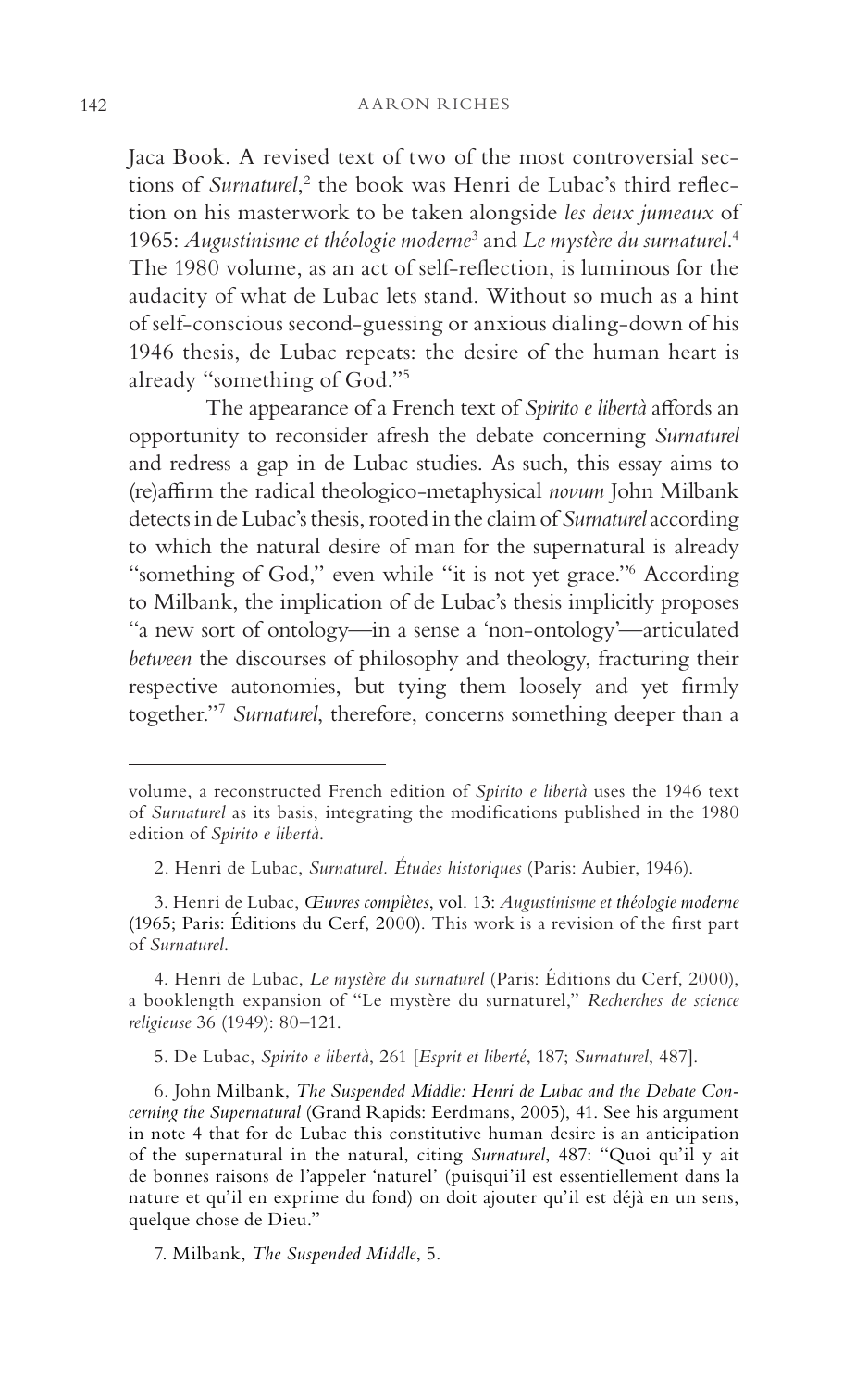merely "dogmatic" question: it concerns the meaning and necessity of the Christian judgment on reality as such. For this reason, according to Milbank, more than a mere "recovery of sources," *Surnaturel* proposes a *ressourcement* of the patristic method by which the Christian "account of grace and the supernatural is *ontologically revisionary*."8 As such, *Surnaturel* entails as much a revolution in metaphysical thinking as a revolution in theological anthropology.9

If, positively, this essay takes up the metaphysical boldness of de Lubac's proposal, it also offers another (if largely indirect) response to scholarship that aims to undermine the legacy of *Surnaturel*, both as an interpretation of Thomas Aquinas and as an authentically Christian vision of the real.10 In its most acute form,

10. See Lawrence Feingold, *The Natural Desire to See God According to St. Thomas Aquinas and His Interpreters*, 2nd ed. (2001; Naples, FL: Sapientia Press, 2010); Ralph McInerny, *Praeambula fidei: Thomism and the God of the Philosophers* (Washington, DC: The Catholic University of America Press, 2006);

<sup>8.</sup> Ibid., 35.

<sup>9.</sup> While this essay intends to take up the trajectory set by Milbank, it seeks to do so with three minor caveats. Milbank contrasts the generative fecundity of *Surnaturel*'s "non-ontology" with a "formal capitulation to papal authority" putatively evidenced in de Lubac's later work on the subject. Emerging from the publication of *Humani generis*, de Lubac is understood by Milbank to have been chastened as a "traumatized theologian, resolved to articulate himself in somewhat oblique fragments" (*The Suspended Middle*, 8). I qualify this judgment on three counts. First, the 1980 publication of *Spirito e libertà* shows that de Lubac did not suppress the "non-ontology" of *Surnaturel*, nor did he relegate the radicalism of his 1946 thesis to "oblique fragments," but rather maintained it. This point will become clear in the body of the essay. Second, I contend that the divergence between *Humani generis* and *Surnaturel* should not be overdrawn, that *Humani generis* is truly (as de Lubac held) a "boomerang" insofar as it entails a limit against the metaphysical possibilism and theological abstractionism that is the basis of the "system of pure nature." Third, notwithstanding the concrete question of *Surnaturel*, for de Lubac the spiritual authenticity of the theological vocation is bound to service rendered to the Church and so to the submission the theologian freely makes to the Magisterium and to ecclesial authority. For de Lubac this docility of theology could never diminish theology's genuine creative fecundity, but rather ensures its flourishing. Theology does not save the Church; the Church saves theology. This is how de Lubac lived the imposed silence he suffered after *Humani generis* (imposed by his Jesuit superiors and not by any directive from the Holy See), which Milbank perfectly terms "the tension of the suspended middle . . . of his ecclesial vocation." I contend that de Lubac's years of silence ought to be read less as a "formal capitulation" and more as a spiritual waiting in the "suspended middle" of ecclesial fidelity, which is the generative basis of the theological vocation.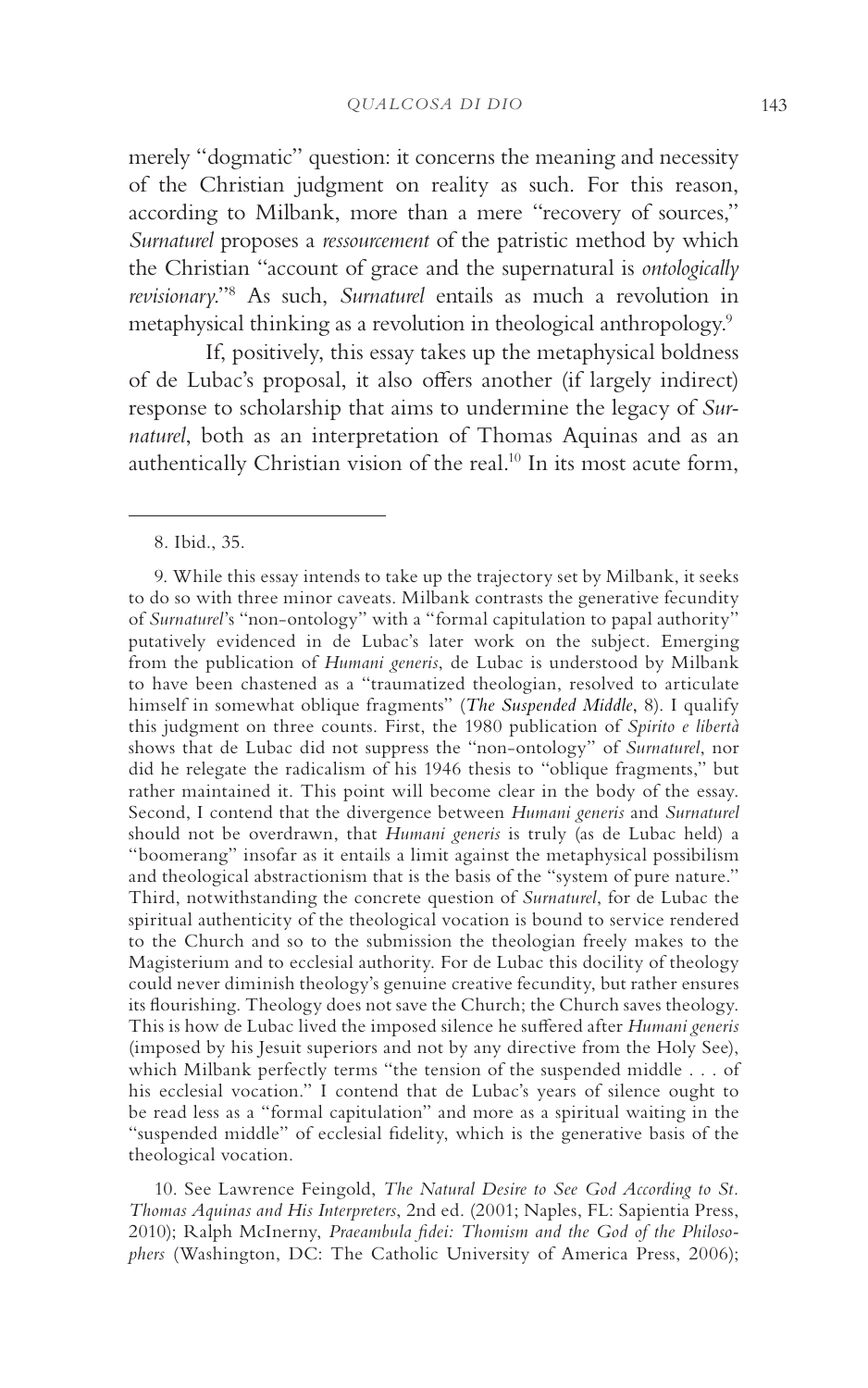some recent scholarship against *Surnaturel* has even laid blame for the postconciliar crisis on de Lubac's work.<sup>11</sup> It is beyond the scope of this essay to respond in full to these charges, but the lineaments of a response will attempt to show that de Lubac was not proposing a more secular vision of the real—exactly the opposite is true. De Lubac's aim, I hope to show, was to recover a genuinely orthodox method of theology: not an idea in search of a reality but the real understood in light of the event of the divine mystery made flesh*.*

This essay is divided into four parts: (1) "The *desiderium naturale* of St. Thomas" outlines the basic contours of two interpreters of Thomas, Lawrence Feingold and Henri de Lubac; (2) "After *Surnaturel*: personalism and metaphysical realism" proposes that the question of the supernatural "call" does not concern primarily abstract "nature" but the concrete "I"; (3) "Between *Surnaturel* and *Humani generis*" shows the dogmatic harmony between de Lubac's and Pius XII's texts, arguing that in fact both deconstruct the metaphysical possibilism on which the Suarezian "system of pure nature" is based; and (4) "The 'Scotist' influence" parses Scotus's doctrine of *indisponditus* in order to counter Feingold's assertion that de Lubac's thesis is essentially a Scotist interpretation of Thomas.

# 1. THE *DESIDERIUM NATURALE* OF ST. THOMAS

#### *1.1. The perplexity of Thomistic desire: rival inheritors*

The status and meaning of Thomas Aquinas's doctrine of "*desiderium naturale visionis Dei*" is one of the most vexed questions of modern Catholic anthropology (philosophical and theological).

Steven A. Long, *Natura Pura: On the Recovery of Nature* (New York: Fordham, 2010); Bernard Mulcahy, OP, *Aquinas's Notion of Pure Nature and the Christian Integralism of Henri de Lubac: Not Everything Is Grace* (New York: Peter Lang, 2011). Cf. Denys Turner, *Faith, Reason and the Existence of God* (Cambridge: Cambridge University Press, 2004); Romanus Cessario, OP, "Cardinal Cajetan and his Critics," *Nova et Vetera* 3 (2005): 109–18; and *A Short History of Thomism* (Washington, DC: The Catholic University of America Press, 2005); Reinhard Hütter, *Dust Bound for Heaven: Explorations in the Theology of Thomas Aquinas* (Grand Rapids: Eerdmans, 2012); and Thomas Joseph White, OP, *The Incarnate Lord: A Thomist Study in Christology* (Washington, DC: The Catholic University of America Press, 2015).

<sup>11.</sup> Feingold, *The Natural Desire to See God*, 441–43.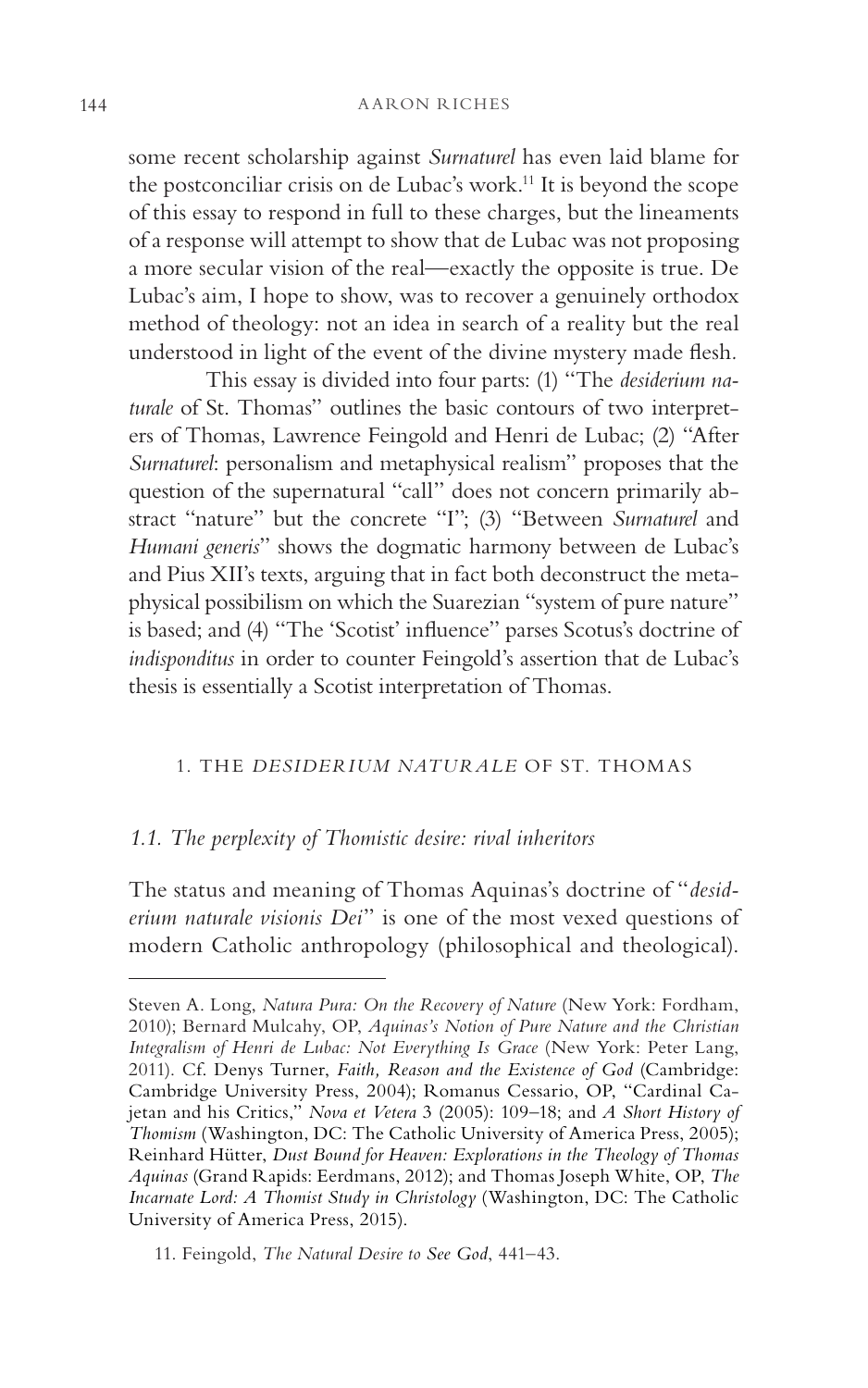That Thomas affirms a natural desire of the human creature to see God is clear.<sup>12</sup> But what precisely the nature of this "natural desire" *is* is more difficult to establish. Is it ontologically constitutive of the human being? Or is it a sign of received grace? Does it entail that the end to which it aims is a *debitum* of nature? Or is it a desire for gift as gift?

Feingold has argued that interpreters of Thomas's "*desiderium naturale visionis Dei*" divide in two camps. The first sees this desire as naturally elicited by some knowledge of God's existence, but it does not have *visio* as its necessary object.13 On this view, the natural desire of the spiritual creature for God is augmented in direct relation to his knowledge of God's existence, such that it only becomes a concrete desire for *visio* (as its formal object) when it is provoked by the light of revelation; therefore, it is rooted not fundamentally in a power of nature but in the awakening of received grace. The second interpretation holds that this desire for the vision of God is "innate": human nature was created in the image of God and is ordered from within to eternal blessedness with God.14 In this case, without the revelation and gift of grace, this desire remains naturally frustrated and cannot be satisfied.

The difficulty of answering this question concerns the fact that nowhere does Thomas himself distinguish clearly between

<sup>12.</sup> Thomas Aquinas, *Summa theologiae* (hereafter *ST*) I, q. 12, a. 1; I-II, q. 3, a. 8; *Summa contra Gentiles* (hereafter *SG*) III.25, 48–54; *Compendium theologiae* I.104. All quotations from Thomas Aquinas are from *Corpus Thomisticum S. Thomas de Aquino Opera Omnia* (Navarra, Spain: Universitas Studiorum Navarrensis, 2009).

<sup>13.</sup> Feingold, *The Natural Desire to See God*, xxiii.

<sup>14.</sup> Feingold, *The Natural Desire to See God*, xxiii. For representatives of this position, see Nicholas J. Healy Jr., "Henri de Lubac on Nature and Grace: A Note on Some Recent Contributions to the Debate," *Communio: International Catholic Review* 35, no. 4 (Winter 2008): 535–64; William L. Portier, "Thomist Resurgence," *Communio: International Catholic Review* 35, no. 3 (Fall 2008): 494–504; John Milbank, *The Suspended Middle: Henri de Lubac and the Renewed Split in Modern Catholic Theology*, 2nd ed. (Grand Rapids: Eerdmans, 2014); Angelo Scola, *Questioni di antropologia teologica. Seconda edizione ampliata*  (Rome: Pontificia Università Lateranense, 1997), 74; Hans Urs von Balthasar, *The Theology of Henri de Lubac: An Overview*, trans. Joseph Fessio, SJ, Michael Waldstein, and Susan Clements (San Francisco: Ignatius Press, 1991).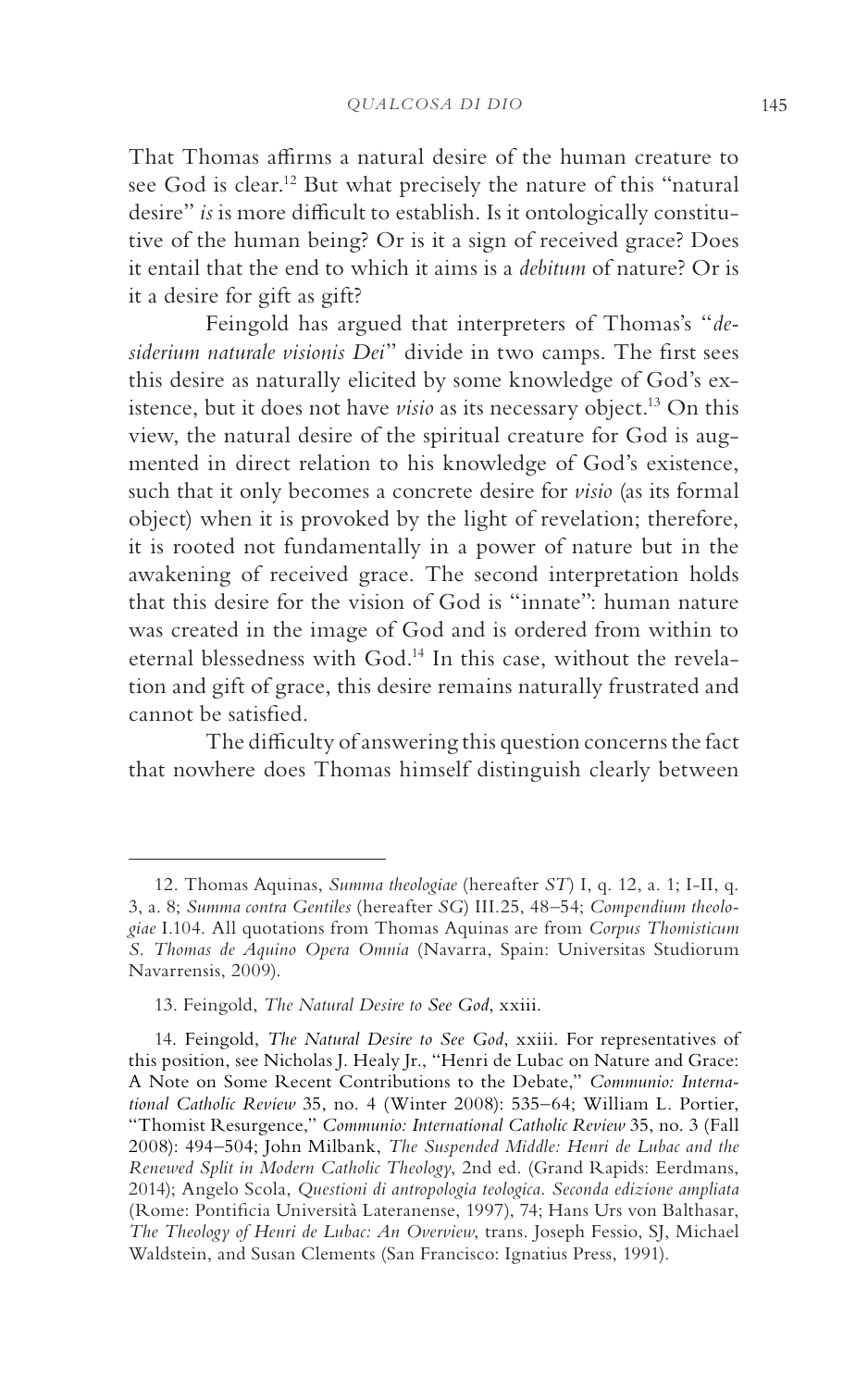"elicited" and "innate" desire; his "terminology is variable."15 Therefore, the status and meaning of Thomas's doctrine has been bequeathed—not as a question of exegesis but as a question of elucidation, textual interpretation, and hermeneutics.16

Both understandings of this desire—"innate" or "elicited"—introduce different philosophical and theological problems. Metaphysically, it is alleged that proponents of "innate" desire compromise the natural knowability of human nature, the *telos* of human life, and so threaten to undermine metaphysics's autonomy from theology, thereby diminishing the power of reason unaided by faith to know the natural law and the dignity of human nature. Theologically, it is argued that an "innate" natural desire for the vision of God compromises the gratuity of grace, because if this desire for *visio* is "innate" then nature *must* be given "grace" to become naturally perfect on its own grounds; grace, therefore, is reduced to a *debitum*. On the other hand, proponents of "innate" desire for the vision of God argue that those who subscribe to a merely "elicited" desire create a realm of "pure philosophical" discourse in which questions of human dignity and the natural law are posed in a way that constitutively excludes the witness of faith, thus reducing the field of apologetic and evangelical dialogue. Metaphysically, it is argued that this separation of nature from the supernatural, entailed by the denial of "innate" desire, undermines the mysterious concrete and universal experience of the human being in his encounter with reality, an experience to which the whole Hellenic tradition of philosophy in fact bears witness. While theologically, it is argued, the position now contradicts the Second Vatican Council's declaration

<sup>15.</sup> Feingold, *The Natural Desire to See God*, 397.

<sup>16.</sup> Likewise commenting on the distinction between "grace" and "nature" in Aquinas, Steven Long writes, "It is without doubt true that there is a problem in the very texts of Aquinas, and a problem which seemingly does not allow much room for maneuver with respect to its solution: because the doctrinal points which constitute the elements of the problem—one is almost tempted to say 'constitute the contradiction'—are starkly and clearly stated in St. Thomas's text" (*Natura Pura*, 13). Or again (but more generally), see John Milbank and Catherine Pickstock, *Truth in Aquinas* (London: Routledge, 2001), 20–21: "[With Aquinas] exegesis is easy; it is interpretation that is difficult. And Aquinas, more than most thinkers, requires interpretation. . . . He does not at all offer us a decently confined 'Anglo-Saxon lucidity.' . . . At the heart of Aquinas's thought, commentators discover . . . a certain obscurity which resists easy interpretation or analysis."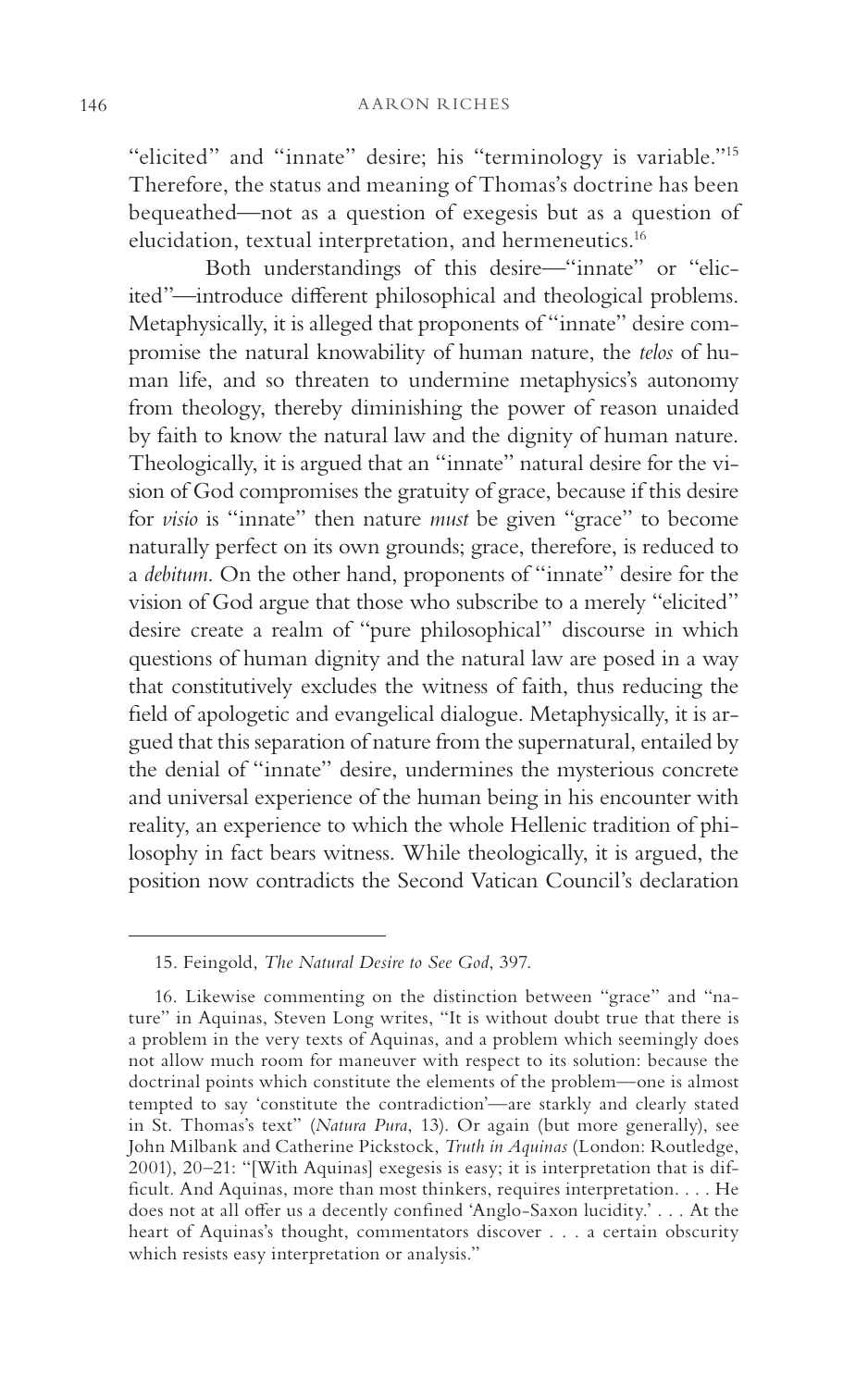that Jesus "fully reveals man to man himself," and that "all men are called to one and the same goal, namely God Himself."<sup>17</sup>

The acrimony of the debate since the publication of *Surnaturel* in 1946 has given rise to intermittent outbreaks of "*rabies theologica*."18 Both sides tend to charge the other with misconstruing authentic "Thomism" as well as the tradition Thomas dependably inherited from the Church Fathers. What is more, they tend to charge the other's putative misconstrual as at least partially guilty of engendering or facilitating "secularism" and the "silent apostasy" of the late twentieth century. De Lubac, for example, argued that construing *visio* as a purely supernatural "end" dissociable from the most elemental desire of human nature made the Christian claim an "artificial and arbitrary superstructure," thus clearing the field for secularism.19 While Feingold, from the other side, charges de Lubac's understanding of the "innate" desire for *visio* with naturalizing the supernatural, which leads in turn to extinguishing the sense of the sacred in Catholicism.<sup>20</sup> In this way Feingold repeats the charge of Cardinal Giuseppe Siri, who in 1980 had already singled out de Lubac's understanding of the relation between grace and nature as the fundamental error of the postconciliar pastoral and theoretical crisis. 21

19. Henri de Lubac, "Nature and Grace," in T. Patrick Burke, ed., *The Word in History: The St. Xavier Symposium* (London: Collins, 1968), 32.

20. In the conclusion of *The Natural Desire to See God*, in a section titled "Religious Value of the Interpretation of the Natural Desire to See God as an Elicited Desire" (441–43), Feingold offers what I understand to be the wider program of his book. Rejecting de Lubac's charge of the pastoral deficiencies of neo-scholasticism, Feingold offers five cultural/pastoral advantages of his recovery of commentarial Thomism: (1) by rejecting the innate appetite for the vision of God, it more clearly manifests the *gratuitousness* of grace and the *visio Dei*; (2) interpreted as an "elicited desire," the natural desire to see God better manifests the disproportionate *transcendence* of God; (3) the fact that human beings are not naturally ordered to God but only so ordered by grace emphasizes the *humility* of the creature; (4) exclusion of de Lubac's thesis better emphasizes the "need for the sacraments and the supernatural virtue of charity"; and (5) the scheme of commentarial Thomism helps us not to take "heaven" for granted.

21. Cardinal Giuseppe Siri, *Getsemani: Riflessioni sul movimento teologico contemporaneo* (Rome: Fraternità della Santissima Vergine Maria, 1980), 56.

<sup>17.</sup> *Gaudium et spes*, 22, 24 (hereafter cited as *GS*).

<sup>18.</sup> Fergus Kerr, OP, *Twentieth-Century Catholic Theologians: From Neoscholasticism to Nuptial Mysticism* (Oxford: Blackwell, 2007), 72.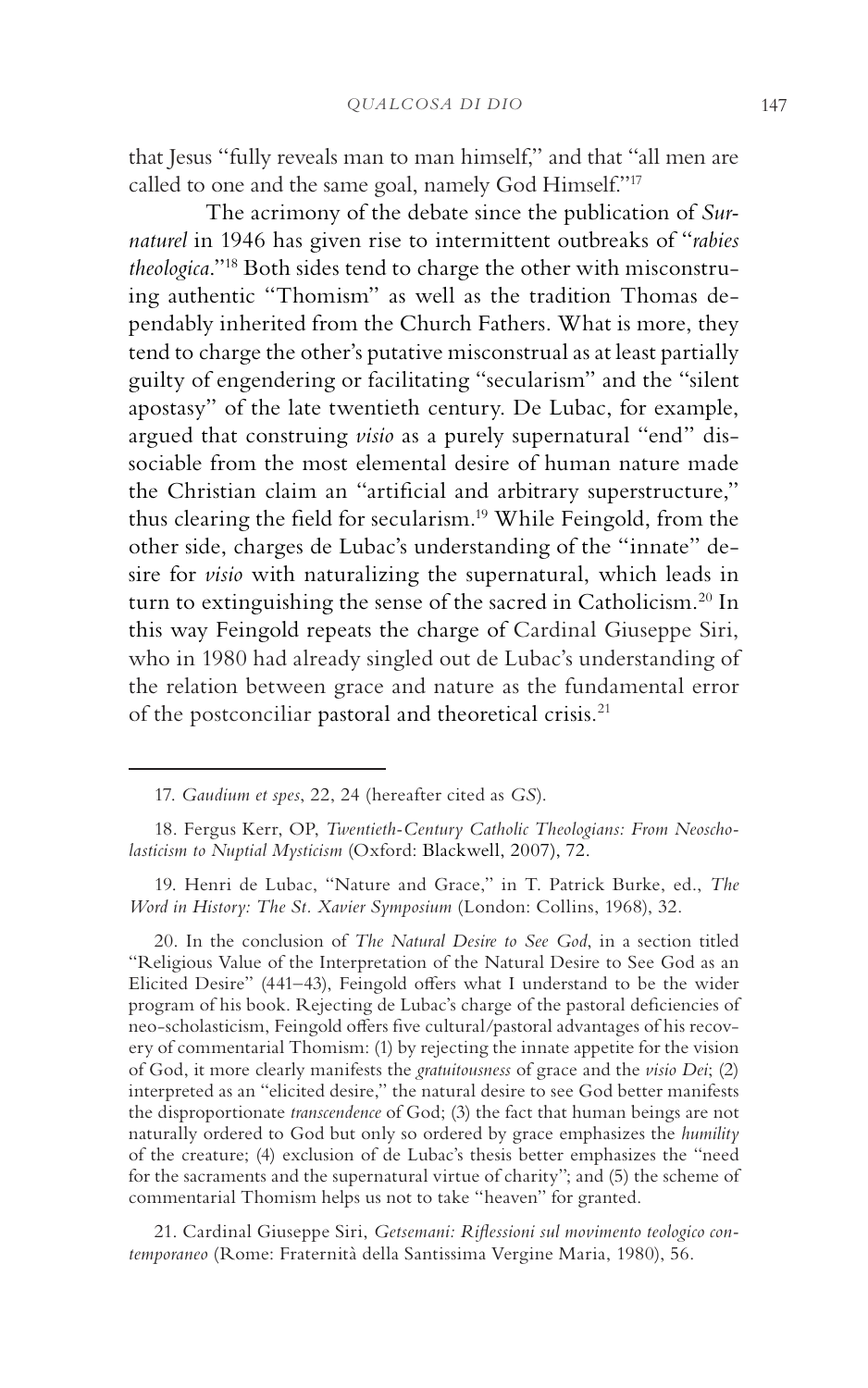The legitimate theological provocation of the polemic on both sides notwithstanding, the complexity of reality does not countenance the reduction of either side to a univocal falsification of Thomas. The debate concerning the *desiderium naturale visionis Dei*, rather, goes back to the letter of the Angelic Doctor himself, and played itself out after Thomas's death in terms of rival Thomistic traditions.22

# *1.2. Desire according to de Lubac*

The basic thesis of *Surnaturel* is straightforward: the theological anthropology of Thomas Aquinas confirms (and does not contradict) the view of the Fathers. The human being is created with an innate desire for *visio Dei*, a *finis* the human being can only receive as a supernatural gift, a grace that surpasses every human power to achieve it.<sup>23</sup> As Thomas himself put it,

In one way, beatific vision or knowledge is beyond the nature of the rational soul in the sense that the soul cannot reach it by its own power; but in another way it is in accordance with its nature, in the sense that by its very nature the soul has a capacity for it, being made in God's image.<sup>24</sup>

De Lubac's argument was made against the reigning versions of Thomism dominant in Rome at the time, the Jesuit tradition of Suarezian Thomism and the Dominican tradition of Cajetanian Thomism.

For both the Suarezian and Cajetanian versions of Thomism, the doctrine of *natura pura*—the doctrine that human nature qua nature has an exclusively "natural end" apart from the "supernatural end" of *visio Dei*—was central to their metaphysical vision and their theology of grace. De Lubac argued that this

<sup>22.</sup> See Jacob Wood, *To Stir a Restless Heart: Thomas Aquinas and Henri de Lubac, Grace and the Desire for God* (Washington, DC: The Catholic University of America Press, 2019); and "Henri de Lubac, *Humani Generis*, and the Natural Desire for a Supernatural End," *Nova et Vetera* 15 (2017): 1209–41.

<sup>23.</sup> Fergus Kerr, OP, *After Aquinas: Versions of Thomism* (Oxford: Blackwell, 2002), 134.

<sup>24.</sup> *ST* III, q. 9, a. 3.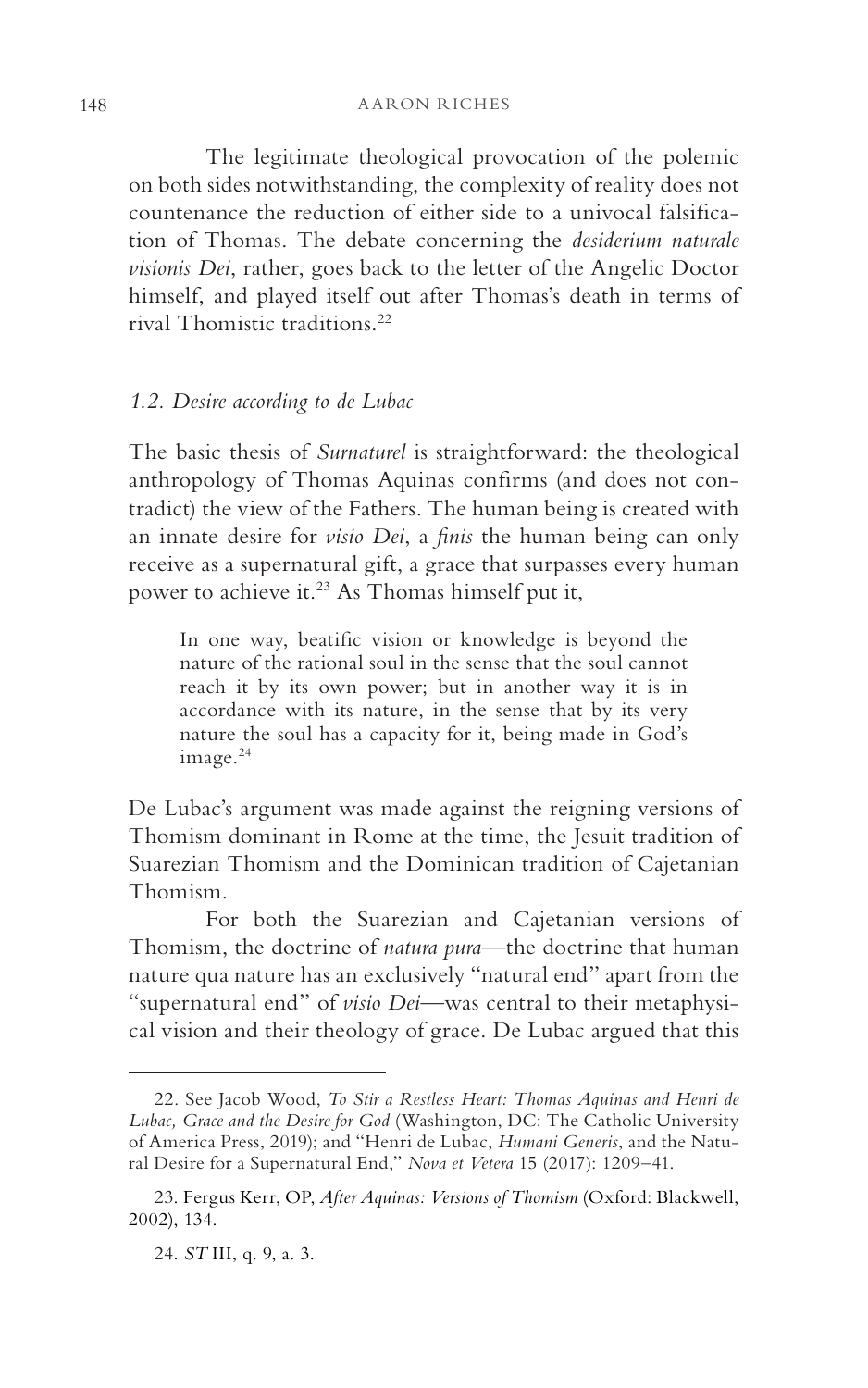doctrine is foreign to the Greek and Latin Fathers as well as to Thomas, for whom the Fathers of the Church were *his* Fathers, the great masters through whom Christ's wisdom was handed down.

Tracing the meaning and genesis of the doctrine of *natura pura* on the one hand, and the terms "ὑπέρ φύσιν" and "*supernaturalis*" on the other, de Lubac argued that "following pagan antiquity, [these terms] had first of all simply denoted the realm of the divine above that of known *physis*."25 In antique Christian usage, therefore, the supernatural did not so much signify another *ordo* as much as the radical *novum* of the divine dispensation, with its attendant understanding that *visio Dei* is the one end of historical humanity as such. In this way, de Lubac argued that the authentic Latin understanding of the operation of grace, including in Thomas, was essentially convertible with that of the Greek Fathers, and thus the doctrine of *natura pura* as the basis of a "system of pure nature" is a modern innovation. What is more, by rejecting the "system of pure nature" as he did, de Lubac implied that the reigning "orthodoxy" of the Roman schools of Thomism (Dominican and Jesuit) were themselves based on a modern misreading of Thomas as well as the tradition they sought to inhabit faithfully.

The first intervention de Lubac made into the debate on the question of the supernatural occurred in 1931, in an article on Baius and Jansen.26 This article forms the basis of the first part of *Surnaturel*. 27

For de Lubac, while Baius's vision bears a certain resemblance to Augustine's, which he sought to recover, the resemblance on closer inspection is more superficial than substantial. While both formally reject the idea of a purely natural end for the human creature, insisting that the destiny of the human being is the glory of divine grace, they do so in irreconcilable ways. The human creature, on the Augustinian vision, is a fragile being who must learn to stand unassumingly before the gratuity of God; he can only humbly receive the grace that is beyond his

<sup>25.</sup> Milbank, *The Suspended Middle*, 16.

<sup>26.</sup> Henri de Lubac, "Deux Augustiniens fourvoyés: Baïus et Jansénius," *Recherches de science religieuse* 2 (1931): 422–33, 513–40.

<sup>27.</sup> For what follows, see Wood, *To Stir a Restless Heart*, 404–31.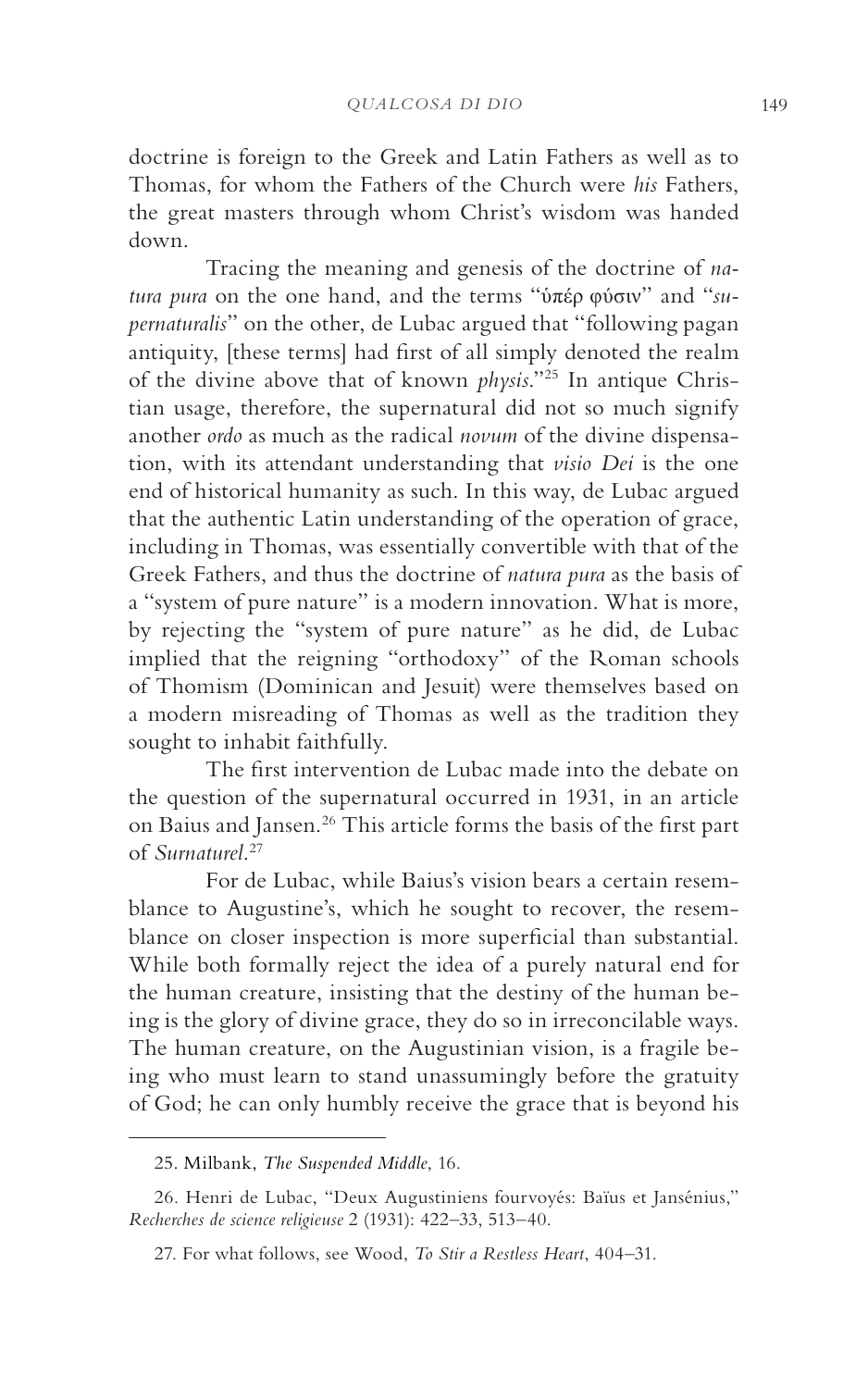nature as a gift received with patient and ready waiting. The Augustinian creature cannot demand anything from God without destroying himself. For Baius, by contrast, the human being's need for grace is construed as a *debitum naturae*, such that the man who perfectly observes and obeys the natural law is owed the glory of vision as a matter of justice—something merited and therefore not a gift (in the strict sense).<sup>28</sup> In this way, according to de Lubac, Baius generated an anthropology not so much Augustinian in character as Pelagian, since the power of human nature is—in principle (without the stain of sin)—capable of meriting the supernatural destiny of man as a right due. This latter inclination, de Lubac says, lives on among Catholic thinkers (philosophers and theologians) who posit a purely natural end of human nature, a principle according to which human nature can be perfectible within the limits of mere nature, that is, without recourse to the gift of God's grace.

Moreover, according to de Lubac, Baius's error was protopositivistic, since it was based in a logical rigorism and not in the experience of spirit Augustine sought to awaken. In other words, whereas Baius naturalizes the supernatural, reducing the gift to debt and the mystery of revelation to logic, Augustine supernaturalizes the natural, radicalizing the first gift of nature into the unequalable gift of grace, opening the paradoxes of being to the deeper mystery of the supernatural.<sup>29</sup> What is important to see here is that for de Lubac logical and ontological reductionisms both foreclose the disposition of receptivity to the mystery and surprise of the divine gift, thus resulting in an economy of debts and a system of synthetic schemes. By contrast, an adequate disposition of reason and the self before the gift of being leads to a true mysticism.

In his subsequent treatment of Jansen, de Lubac argues that, while he did not commit the same error as Baius (i.e., making the supernatural something owed to nature's merits), he fell nevertheless into a convertible mistake, since he made grace a necessity to achieve the supernatural end in the form

<sup>28.</sup> De Lubac, *Surnaturel*, 16–18.

<sup>29.</sup> Ibid., 32.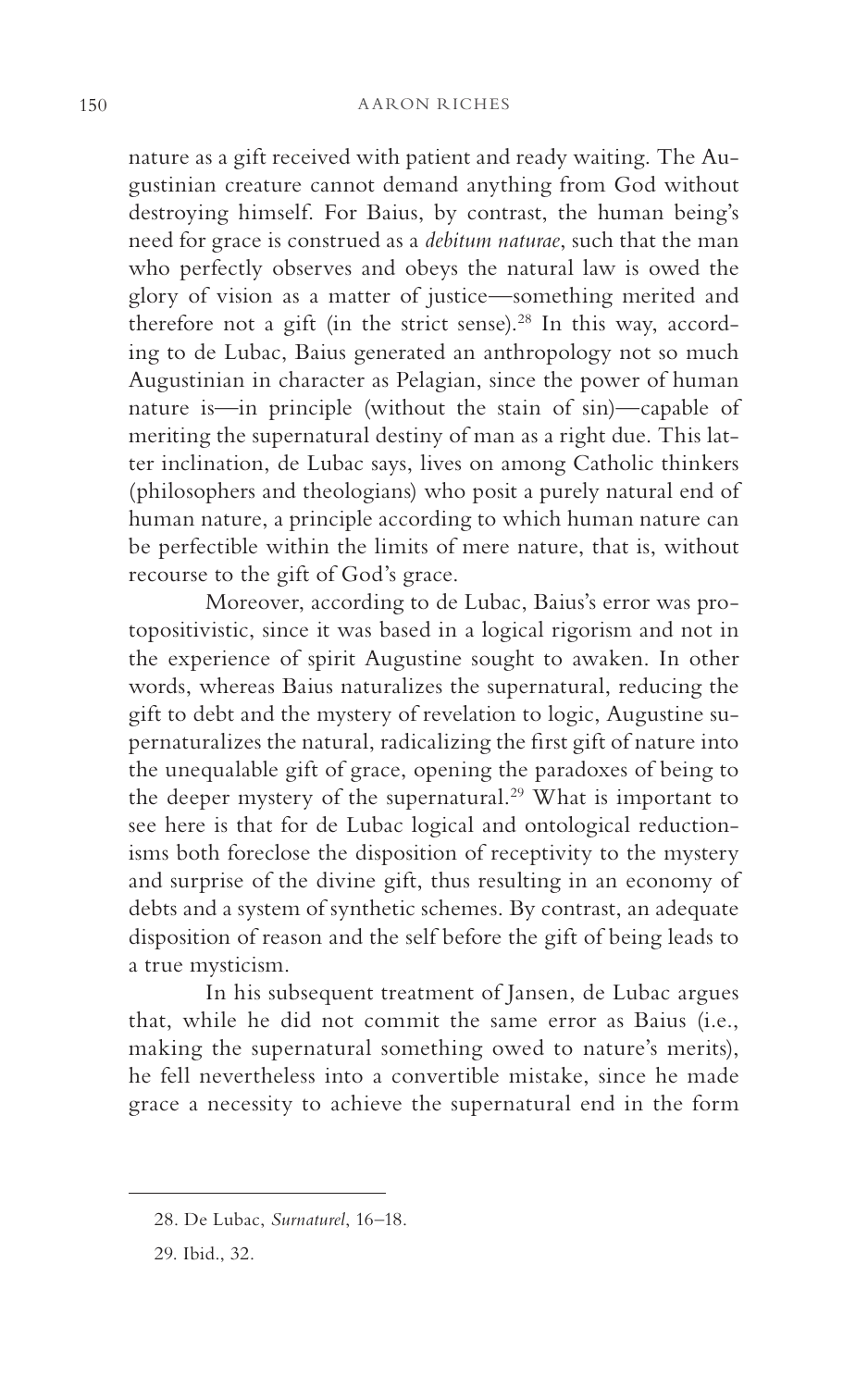of a *sequela creationis*. 30 De Lubac contrasts Jansen in this regard with Augustine, arguing that the latter begins from the urgency of concrete human experience, from reason encountering reality, while the former begins from an a priori and abstract idea of nature and grace, attempting to achieve a synthesis from a logical point of view.31 This leads to a critical discussion of methodology, both metaphysical and theological. The synthetic method of logical abstraction and postulates (such as the doctrine of *natura pura*) can be useful but not sufficient. An authentic metaphysical and theological methodology must be determined by and serve an adherence to the concrete experience of reason's meeting with reality as it is, that is, with the experience of sin and the unequalable surprise of the gift of grace. Only this ensures the integral and real relationship of the human being to the supernatural and prevents the abstractness that would reduce the mystery of the human being and the drama of human life to a logical synthesis.

The methodological tendency toward abstract reasoning, toward what we could call a systematic or syllogistic reduction of metaphysical/theological reasoning, is, for de Lubac, the basis of a definite continuity between Baius and Jansen and the "system of pure nature." If the former (Baius and Jansen) conceived of Adam as a creature who could, by his own power, merit glory as a *debitum naturae*, the proponents of the "system of pure nature" broke with this logic of *debitum* on the level of the supernatural only to transfer it to the level of a hypothetical state of "pure nature," a state free of both sin and grace.<sup>32</sup> According to Francisco Suárez, for example, what human nature is can only be established on the basis of a purely "natural" definition: "[We must] cut off [*praescindere*] whatever surpasses nature; which can be done by the intellect, as it could have actually been done by God: *what to our eyes is already almost as certain* as it is certain that all these supernatural goods are purely gratuitous."33

<sup>30.</sup> Ibid., 43–57.

<sup>31.</sup> Ibid., 76–82.

<sup>32.</sup> Ibid., 101–02.

<sup>33.</sup> Francisco Suárez, *De ultimo fine hominis*, dis. 15, sec. 2. All citations of Suárez are taken from his *Opera omnia*, ed. D. M. André (Paris: Vivès, 1856–1878) (emphasis added).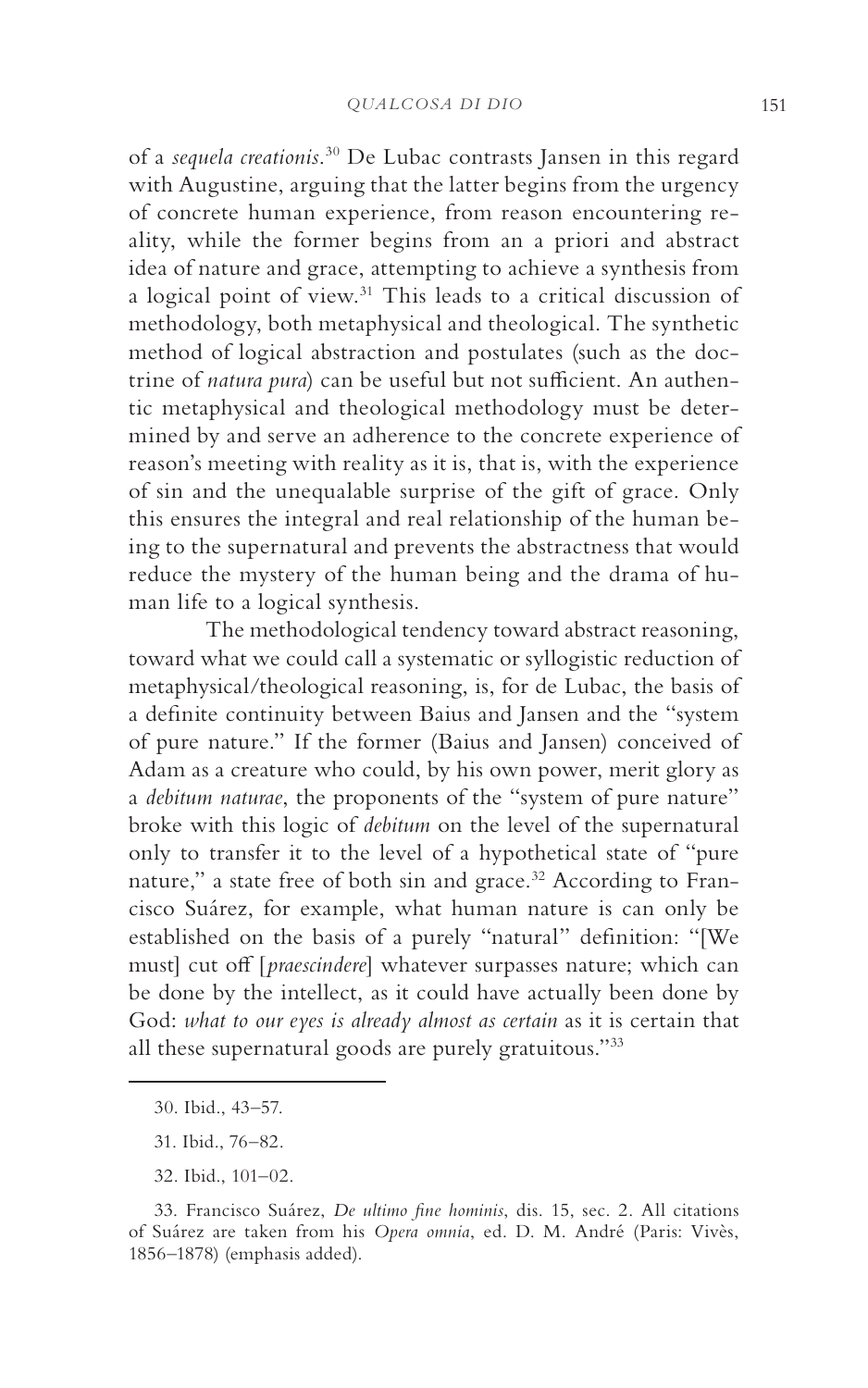This *epoché* of the actual historical fact of grace and the Incarnation is legitimized by appealing to the Aristotelian axiom of proportionality, according to which what a nature "is" is derived from its *telos*, its *finis ultimus*, such that it is "necessary that every natural substance have some connatural final end towards which it might strive."34 According to this scheme, the *finis* of human nature qua nature is indeed a *debitum naturae* in the way Jansen and Baius construed Adam's supernatural end. Now, however, this *debitum naturae* applies not to any order of grace or glory but to a *finis* that corresponds proportionally to human nature. As the Suarezian theologian Victor Cathrein holds, the human being possesses a *duplex beatitudo* and thus a *duplex finis ultimus*: one merely natural, the other wholly supernatural; one a *debitum naturae*, the other a *donum gratiae*; one the *finis ultimus in statu naturae purae*, the other *visio Dei* given in Christ.35

As the chapters of *Surnaturel* on Baius and Jansen draw to a close, de Lubac cautions against the Suarezian and Dominican traditions of Thomism on the point of *natura pura*, which, ironically, is the doctrine by which they aimed to refute Baianism and Jansenism.36 On the Suarezian and Dominican schemes, the *visio Dei* is secured as an absolute *novum*, a fact wholly beyond every prerogative of nature to achieve or demand—or even desire. *Visio Dei* is thereby confirmed as a *finis* of unequalable grace, while nature and reality are granted an ontological density apart from the Christian claim, such that a metaphysics informed by Christian faith is precluded. But resisting Baianism and Jansenism on these terms ends up, according to de Lubac, undermining the paradox and gift character of reality as such in three basic ways. First, it reduces the drama of reality's mystery and other-directed givenness by delineating the ontology of human nature increasingly in terms of what is nongratuitously "owed" in the form of a *debitum naturae*. This, surely, distorts human nature and not merely the gift character of grace; the more nature qua nature is conceived in terms of what it can do on its own or is owed by right, the less the dialogical structure of the gift of being is acknowledged

<sup>34.</sup> Suárez, *De gratia*, *prolegomenon* 4, c. 1, n. 10.

<sup>35.</sup> Victor Cathrein, "De naturali hominis beatitudine," *Gregorianum* 11 (1930): 398–409, at 403. Cf. Suárez, *De statibus humanae naturae*, c. 1, n. 3.

<sup>36.</sup> De Lubac, *Surnaturel*, 141–43.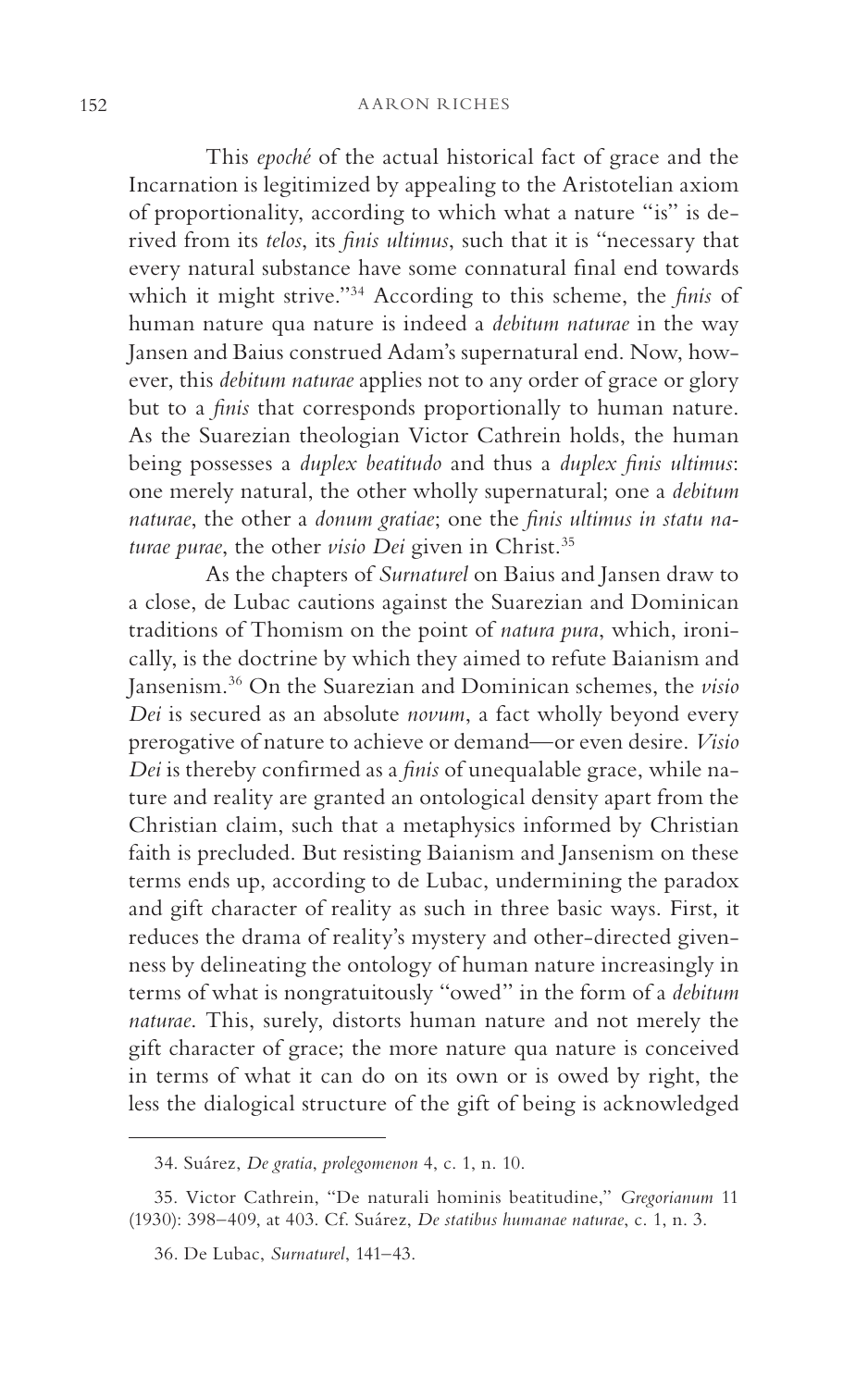as constitutive—both on the level of the first gift of creation and the second gift of redemption. Second, and consequently, limited in scope to the study of what nature can do on its own, metaphysical and theological reasoning is reduced: it becomes less concretely "realist"; the ontology of human nature is separated from man's real historical experience (which all agree is graced) and is thus conceived in terms of ahistocial and abstract logical principles. Finally, and internal to the foregoing, de Lubac held that the "system of pure nature" was in fact a "piece of Scotism" (*morceaux de scotisme*) wrongly absorbed by Thomism "because it was extremely convenient in the refutation of Baianism."37 By bracketing revelation *tout court* from metaphysical speculation, *ens* is necessarily understood as if it occupied its own ontic space in a univocal fashion, as if every being that exists (including God) existed in the same sense, that is, in the barest sense of existing. Moreover, this univocal and self-possessed space of *ens* can be considered by Scotus as if, *per impossibile*, God did not exist; if God's existence is kept within view from the start, he is not contemplated as the giver of being and the source of participated existence but rather as one being among many.38 In this way the analogical and participatory character of Thomas's realist metaphysics (which could never be perfectly dissociated from theology) was understood by de Lubac to have been compromised by a possibilist modification native to a univocal understanding of being, inherited from Scotus.

# *1.3. The parting of the ways*

The fundamental parting of the ways on the question of Thomas's doctrine of *desiderium naturale visionis Dei* occurred in the sixteenth century through a new use of *natura pura* as an essential theological hypothesis. This occurred, according to de Lubac, through the great Dominican commentator Tommaso de Vio Cajetan,

<sup>37.</sup> Henri de Lubac, *Œuvres complètes*, vol. 33: *Mémoire sur l'occasion de mes écrits* (Paris: Éditions du Cerf, 2006), 188. Cf. de Lubac, *Œuvres complètes*, vol. 13: *Augustinisme et théologie moderne*, 260–66.

<sup>38.</sup> See Catherine Pickstock, "Duns Scotus: His Historical and Contemporary Significance," *Modern Theology* 21 (2005): 543–74, at 553.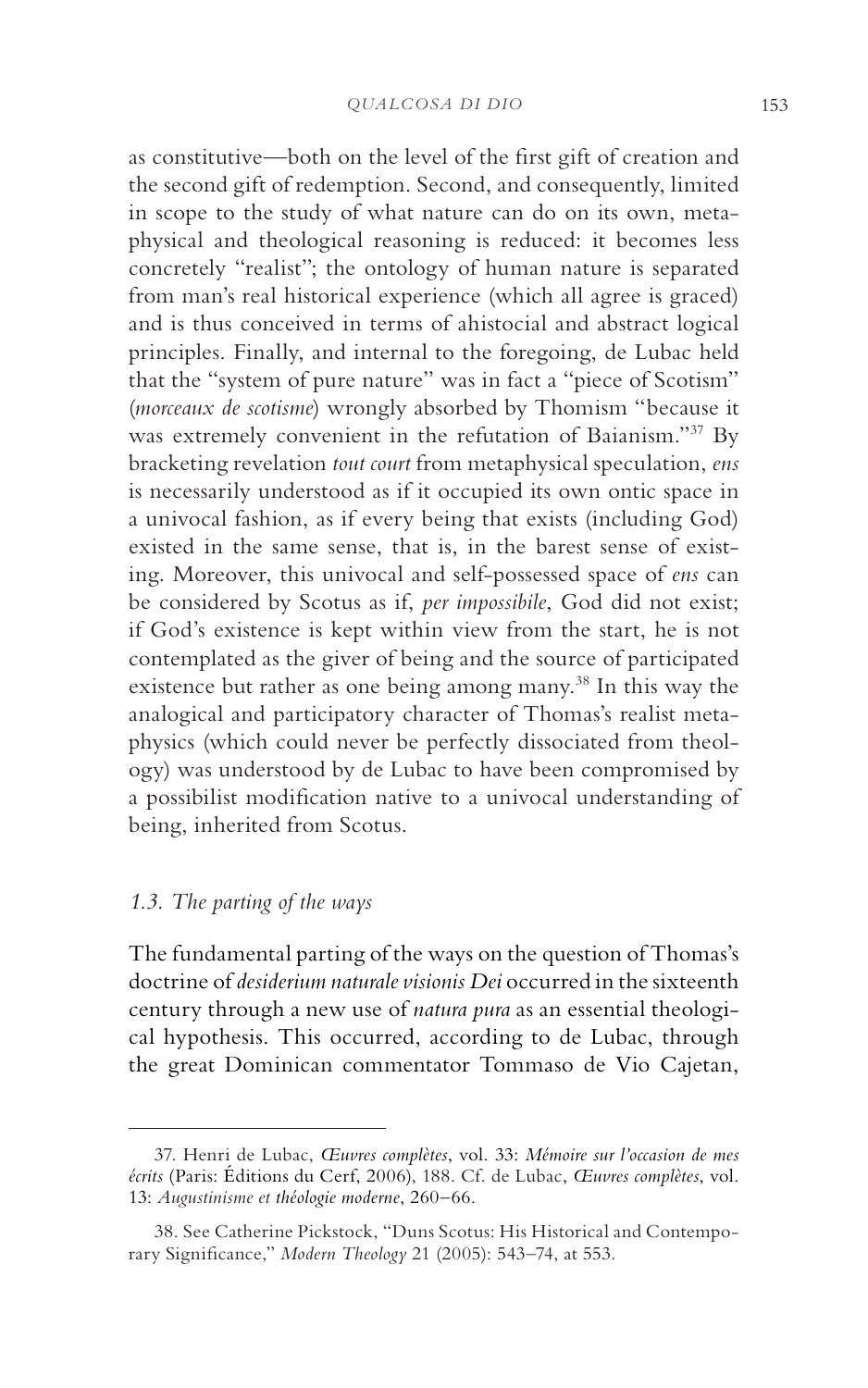founder of the Dominican or Cajetanian tradition of Thomism.39 In two steps Cajetan achieved the basis for the Thomist "system of pure nature."40 First, he affirmed the convertibility of spiritual substance and natural substance; second, he introduced the idea of "obediential potency" as the foundation of human nature's receptivity to grace. According to de Lubac, Thomas had always considered the human being to be naturally *capax Dei* and had used "obediential potency" to specify not the achievement of the human destiny but miraculous change.<sup>41</sup> This had everything to do with the fact that the human soul is an incarnate spirit, a *forma* that is self-subsisting is therefore not merely a natural substance. $42$ What Cajetan achieved by his double move was to reduce the spiritual nature of the human soul to the level of the merely natural while reconfiguring the order of grace to be convertible with the miraculous, and thus extrinsic to the internal infrastructure of created nature. Therefore, the *desiderium naturale visionis Dei* had to be understood as a desire elicited miraculously by an extrinsic act of divine grace. The upshot was to require that the purely natural desire of human nature for its *finis* must now be conceived as a desire for a naturally achievable end, and not for *visio Dei* as such. Thus Cajetan, for the first time according to de Lubac, made the hypothesis of pure nature something not merely conceivable (as it had been for many medievals) but exigent for a proper philosophical and theological anthropology.

As much as Cajetan is said to be at the origin of the doctrine of *natura pura*, however, it was the Jesuit Francisco Suárez who made the hypothesis into a "system of pure nature."43 After Suárez, the hypothesis of pure nature became the basis of a universal explanation of what God could do *de* 

<sup>39.</sup> De Lubac, *Surnaturel*, 109.

<sup>40.</sup> Wood, *To Stir a Restless Heart*, 380–90.

<sup>41.</sup> De Lubac, *Surnaturel*, 117, 136–37.

<sup>42.</sup> This is not to say that the human being is an "incarnate sprit." The human being is a rational animal; he is a composite of body and rational soul, that is, matter and spirit. But because his soul is spirit and he is an animal, his soul is an incarnate spirit.

<sup>43.</sup> De Lubac, *Surnaturel*, 123–25, 148–49.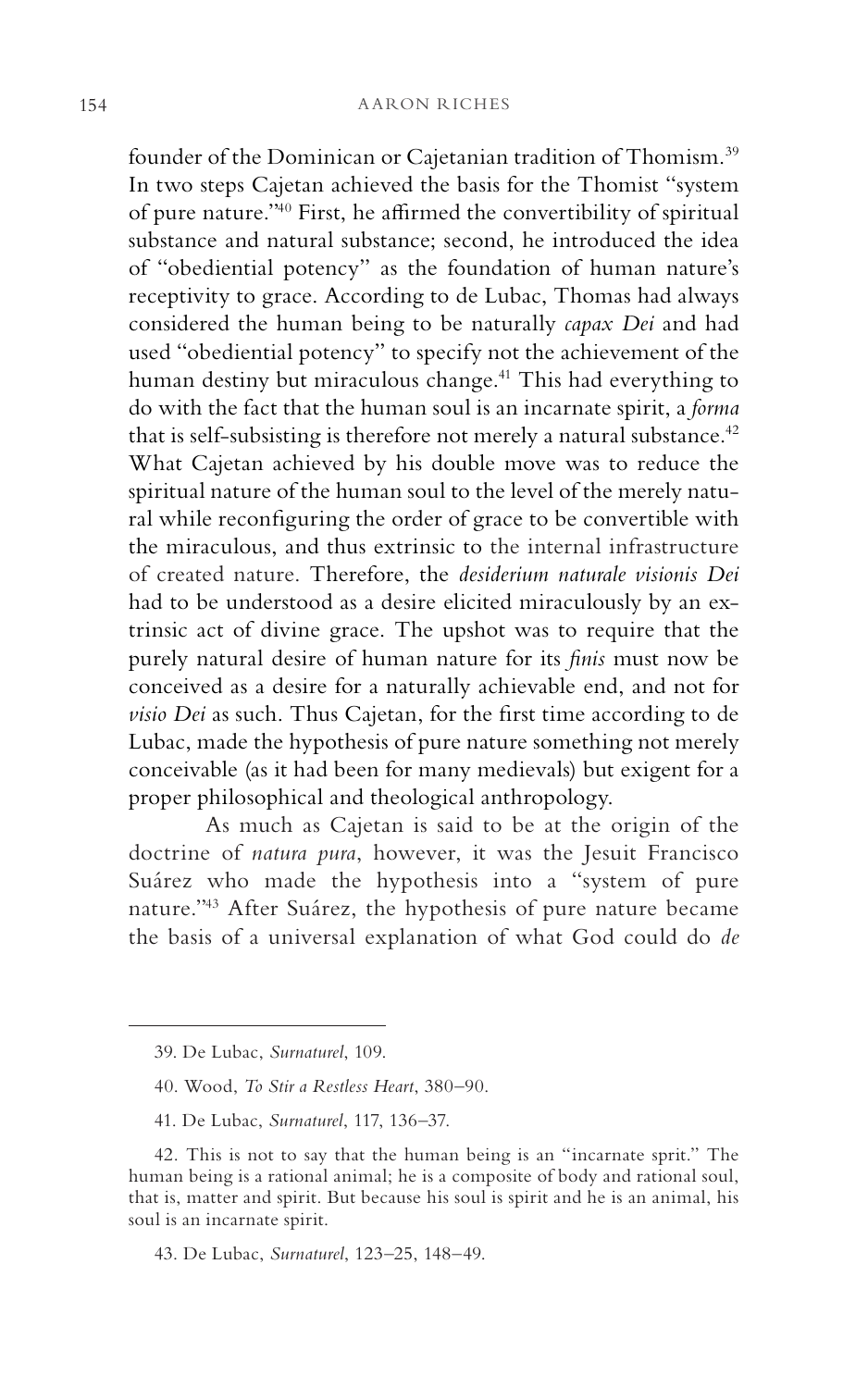*potentia ordinata*. 44 This led, on the one hand, to the inclusion of this doctrine as the basis of scholastic tractates against Baianism and Jansenism,<sup>45</sup> and, on the other hand, to the reification of the hypothesis as the essential *epoché* by which human nature qua nature is properly defined. This secured both the ontological density of human nature and at the same time the gratuity of grace as a superaddition. In this way, the idea of *natura pura* was expanded beyond the mere hypothetical, becoming essential to a robust philosophical anthropology and to an "orthodox" theology of grace. Steven Long summarizes the twofold claim as follows,

(1) That even here and now, in the concrete order, there is impressed upon each human person a natural order to the proximate, proportionate, natural end from which the species of man is derived, an end that is in principle naturally knowable and distinct from the final and supernatural end; and (2) that the human person could *without injustice* have been created with this natural ordering alone, outside of sanctifying grace, *in puris naturalibus*, and without the further ordering of man to supernatural beatific vision (for the call to grace is an unmerited gift).<sup>46</sup>

The proportionate end "from which the species of man is derived" functions fully in terms of a strict use of the Aristotelian axiom of proportionality. In this way a *duplex finis ultimus* has to be affirmed for the human being, who by nature now possesses an "ultimate end in the state of pure nature ( *finis ultimus in statu naturae purae*)," which is proper to it and wholly dissociable from the *visio Dei* to which the human being is called in Christ. This proportionate end is a true *finis ultimus* of nature, and "perfectly satisfies the natural appetite of man, . . . [and thus is] *perfect* insofar as it is proportionate with respect to human nature."47 On this basis Thomas's "terminological variation" concerning nature's "elicited" and "innate" desire is resolved by an axiom according

<sup>44.</sup> Ibid., 149.

<sup>45.</sup> Ibid., 144–45.

<sup>46.</sup> Long, *Natura Pura*, 8.

<sup>47.</sup> Cathrein, "De naturali hominis beatitudine," 403. Cf. Suárez, *De statibus humanae naturae*, c. 1, n. 3.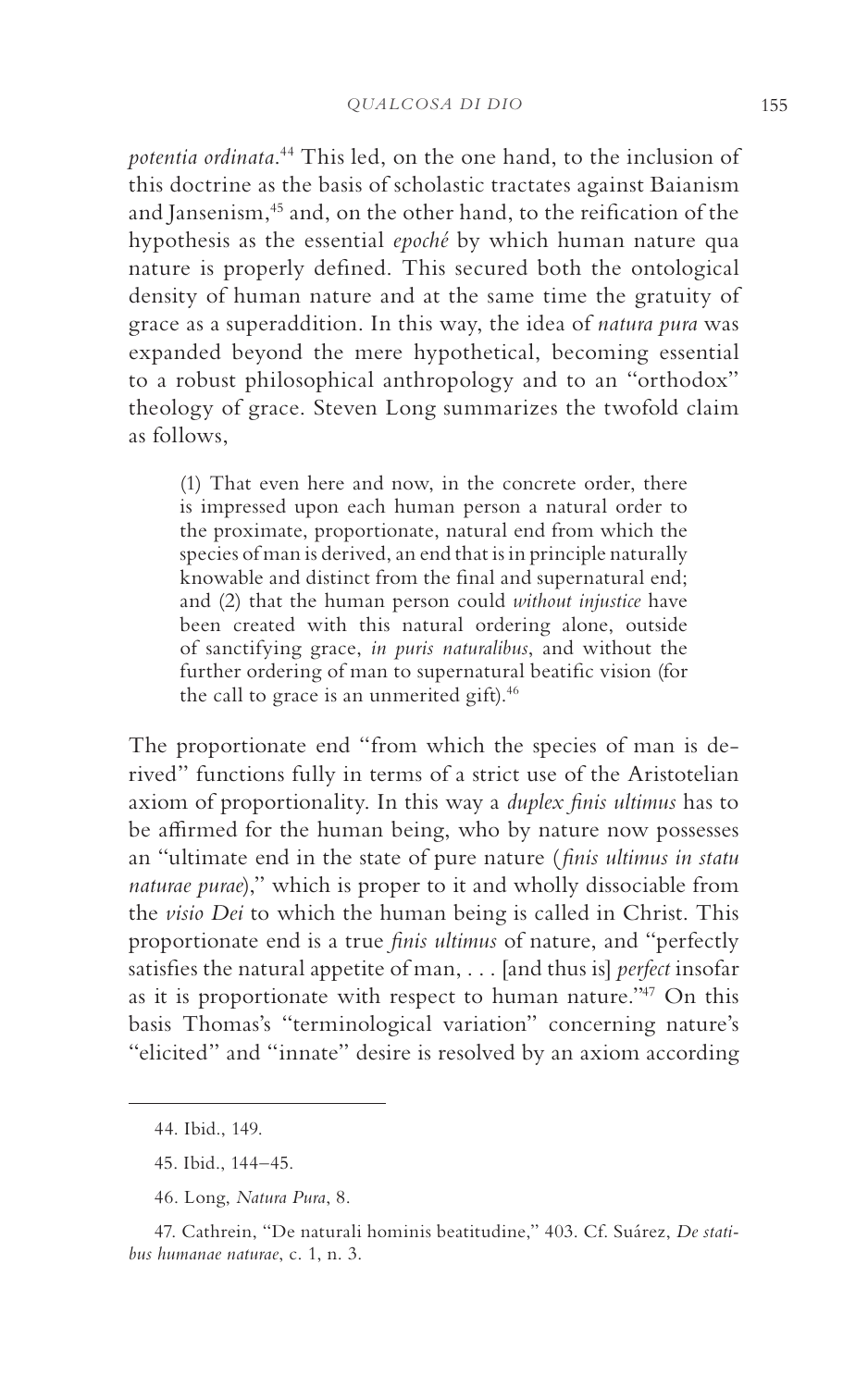to which, as Suárez expressed it, "a natural inclination cannot be founded in anything but natural power."48

Against this bifurcated anthropology, fractured between a discrete theological anthropology of grace, on one side, and a philosophical anthropology of nature, on the other, de Lubac champions the Augustinian roots of St. Thomas. He insists that the Suarezian and Cajetanian schemes tend, on the one hand, to reduce the philosophical mystery of the human being, relaxing the tension of the question of man's nature and his sense of being a paradox to himself, while on the other hand construing the gift character of the supernatural end in terms extrinsic to the mystery of man's metaphysical infrastructure.

#### 2. AFTER *SURNATUREL*: PERSONALISM AND METAPHYSICAL REALISM

# *2.1. The person and the mystery of the supernatural*

In the immediate years following the publication of *Surnaturel*, de Lubac published two important articles on the subject in *Recherches de science réligieuse*. The first, published in 1948, is titled "Duplex Hominis Beatitudo (Saint Thomas, I<sup>a</sup> 2<sup>ae</sup>, q. 62, a. I)"<sup>49</sup> the second, published in 1949, is "Le mystère du surnaturel."<sup>50</sup> These articles crucially specify the doctrine of *Surnaturel* beyond the aporia outlined above.

The 1948 article is a refutation of the essentially Suarezian doctrine according to which

the beatitude proportionate to human nature (*beatitudo proportionata humanae naturae*) of which St. Thomas speaks [*ST* I-II, q. 62] is . . . a natural beatitude that man would have been able to attain had he been created without being

<sup>48.</sup> Suárez, *De gratia*, *prolegomenon* 4, c. 1, n. 8.

<sup>49.</sup> Henri de Lubac, "Duplex Hominis Beatitudo (Saint Thomas, I<sup>a</sup> 2<sup>ae</sup>, q. 62, a. I)," *Recherches de science religieuse* 35 (1948): 290–99. English translation: "*Duplex Hominis Beatitudo*," *Communio: International Catholic Review* 35, no. 4 (Winter 2008): 599–612. Hereafter the English translation will be cited.

<sup>50.</sup> De Lubac, "Le mystère du surnaturel," 80–121.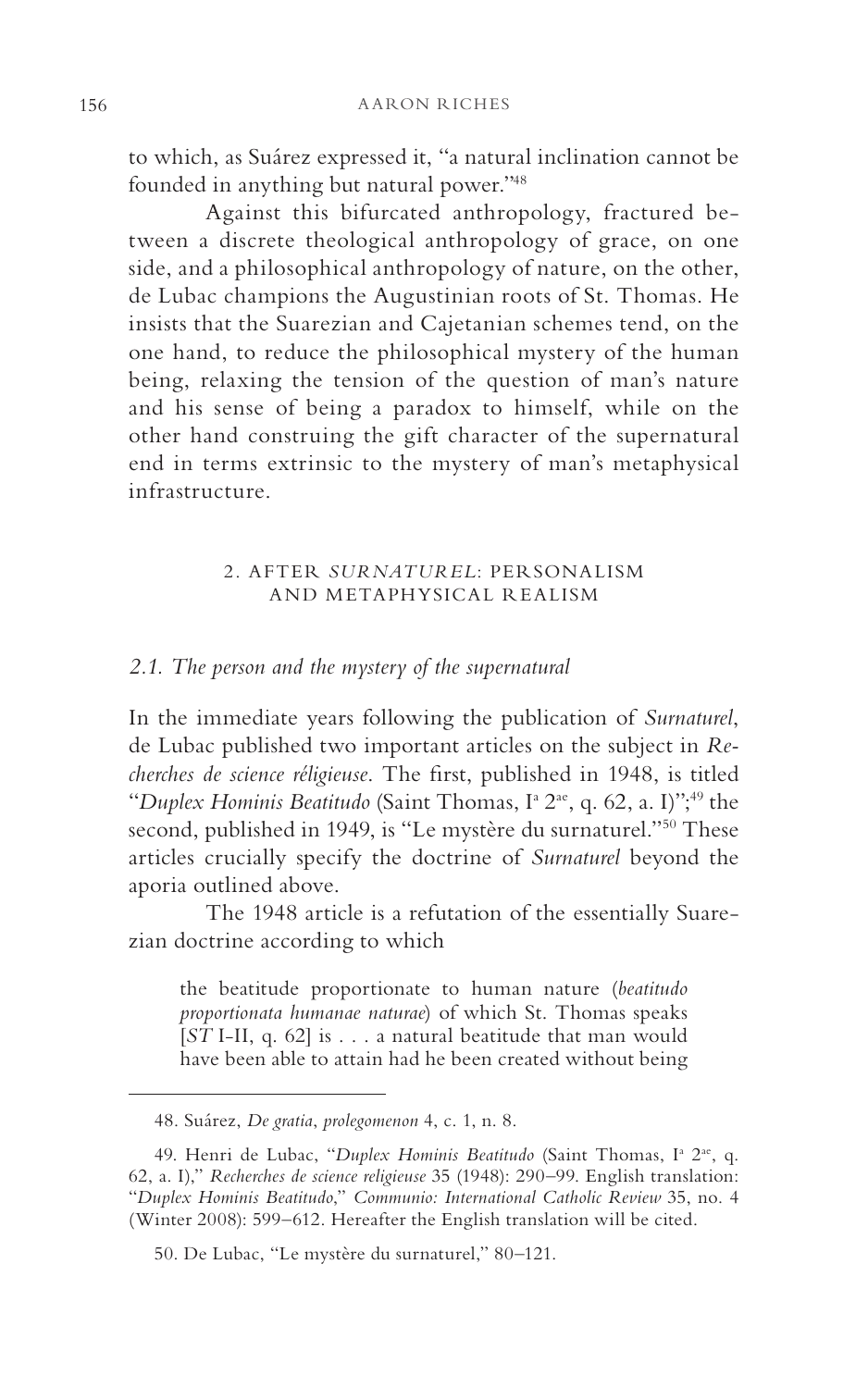ordered to a supernatural end (*sine ordinatione ad finem supernaturalem*).51

According to de Lubac, this natural beatitude is "not a transcendent beatitude, a final or definitive end of the created spirit in a hypothetical world of 'pure nature'"; rather it is a *beatitudo imperfecta*, "terrestrial and temporal, immanent to the world itself."52 The *duplex beatitudo* of which Thomas writes implies a *beatitudo per participationem*, on the one hand, which is imperfect, and *visio Dei*, which alone is *beatitudo vera et perfecta*. De Lubac offers a significant clutch of texts in support of this reading,<sup>53</sup> but the crucial text he offers is taken from *Summa contra Gentiles*, where Thomas contrasts the perfect happiness of the *visio divina* with the imperfect happiness the "philosophers"<sup>54</sup> wrote about and achieved. From this text de Lubac argues that there is for Thomas a "formal equivalence" between *beatitudo imperfecta* and that happiness the philosophers sought and attained *in hac vita*. Thus, for Thomas, *duplex beatitudo* articulates "the difference in nature between 'contemplation of divine things' . . . and the vision of God himself, obtained through the 'light of glory.'"55

While "*Duplex Hominis Beatitudo*" may not yet solve the aporia in which *Surnaturel* ends, it shows the concrete key in which *Surnaturel* must be read. *Surnaturel*, and the understanding de Lubac sought to unfold therein, is wholly uninterested in abstract speculations about other possible worlds—logical deductions of God's *potentia absoluta*. As valid as it may be to affirm the divine *potentia absoluta*, such speculation tells us little about the real world and history, and even less about God.

To know someone's goodness is to know what they have done in the given circumstances, that is, in creation; it does not mean to know what they could have done in other circumstances

<sup>51.</sup> De Lubac, "*Duplex Hominis Beatitudo*," 600.

<sup>52.</sup> Ibid., 603.

<sup>53.</sup> See *ST* I-II, q. 3, a. 5, and q. 62, a. 1; *SG* I.5, III.48; *De virtutibus in communi* q. 1, a. 9 ad 6; *Scriptum Super Sententias* II, d. 41, q. 1, a. 1; III, d. 27, q. 2, a. 2; IV, d. 49, q. 1, a. 1; *De veritate*, q. 14, a. 2 and a. 10; q. 27, a. 2.

<sup>54.</sup> *SG* III.63, as cited in de Lubac, "*Duplex Hominis Beatitudo*," 608n20.

<sup>55.</sup> De Lubac, "*Duplex Hominis Beatitudo*," 609.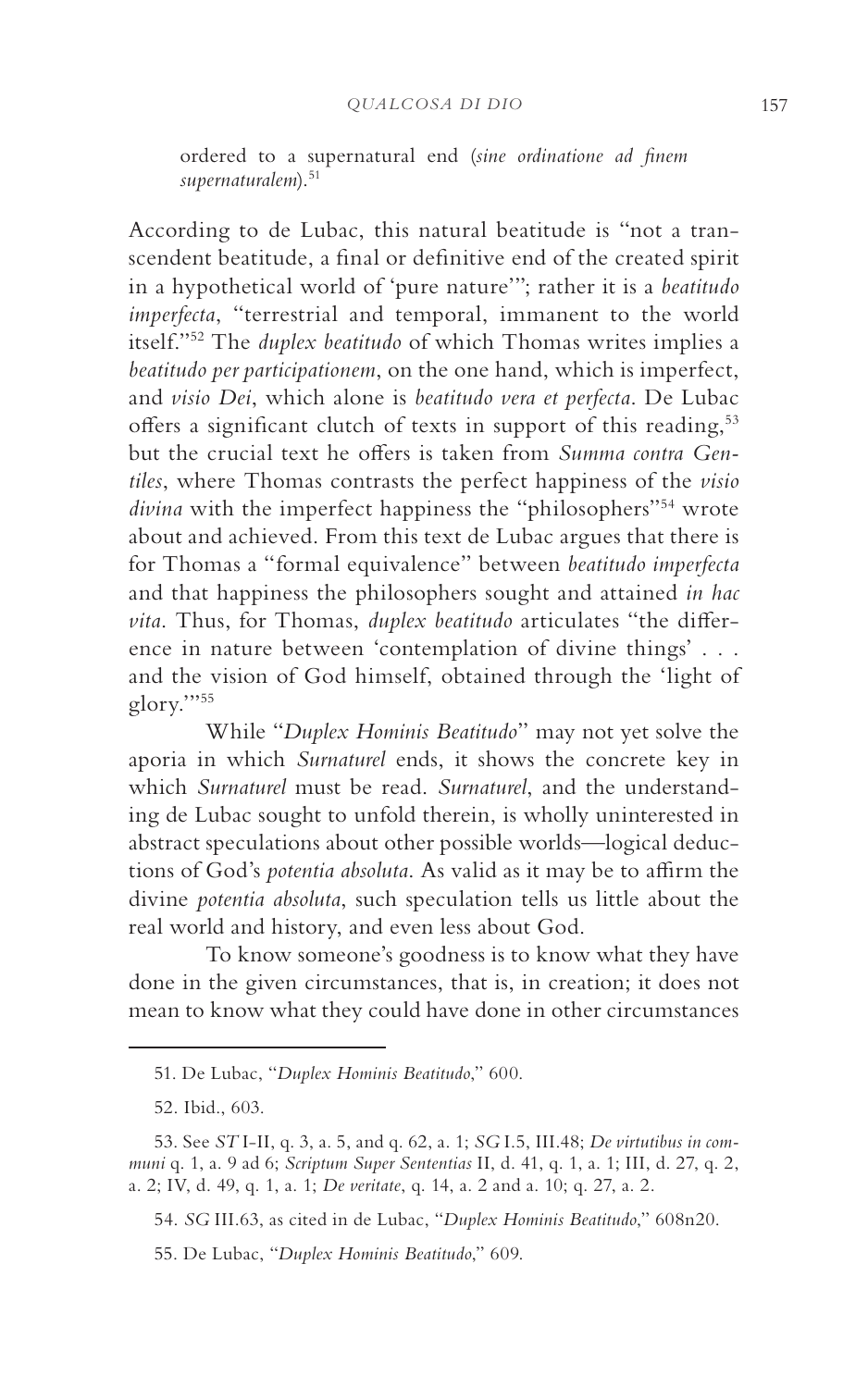(in a world modally and actually different from creation). If true metaphysics must be bound to the reality of being, true theology must be bound to the *potentia ordinata* according to which God has ordered his creation well and to the most fitting end. Indeed, *potentia ordinata* must be metaphysically prior, and primary, while *potentia absoluta* can only be derivative and therefore secondary: God's character precedes and constitutes the absolute power of his divinity, and not otherwise. If this were not the case, we could rightly judge a crucified God to be a failed God, deficient in *potentia ordinata*, which seems to have been the logic of Judas Iscariot. Metaphysical and theological reason, thus, if they are to say anything true, must be determined by a concrete and realist insistence. Everything serves to understand concrete human experience, and by extension the one who became flesh and was crucified. To understand fully this anthropological realism and how it specifies *Surnaturel*, an account of the 1949 article is critical.

In "Le mystère du surnaturel," de Lubac clarifies the metaphysical basis for his anthropology.56 The human being's "nature" is fundamentally different from the natures of the other creatures that inhabit the visible world. These natures, various as they are, all possess a stable *finis ultimus*—a perfective end—that corresponds to their nature and the power of their nature to achieve. Normatively, then, the Aristotelian axiom of proportionality, so critical to the Suarezian understanding of nature, does indeed apply to "nature": nature's *finis ultimus* is connatural to that particular nature. Hence, natural appetite "does not extend to anything other than things possible to its nature."57 But the human being is unlike any other being. The human being possesses a nature unlike any other nature: he is a mystery, a paradox who moves through life with a *mystérieuse claudication*, a limp more primeval than the injury of original sin.58 He is *capax Dei*, which means—before he is called to any concrete *finis*—that human nature is constitutively open to the infinite. Therefore, the human being bears the burden of an

<sup>56.</sup> The following argument is indebted to Wood, "Henri de Lubac, *Humani Generis*, and the Natural Desire for a Supernatural End," 1221–29.

<sup>57.</sup> Suárez, *De ultimo fine hominis*, dis. 4, cap. 2, n. 5.

<sup>58.</sup> De Lubac, "Le mystère du surnaturel," 107.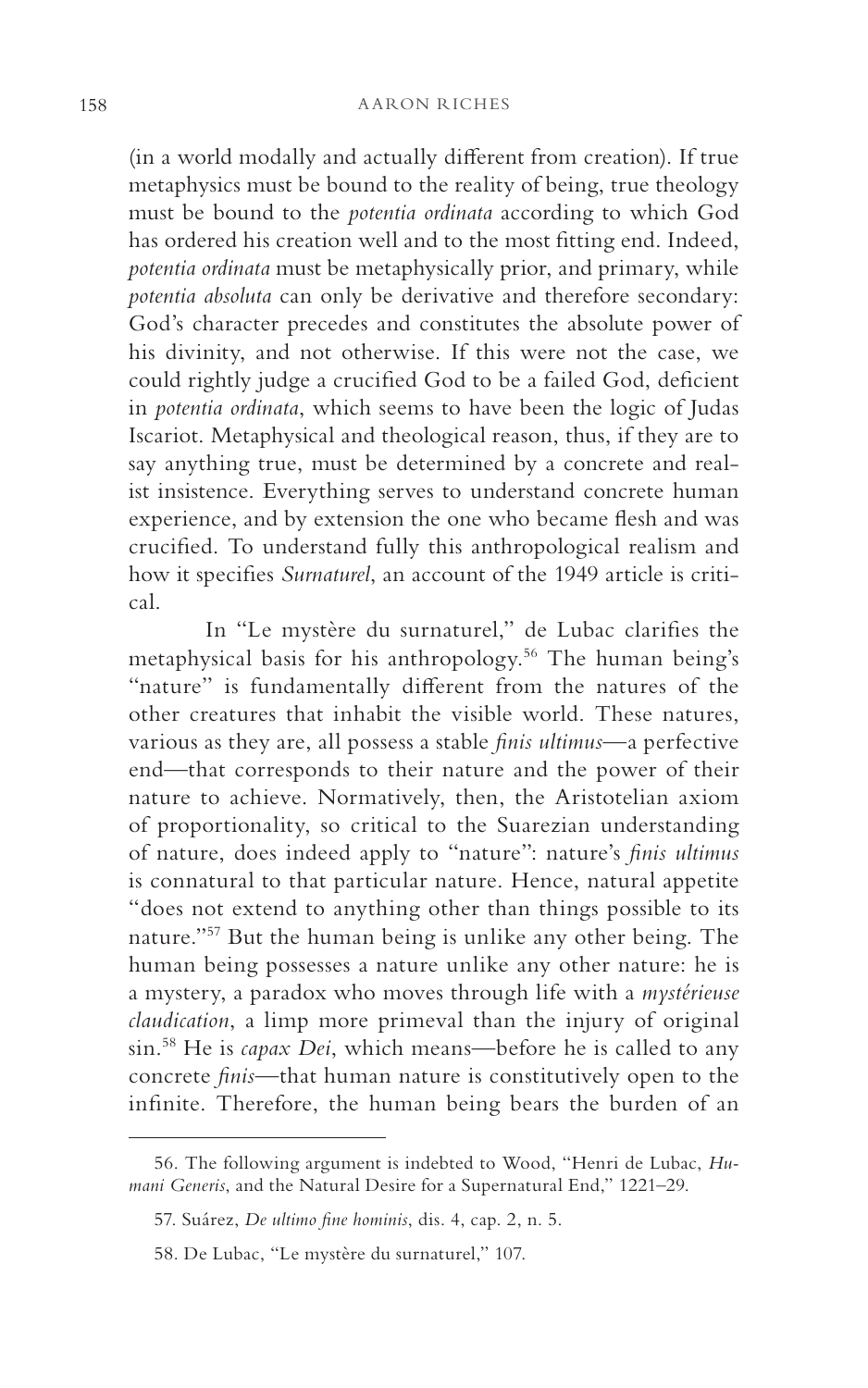irreducible vertigo, of an "unstable ontological constitution" (*constitution ontologique instable*).59 Whereas other natures are stabilized by a connatural end, human nature by definition lacks a naturally determined end.60 There is no natural *finis* of human nature; he is a spiritual creature and this means his nature does not determine a *finis ultimus*. Rather, by nature he *is* radical openness before the totality of the real*.*

The creation of the spiritual creature thus requires, according to de Lubac, a twofold act of God. First, God must decree a *finis* for this nature,<sup>61</sup> since *this* nature is, by nature, open to the infinite (anima quodammodo est omnia).<sup>62</sup> Second, God must will the existence of *this particular* spiritual nature, who shares in this universal nature and desires the *finis* decreed for it by God.<sup>63</sup> This follows from the doctrine reiterated at the Fifth Lateran Council, according to which the spiritual soul of the human being—that "something" of human existence which is convertible with the *nomen dignitatis* of personhood—is in each human being directly willed and created, multiplied and infused by God according to the multitude of human bodies.64 Or as *Gaudium et spes* would later put it, the human being is "the only creature on earth that God has willed for its own sake."65 The consequence is a painful existential tension: human nature qua nature lacks its own *finis* and so is a mystery; the particular person who possesses this nature possesses a determinate *finis*, not insofar as it is given him by nature, but insofar as it is received within his concrete

- 62. *ST* I, q. 14, a. 1.
- 63. De Lubac, "Le mystère du surnaturel," 103.

64. Fifth Lateran Council (AD 1512–17), *Apostolic regiminis*, Session VIII, 19 December 1513 (DS 1440): "Damnamus et reprobamus omnes asserentes, animam intellectivam mortalem esse, aut unicam in cunctis hominibus, et haec in dubium vertentes, cum illa non solum vere per se et essentialiter humani corporis forma exsistat . . . et pro corporum quibus infunditur multitudine singulariter multiplicabilis, et multiplicata, et multiplicanda sit."

65. *Gaudium et spes*, 24. Cf. *Humani generis*, 36.

<sup>59.</sup> Ibid., 149.

<sup>60.</sup> Ibid., 106.

<sup>61.</sup> Ibid., 101.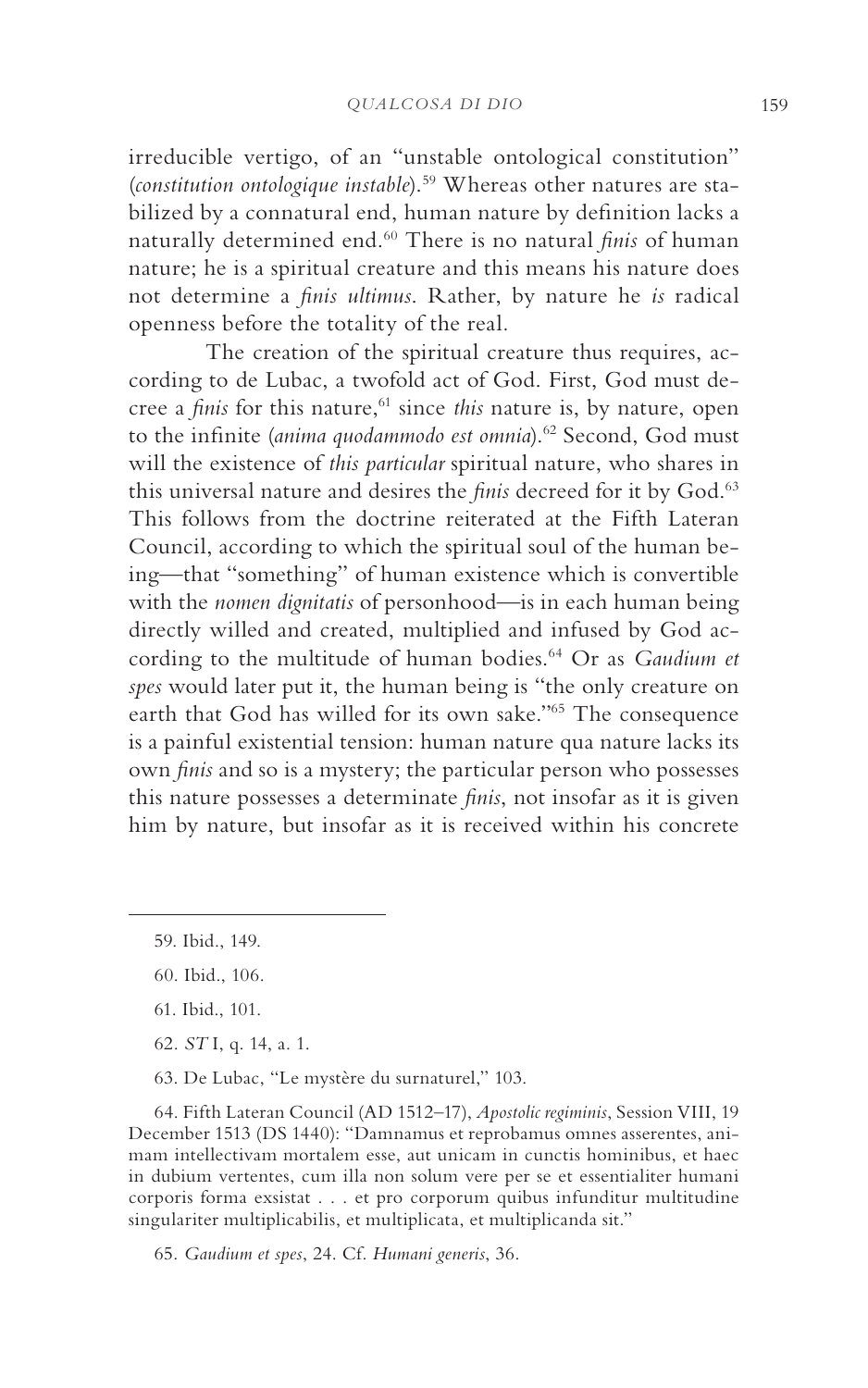history.<sup>66</sup> Thus, according to de Lubac, to consider human nature strictly "in its species," apart from the supernatural, is to consider it "statically," in abstraction from history and the providential order in which a concrete being is situated as a subject before his Creator, and thus to contemplate it with no determined *finis* whatever, whether natural or supernatural.<sup>67</sup> Critically, for de Lubac, the meaning of the *imago Dei* is more than the mere fact of an intellectual faculty: the meaning of being created *ad imaginem Dei* is rooted in concrete values that are generated from the creation of an intellectual being within a history and communal complex of intellectual beings, who have concrete experiences of reason, free will, and the primal mystery of their being, their "unstable ontological constitution."<sup>68</sup> For the individual, all this is rooted in the experience of history, of the wider community, and in the *ordo* of the contingencies of being in time with others. This means that the *imago Dei*, and the *finis ultimus* given thereby, is not something that can be contemplated *in abstracto*. Of course, the *imago* and the *finis* are no less ontologically constitutive than a natural faculty, but they have the *forma* of being given in a concrete history, and are therefore experienced like the mark of a covenant, like the call of Abraham or Israel's passage through the Red Sea. That being said, the temporal and the eternal cannot, like grace and nature, be set over and against each other: history is metaphysics, while without history there is no metaphysics. From this point of view, a hypothetical state of pure nature in which the human being is neither called nor ordered to *visio Dei* is fully admissible, only now it is practically useless to understand both the metaphysics of the experience of concrete human beings

<sup>66.</sup> De Lubac, "Le mystère du surnaturel," 113, 92. Cf. Wood, "Henri de Lubac, *Humani Generis*, and the Natural Desire for a Supernatural End," 1226–27.

<sup>67.</sup> De Lubac, "Le mystère du surnaturel," 105.

<sup>68.</sup> Wood, "Henri de Lubac, *Humani Generis*, and the Natural Desire for a Supernatural End," 1227: "To consider human nature 'in the image of God' [for de Lubac] is not, as it was for Marcelli, to consider human nature with the addition of intellectual powers; it is to consider the consequences arising from creating individual members of an intellectual species who possess the powers inherent in that species: they have intellect and will, as they would in any hypothesis, but they also possess an element of mystery arising from the primal indetermination of the nature that they have received." Cf. De Lubac, "Le mystère du surnaturel," 118.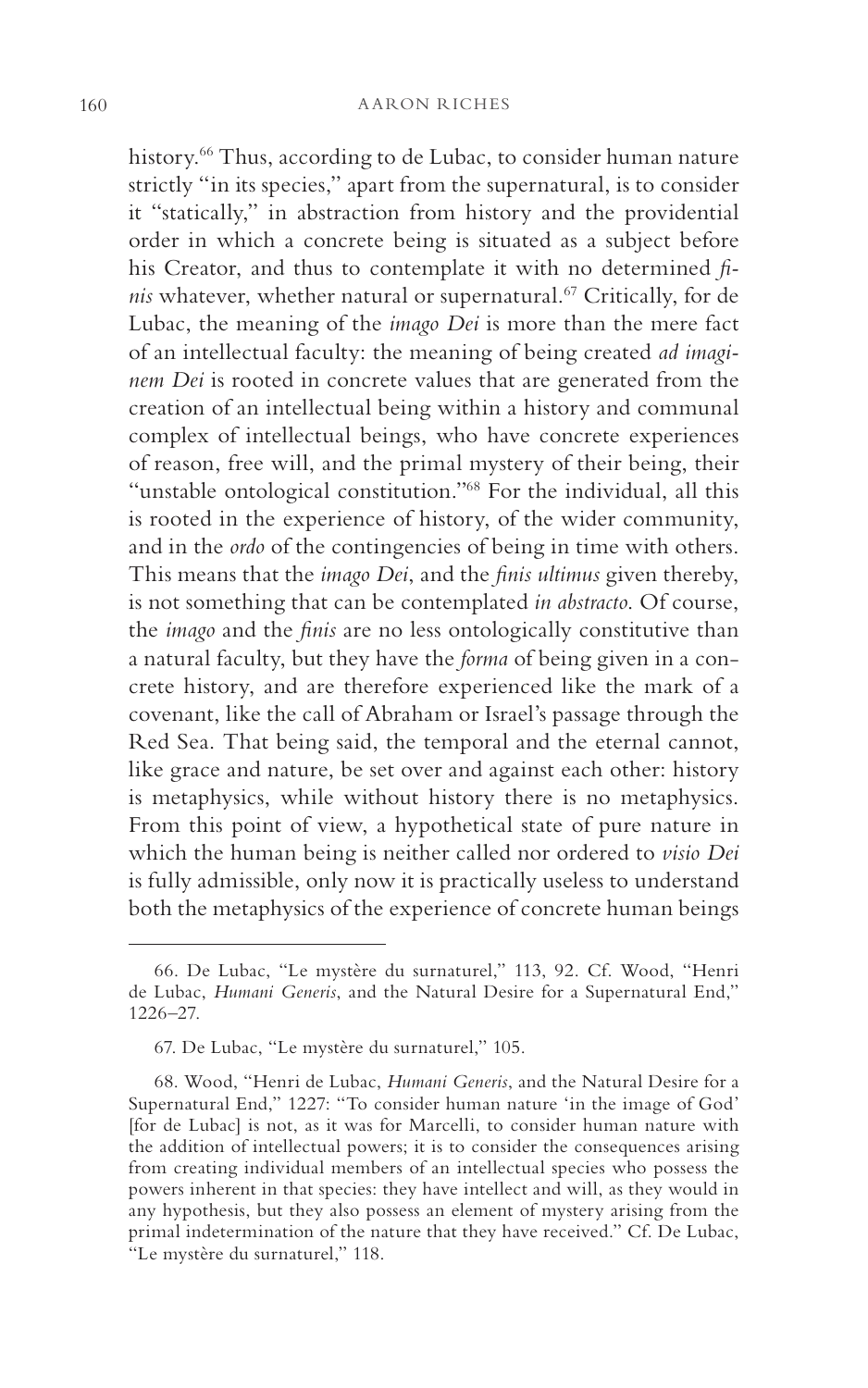and unable to specify or secure the gratuity of any grace given in that experience. De Lubac writes,

When you postulate another order of things, then whether you like it or not, you postulate at the same time another humanity, another human being and, if I may so speak, another me. . . . Between this man who, according to the hypothesis, is not destined to see God and the man who I am in reality, between this futurible [human being] and this existing [human being], there is nothing more than an entirely ideal, an entirely abstract identity. Then again, perhaps I've conceded too much by saying that. For the difference between these two does not just concern individuality; it concerns nature itself.<sup>69</sup>

#### *2.2. The paradox of the "two ends"*

If Thomas's doctrine of "*duplex hominis beatitudo*" seems on the surface to lend itself to a *duplex finis ultimus*, the situation becomes more complex when the text is read in the context of Thomas's wider oeuvre. Again, we discover that Thomas's "terminology is variable." Generally, when Thomas writes about the happiness of human beings, he distinguishes between perfect and imperfect happiness: the latter denotes a happiness that exists in the world, while the former denotes the happiness of *visio Dei* exclusively. The language of *ultima beatitudo* is thus reserved for the *visio Dei*: "Final and perfect blessedness [*ultima et perfecta beatitudo*] can consist in nothing else than the vision of the divine essence."70 For example, in *Super Boethium de Trinitate*, when Thomas writes about *duplex beatitudo* he distinguishes between "the imperfect happiness found in this life, . . . [which] is possible in our present life, . . . [and] the perfect happiness of heaven, where we will see God himself through his essence."71 This suggests, as de Lubac argued, that the *beatitudo proportionata humanae naturae* of which Thomas writes is "not a transcendent

<sup>69.</sup> De Lubac, "Le mystère du surnaturel," 93, as quoted in Wood, "Henri de Lubac, *Humani Generis*, and the Natural Desire for a Supernatural End," 1228.

<sup>70.</sup> *ST* I-II, q. 3, a. 8.

<sup>71.</sup> Thomas Aquinas, *Super Boethium de Trinitate* III, q. 6, a. 4 ad 3.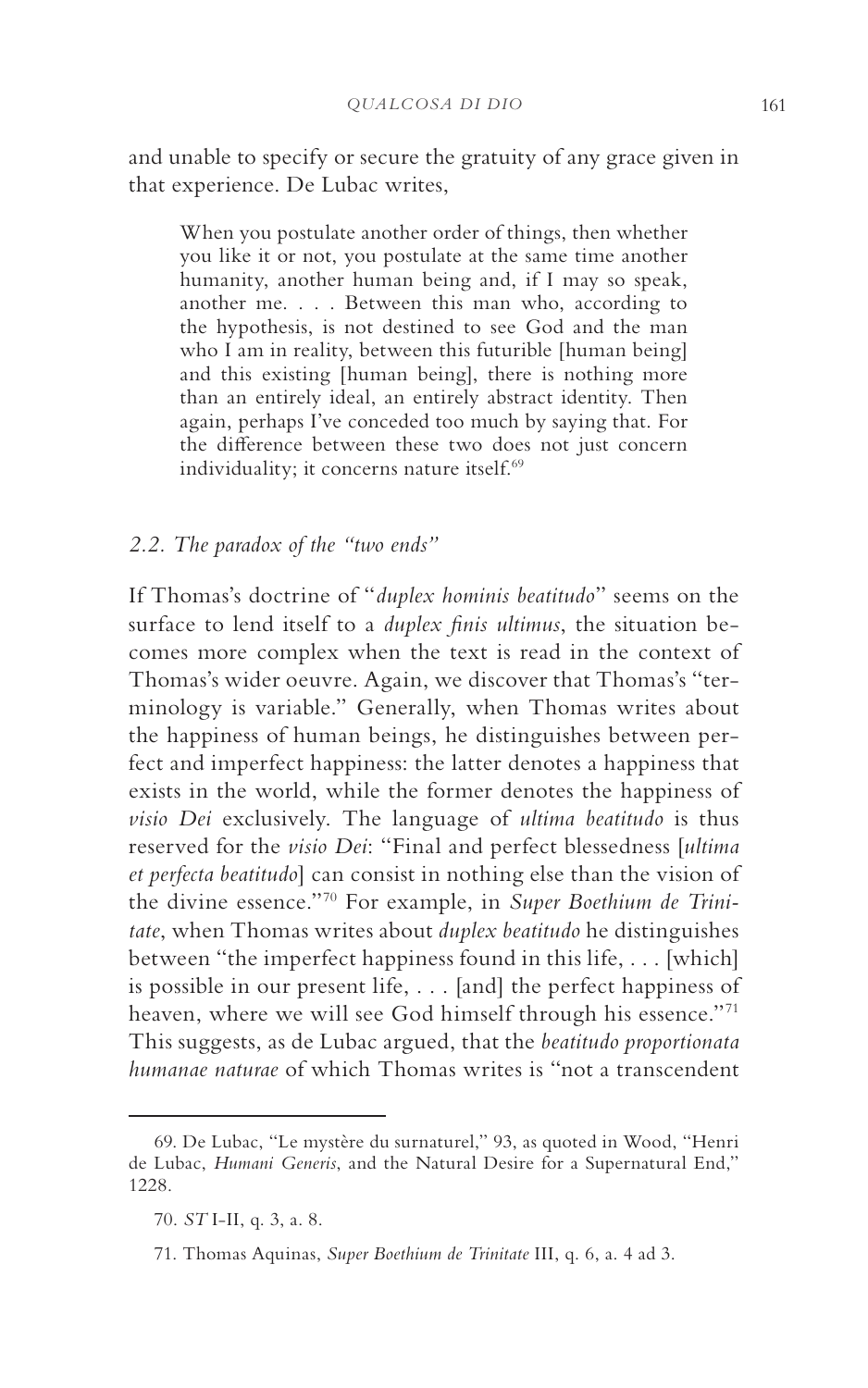beatitude, a final or definitive end of the created spirit in a hypothetical world of 'pure nature,'" but rather natural beatitude is "an imperfect 'beatitude,' terrestrial and temporal, immanent to the world itself."72 The first beatitude is, thus, *beatitudo per participationem*, while only the second is *beatitudo vera et perfecta*. 73

This leads de Lubac to argue that Thomas's doctrine of *duplex beatitudo* is not a doctrine of two *fines ultimi humani*—*pace* Suárez and commentarial Thomism—but rather a doctrine of two human experiences of happiness: *beatitudo imperfecta*, experienced *in hac vita*, and *beatitudo perfecta*, the divinizing experience of the *comprehensor* who sees God face to face through God's own *lumen gloriae*. 74 As such, the doctrine of *duplex beatitudo* serves to articulate "the difference in nature between 'contemplation of divine things' . . . and the vision of God himself, obtained through the 'light of glory.'"75 Therefore, whenever Thomas writes of *beatitudo per participationem*, *beatitudo imperfecta*, or *felicitas*, in each case he is writing of that experience of happiness spoken of in ancient philosophy. But as much as human life here and now is open to a real experience of *felicitas*, this is always and specifically *beatitudo per participationem*—never itself the experience of *beatitudo perfecta*, which alone perfectly satisfies the mysterious desire for the infinite that constitutes the human heart.76 Therefore, de Lubac holds, the human being is constituted by a paradox: he is a creature with no naturally corresponding *finis ultimus*: he is a "spiritual nature" created *ex nihilo* for God himself. As de Lubac puts it in *Spirito e libertà*,

This idea of a "spiritual nature" which alone, in the wholly unique sense, is directly related to God (cf. *ST* II-II, q. 2, a. 3, co.), whom God has made according to his image and who, by the very fact of this same eminent dignity, finds himself more than any other [creature] dependent on God; [it is the] idea of a nature that is open by essence to the completely gratuitous and marvelous gift of divine

76. *ST* I-II, q. 3, a. 8.

<sup>72.</sup> De Lubac, "*Duplex Hominis Beatitudo*" 603.

<sup>73.</sup> *ST* I-II, q. 5, a. 3; q. 3, a. 5; q. 62, a. 1; *SG* I.5, III.48.

<sup>74.</sup> *SG* III.63.

<sup>75.</sup> De Lubac, "*Duplex Hominis Beatitudo*," 609.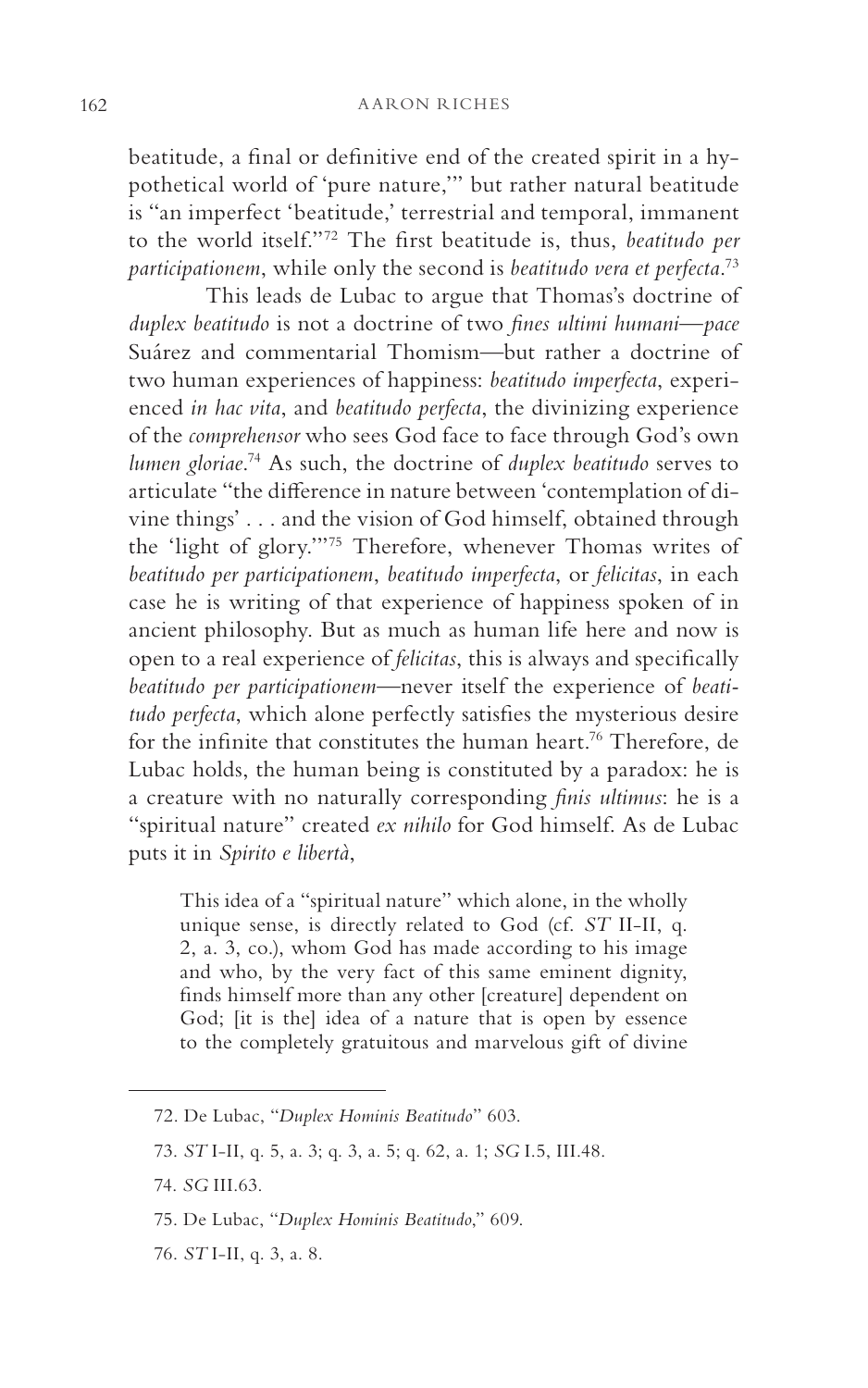charity because he is made in view of this Gift; [it is the] idea of a being for which the end [ *finis ultimus*] is not like those of other beings "proportioned to their nature," of a being who, instead of finding his natural fulfillment in the order of nature [*invece di trovare il suo completamento normale nell'ordine naturale*], he can only find it in God, in exceeding himself and the whole order of nature.<sup>77</sup>

The human being bears within himself an élan he can only experience as an originary wound. He moves through life with a *mystérieuse claudication*, a limp more primeval than the injury of "original sin." The human being bears his *capax Dei*, the consequence of his creation *ad imaginem Dei*, like a beast of burden bears his load: a staggering "animal who is spirit, . . . a creature who mysteriously touches God."78 The *mystérieuse claudication* is the heart of being according to which the human being discovers, at the deepest level of his inmost need, that he is an objective mystery to himself, a mystery who only comes to light through his encounter with the one who is the revelation of the Father and his love (*GS*, 22). Such a creature cannot be understood exhaustively according to a principle of "proportionality." He is paradox all the way down. He is made to live by and for the gift of an "other," which he can only receive through a sincere gift of himself (*GS*, 24).

Constituted as if by a wound in his heart, the original human desire is not so much a drive to overcome the limitation of his nature, but a tensive readiness for an encounter, for a love that will give him to himself. He is Adam waiting for his helpmate, for one who will be at last bone of his bones and flesh of his flesh (Gn 2:23). The original experience of the weight of this paradox is Augustine's restless heart.79 The human being, when he is honest with himself in judging his own experience of being in the world, sees that the reality he encounters only corresponds to the exigency of his being to the extent that he receives it as gift and reads it as a

<sup>77.</sup> De Lubac, *Spirito e libertà*, 255n1 [*Esprit et liberté*, 182n1]. Quoted from a note added to *Spirito e libertà*, not original to *Surnaturel.*

<sup>78.</sup> De Lubac, "Le mystère du surnaturel," 107.

<sup>79.</sup> Underpinning de Lubac's critique of *natura pura* was a primordial concern with the Augustinian legacy. See David Grumett, "De Lubac, Grace, and the Pure Nature Debate," *Modern Theology* 31 (2015): 123–46.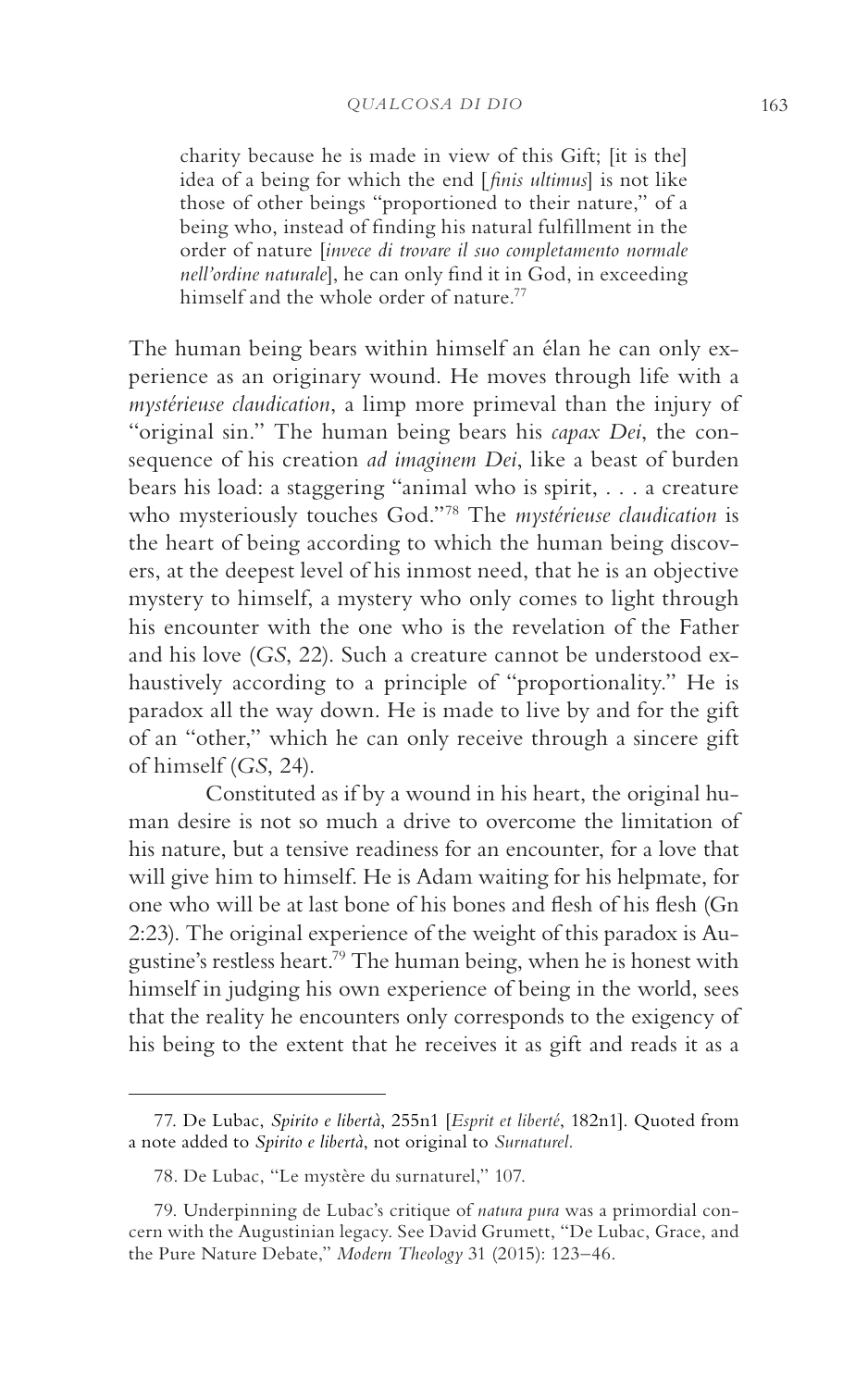"sign" writ by a vital but veiled "other." The totality of life for the human being points to, and is an indication of, the means of communication with this ultimate and utterly intimate "other," who lies too deeply within and too far above to be known directly. As such, the human being is an élan wholly disproportionate to his "nature"; he is *desiderium naturale visionis Dei*.

# 3. BETWEEN *SURNATUREL* AND *HUMANI GENERIS*

#### *3.1. Henri de Lubac and Pope Pius XII*

"How can a conscious spirit be anything other than an absolute desire for God?"80 Feingold takes the question posed by de Lubac in 1932 to Maurice Blondel as indicative of the "central tension" of *Surnaturel*. Feingold responds that "for St. Thomas the fundamental question would be the following: How can a created spirit have an absolute desire for the vision of God without grace?"<sup>81</sup> Feingold treats the question as if it had been settled magisterially in 1950 by *Humani generis*'s warning against those who "destroy the gratuity of the supernatural order, since God, they say, cannot [*non posse*] create intellectual beings without ordering and calling them to the beatific vision."82

In his 1985 book-length interview with Angelo Scola, de Lubac insisted that, not only was he not the target of the Pian anathema, but on this question *Humani generis* was paraphrasing his 1949 essay, "Le mystère du surnaturel":

If God had so willed it, he need not have given us being, and this being which he has given us he need not have called to the vision of himself. . . . God cannot be compelled to give me being, not from anything within or without. Nor can he be compelled by anything to imprint upon my being a supernatural finality.<sup>83</sup>

<sup>80.</sup> De Lubac, *Œuvres complètes*, vol. 33: *Mémoire*, 188.

<sup>81.</sup> Feingold, *The Natural Desire to See God*, 628.

<sup>82.</sup> *Humani generis*, 26. See Feingold, *The Natural Desire to See God*, xxxii, 374, 425, 436.

<sup>83.</sup> De Lubac, "Le mystère du surnaturel," 104.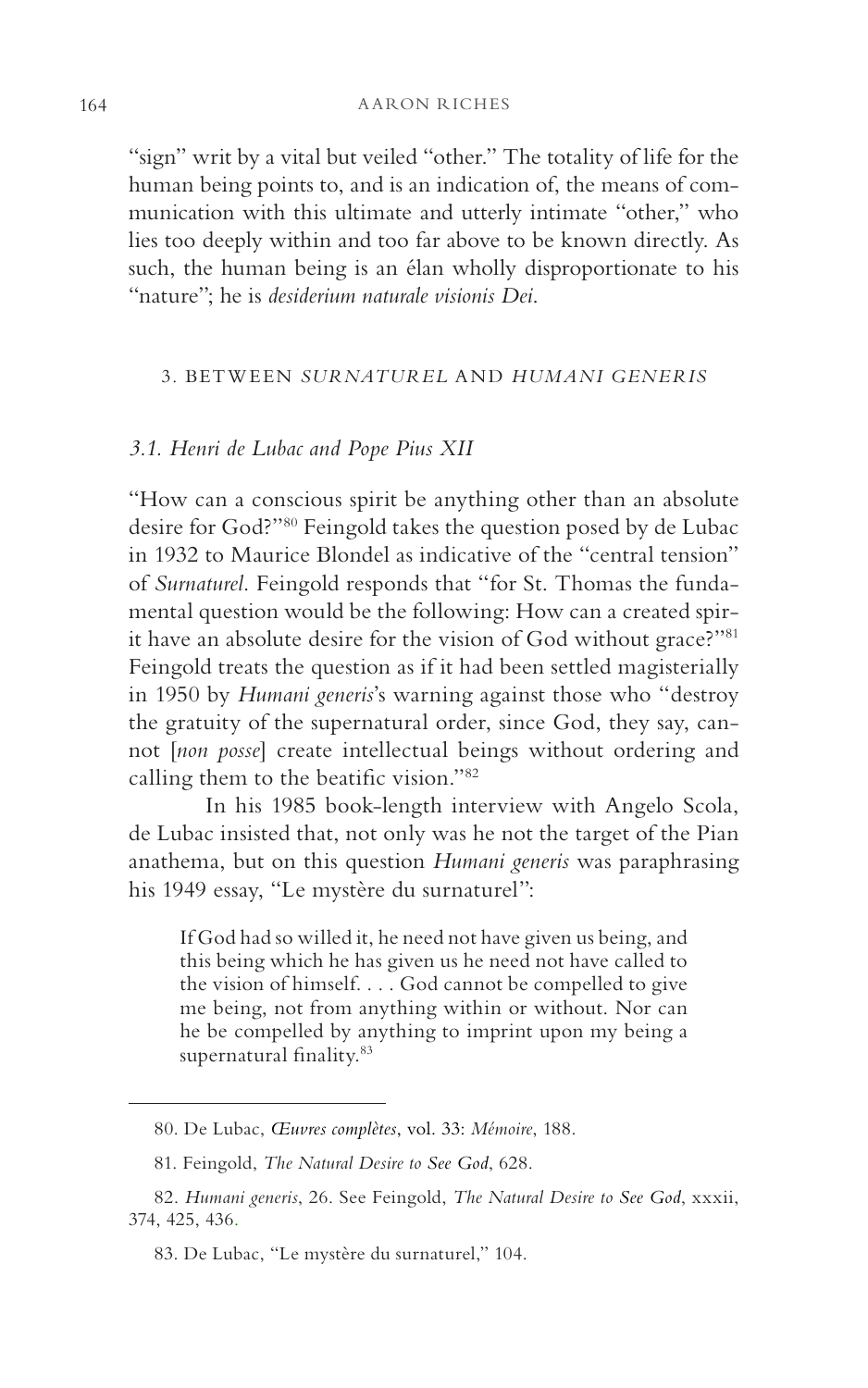The basic convertibility here between de Lubac's 1949 essay with *Humani generis* is notable, if the question of a direct paraphrase is debatable. What is not debatable is the fact that this specification of *Surnaturel* anticipates *Humani generis*. This notwithstanding, the encyclical has often been read as dealing a crippling dogmatic blow to the heart of *Surnaturel*. However, the facts do not support this judgment. In the first place, de Lubac's specification antedates the Pian warning. Second, there is the 1980 publication of *Spirito e libertà*, which (1) includes the boldest doctrinal claims of 1946 unaltered; (2) does not include a single qualification of the text in light of *Humani generis*; and (3) promises a revised edition (never completed) to reinforce further the original conclusions of 1946.84 *Spirito e libertà* is not the work of a theologian who understands his theology has been censured by the Magisterium. Third, and finally, the idea that Pius directly targeted de Lubac is unsustainable because there is no evidence that Pius himself ever had any reservations regarding his orthodoxy—in fact, the opposite is the case. In a note to de Lubac in 1958—during the period of de Lubac's imposed "silence" by his order—Pius thanked him for his recently published *Méditation sur l'Église* with "his wholehearted blessing," asking him to continue his work, which, according to the pope, "promised much good for the Church."85 If *Spirito e libertà* is not the work of a theologian who understands his theology has been censured by the Magisterium, neither are these words of Pius the words of a pope writing to a theologian he judges to be heterodox. None of this evidence, however, diminishes the genuine *novum* of *Surnaturel*.

# *3.2. The theological* novum *of* Surnaturel *and the realism of* Humani generis

To clarify the theological *novum* of *Surnaturel* in relation to *Humani generis*, as well as the book's basic dogmatic harmony with the encyclical, two preliminary questions must be posed and expounded. (1) To what extent and to what end does *Surnaturel* entail that *hic et nunc* it is "impossible" to conceive of the human

<sup>84.</sup> De Lubac, *Spirito e libertà*, 101 [*Esprit et liberté*, 18].

<sup>85.</sup> De Lubac, *Œuvres complètes*, vol. 33: *Mémoire*, 90.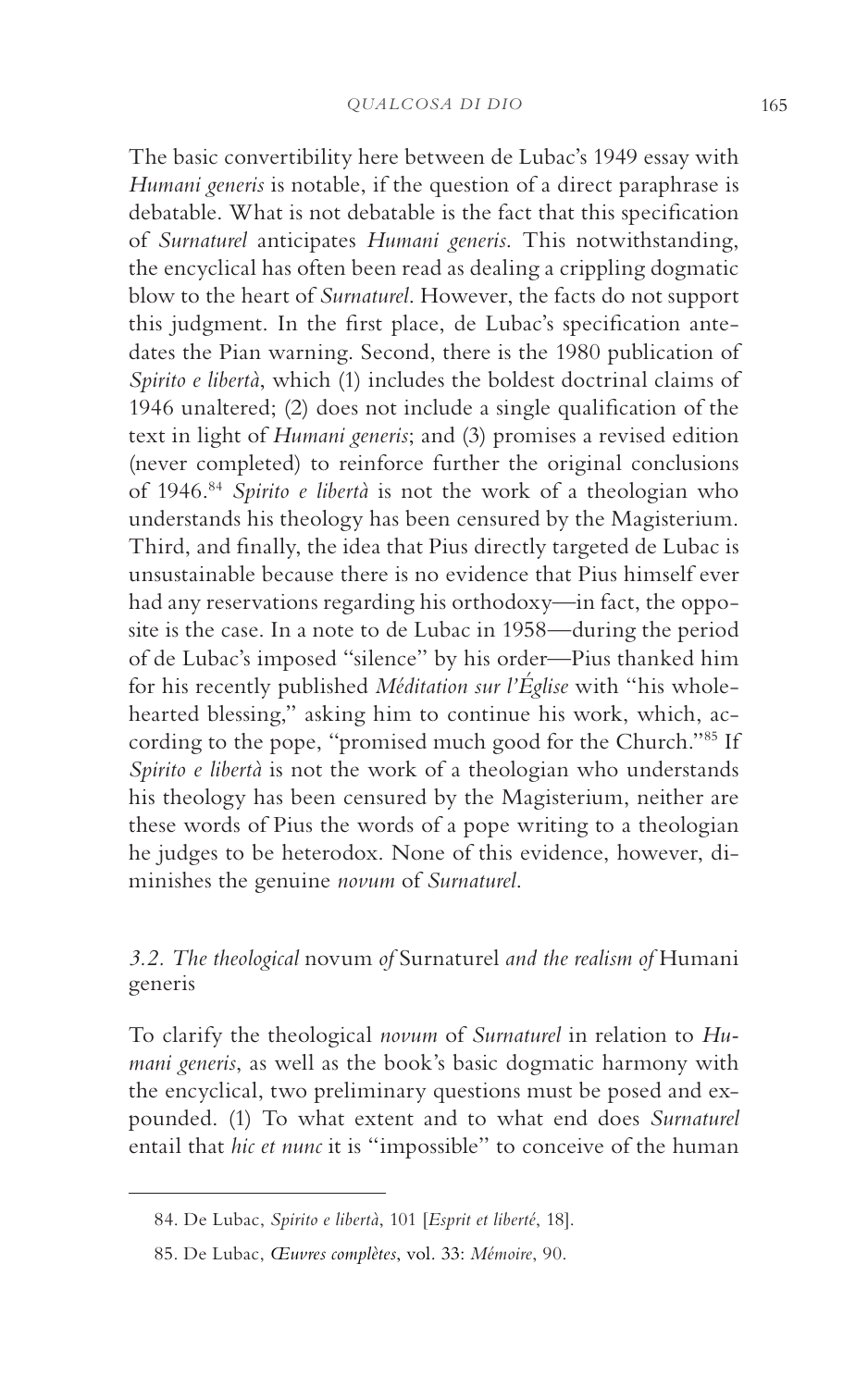being as not destined to *visio Dei*? (2) To what extent and to what end did Pius magisterially underwrite a doctrine of *natura pura*? These questions are treated in turn.

1. *Surnaturel* itself does not weigh in on the question of whether God could "create intellectual beings without ordering and calling them to the beatific vision." As an abstract possibility, dissociable from concrete reality, the question is not raised on a single page of de Lubac's book. *Surnaturel*, rather, expounds how the tradition has understood the drama of the human being's relation to his supernatural destiny *hic et nunc*, in the concrete reality encountered by the human being. De Lubac's 1949 article qualifies *Surnaturel* against a possible misunderstanding: the 1946 thesis does not concern what God could have done in another world. God is not compelled by any law of abstract logic or principle of nature extrinsic to the divine good pleasure by which he has called intellectual beings to the beatific vision. Yet the question of what God could have done in another world is strictly irrelevant to *Surnaturel* properly understood. *Surnaturel* is concerned not with the question of the necessity of "ordering" but of the necessary freedom of the divine "call" *hic et nunc*. 86 As de Lubac puts it, "If there is in our nature a desire to see God, this can only be because God wants for us this supernatural end which consists in seeing him. It is because he wills it and does not cease from willing it, so that this desire is nothing other than his call."87 In scholastic terms, this "call" God actively and ceaselessly wills concerns an evidence of divine *conveniens*. Accordingly, our rational approach to this evidence will have to proceed *ex convenientia*, as opposed to *ex necessitate*.

There is no way to argue *to* the *conveniens* of a given fact or event; it is its own sufficient reason. To say something is *conveniens* is to say that its *ratio* is not only deeper than created minds can grasp, but that its *ratio* is also beyond any law according to which it could be otherwise compelled. The most rational disposition before such a fact or event, therefore, is one that embraces its evidence in all of its factors, with a contemplative disposition that seeks not to grasp but to penetrate the light of

<sup>86.</sup> David Braine, "The Debate Between Henri de Lubac and His Critics," *Nova et Vetera* 6 (2008): 543–90, at 573–74.

<sup>87.</sup> De Lubac, *Spirito e libertà*, 260 [*Esprit et liberté*, 187; *Surnaturel*, 487].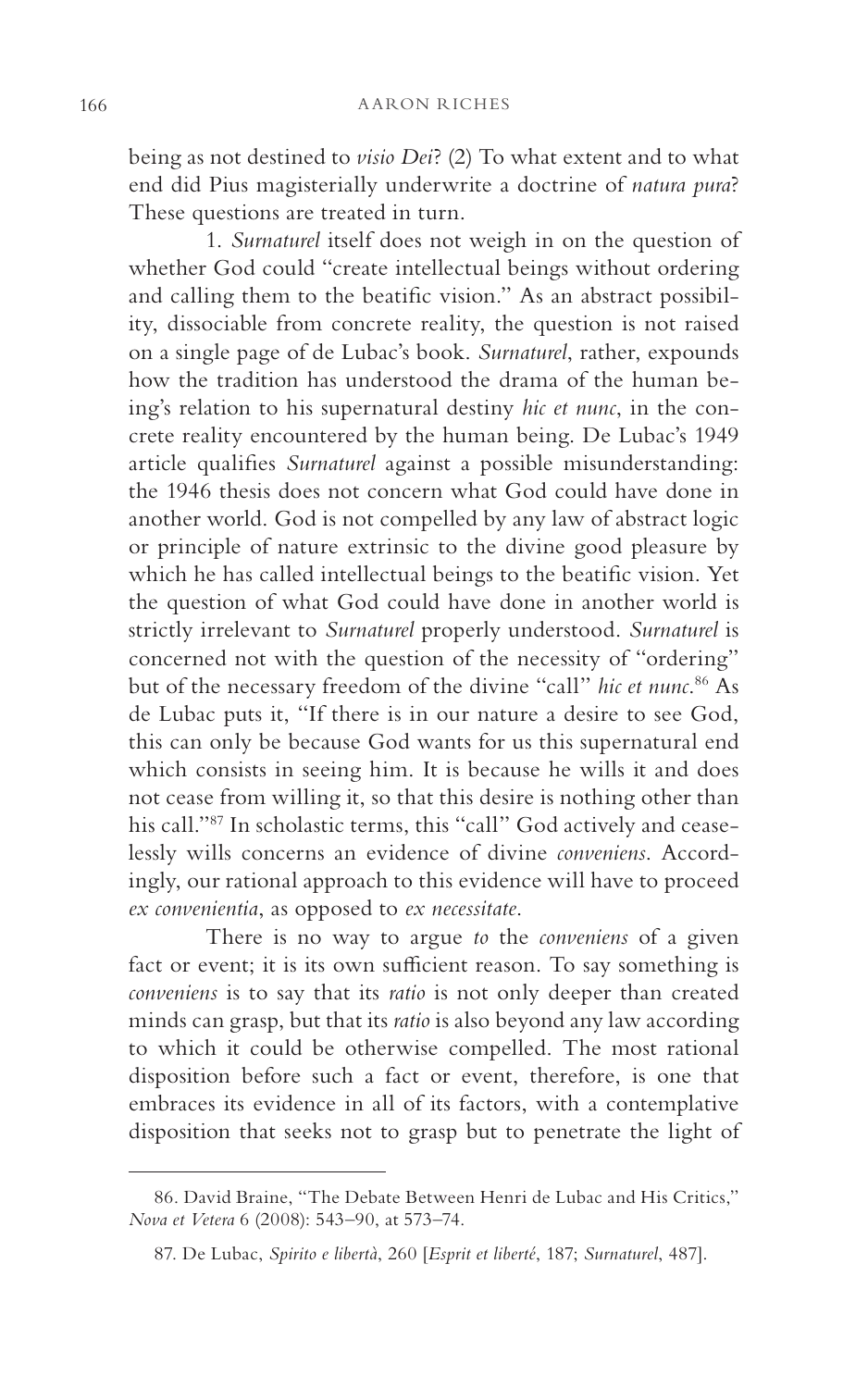its own sufficient *ratio*. Love is such an event. There is no logic by which love can be compelled or deduced, not because it is irrational but because the event of love is its own reason.<sup>88</sup> An argument *ex necessitate*, by contrast, is an argument concerning a fact that cannot be otherwise in any possible world on account of an extrinsic law: for instance, two plus two equals four in every possible world. But the love of two lovers is no less true or certain, even while its *raison d'être* cannot be deduced or argued to. It is perfectly true and certain and reasonable, and yet it is an event that cannot be translated to any other world or circumstance. It is the concreteness of a surprise that is impossibly real. In the case of the human being created *ad imaginem Dei* we are dealing with just such a fact: the mysterious and actual way God has given himself to be the *finis ultimus* of human life is its own reason.

The distinction between "ordering" and "calling" now becomes crucial for two reasons. First, the distinction works to focus speculative attention on the question of the concrete freedom of the human being within the "reality" in which he is divinely willed. Insofar as this is the concern of *Surnaturel*, de Lubac's argument works to root the freedom of grace in *actus* and not in a contrastive *posse*. Second, the distinction between "ordering" and "calling" roots theological speculation in the *actus* of historical "reality" as it is willed by God. According to Chesterton, the goodness of our world cannot be justified as it is by "mechanical optimists," that is, "as the best of all possible worlds." Rather, its "merit is precisely that none of us could have conceived such a thing; that we should have rejected the bare idea of it as miracle and unreason. It is the best of all impossible worlds."89 We could rephrase Chesterton in terms of de Lubac's argument and say that our graced world is not the best of all possible worlds because it is "graced"; it is the best of all impossibly graced worlds. As such, the transcendentalist temptation to Kantian possibilism is foreclosed, and with it the question of the possibility of God creating human beings in another world without destining them to deification. This is not the question of *Surnaturel*, but rather

<sup>88.</sup> Fulton J. Sheen, *Life Is Worth Living. Fourth Series* (New York: Mc-Graw-Hill, 1956), 88.

<sup>89.</sup> G.K. Chesterton, *Charles Dickens* (London: Wordsworth Editions, 2007), 144.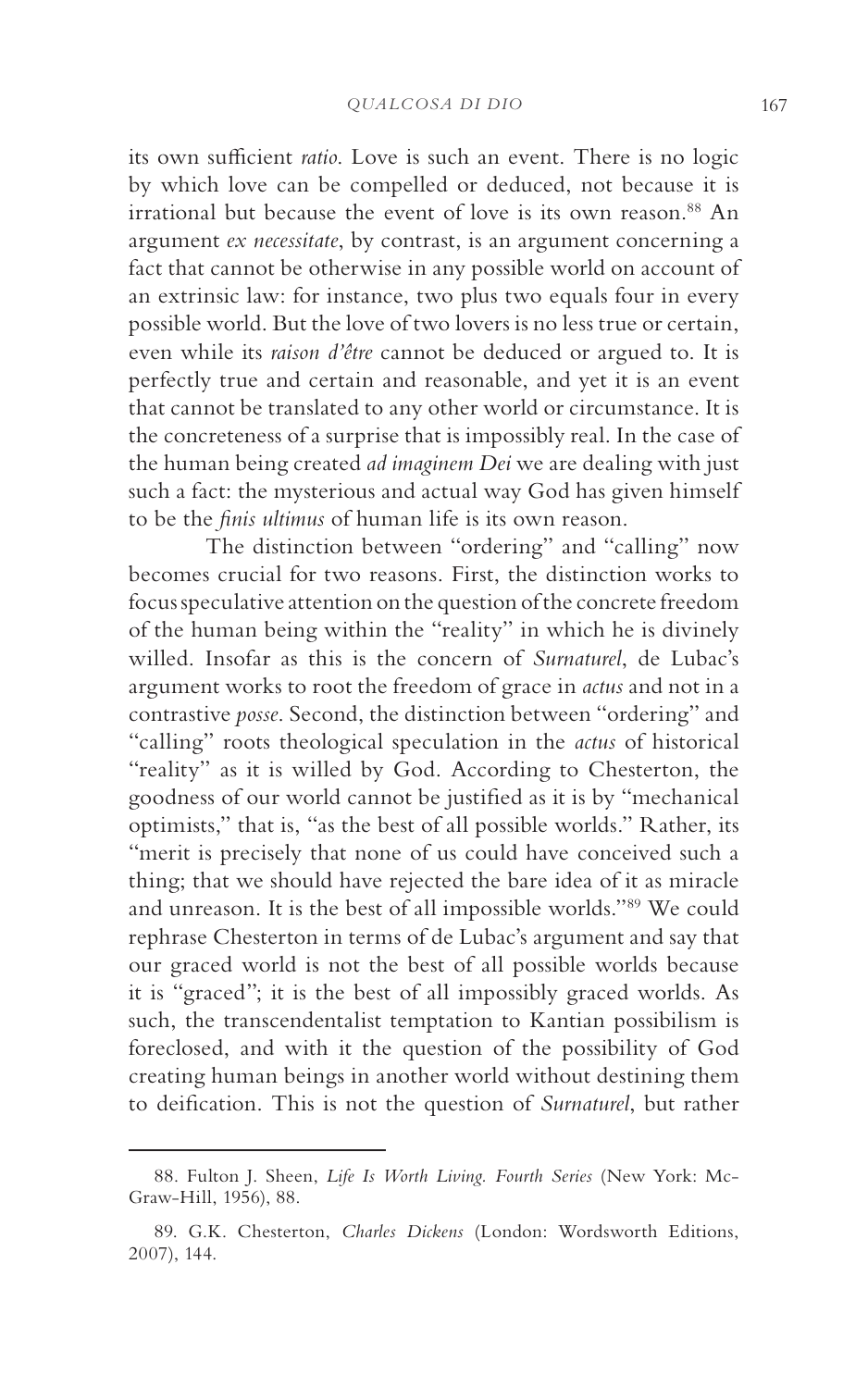precisely the kind of abstraction *Surnaturel* wants to "un-ask." This leads us back to our question: to what extent and in what way did Pius magisterially underwrite a doctrine of *natura pura* when he ruled out the proposition that it is "impossible" (*non posse*) for God to create intellectual beings without destining them to beatitude?

2. Assailants and defenders of de Lubac alike will grant that the sense in which *Humani generis* rules out the proposition that it is "impossible" for God to create intellectual beings without destining them to beatitude is misconstrued if it forecloses Thomas's argument (that if there was no prospect of attaining beatific vision the natural desire of the created intellect would be in vain, *frustra*). As Thomas has it, "The human being would have been created uselessly and in vain [i.e., his *desiderium naturale* would be *frustra*] if he were unable to attain beatitude, as would be the case with anything that cannot attain its ultimate end."90 Clearly, then, Pope Pius is working with a narrow sense of *non posse*, one that concerns a "pure hypothetical."<sup>91</sup> The Pian limit, therefore, is a dogmatic limit against those who would construct necessary laws about what God *could* have done (but in fact did not do). Positively, this amounts to a declaration that God is God and can create as he pleases. He could have created an intellectual being without calling it to *visio*; he could also have saved the human race without becoming incarnate.<sup>92</sup> The Pian doctrine is far more tentative than that Suarezian conviction that "here and now, in the concrete order, there is impressed upon each human person a natural order to the proximate, proportionate, natural end from which the species of man is derived."93 The pope stops short of an actualized doctrine of *natura pura* and indeed "avoided any mention of the famous 'natura pura,' which more than a few highly influential theologians . . . desired to canonize."94 *Humani* 

<sup>90.</sup> Thomas Aquinas, *De malo*, q. 5, a. 1 ad 1.

<sup>91.</sup> Edward T. Oakes, SJ, "The *Surnaturel* Controversy: A Survey and a Response," *Nova et Vetera* 9 (2011): 625–56, at 644.

<sup>92.</sup> *ST* III, q. 1, a. 2.

<sup>93.</sup> Long, *Natura Pura*, 8.

<sup>94.</sup> Henri de Lubac, *Entretien autour de Vatican II* (Paris: Éditions du Cerf, 1985), 13.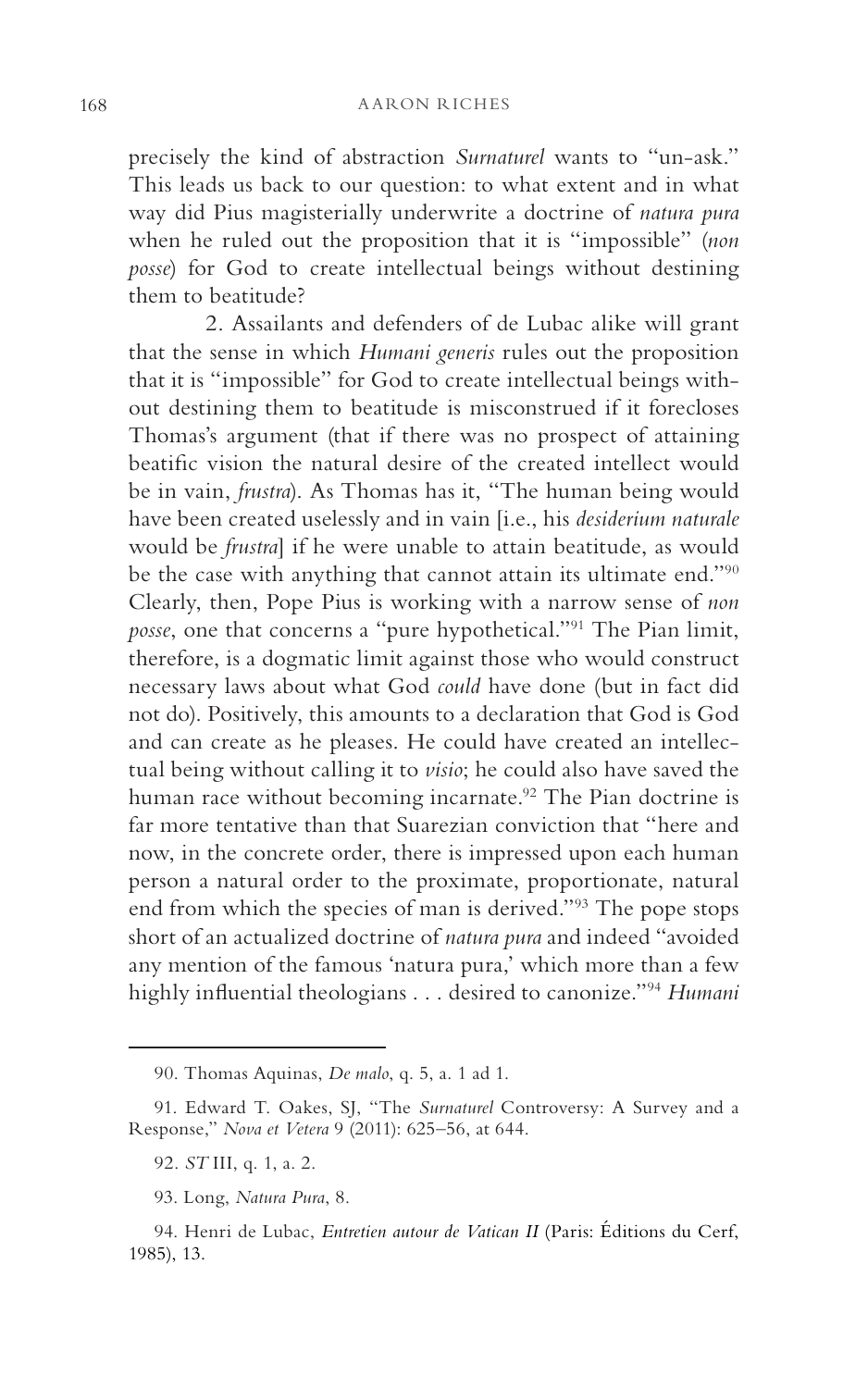*generis* offers only a negative affirmation concerning, not so much the "nature of nature," but the necessary *reductio ad mysterium* of true realism. Neither philosophically nor theologically, neither with the aid of revelation nor without it, can the human mind impose an abstract "law" on the divine call by declaring what is necessarily appropriable to other possible worlds. God is God. God could have created the world otherwise, just as he could have graced it otherwise. As such, the anathema leaves wholly uncontested the core theological proposal of *Surnaturel*, according to which the divine gratuity is neither secured or defended by "contrast," by *separatio* with a "pure hypothetical." In our best impossible world, "spirit" is gift at its very heart.

On one level, and this is emphasized by Milbank, *Surnaturel*'s thesis, consistent with the Greek Fathers, insists that the actuality of spirit as we know it is unthinkable without the destination of deification. *Humani generis* says nothing that contradicts this, but neither does it state clearly the radicality of this claim or the loss that results from its domestication or diminution. In the name of recovering the brilliance of patristic anthropology, one could argue that *Surnaturel* implies intellectual beings as such must be oriented to the supernatural (which *Surnaturel* does not explicitly argue, but *Humani generis* does rule out). The concern of *Surnaturel* ultimately has to do with the actuality of spirit as it exists concretely, while the Pian limit aims at theologians who would abstract from the concrete order of grace to write a transcendentalist law *ex necessitate* concerning the ordering of spirit in all possible worlds. As such, it is not merely the case that the Pian limit does not contradict *Surnaturel*, but it cuts also and implicitly in the opposite direction: the *finis ultimus* of the spiritual being is a matter of *convenientia* and, by virtue of its unique constitution *capax Dei*, it is irreducible to *necessitate*. In this way the Pian warning implicates, at the same time, any theology that would abstract from the concrete order to devise a necessary law for another possible world in which the hypothetical "state of pure nature" were actual.

The anathema against those who "destroy the gratuity of the supernatural order," therefore, could be rephrased against those who "destroy the gratuity of the supernatural order, since the gratuity of God's grace, they say, is fully secured *only* by the affirmation that in another world God could have created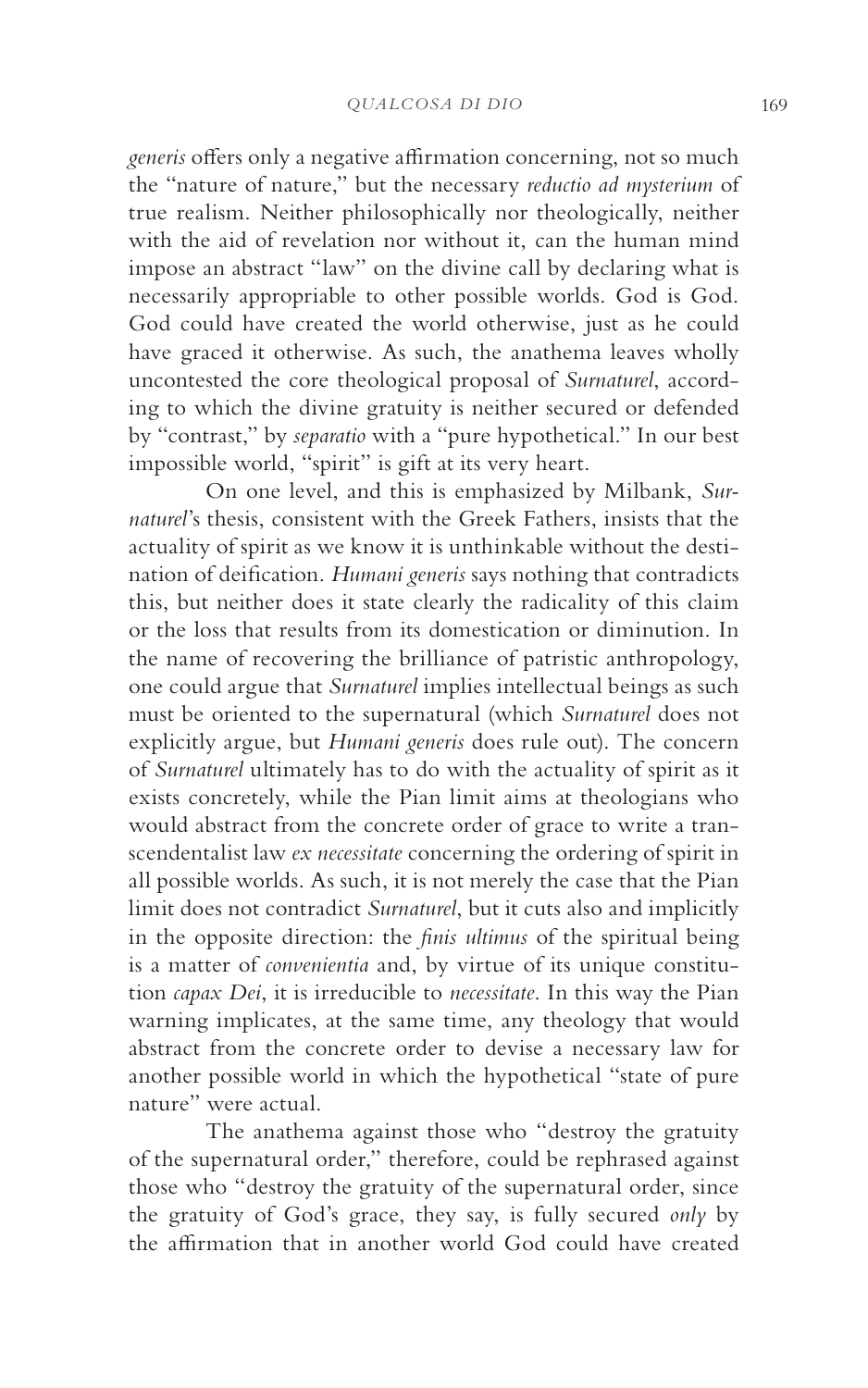intellectual beings without ordering them to the beatific vision." The encyclical, rather than underwriting the doctrine of *natura pura* unproblematically, tends to destabilize the view that "here and now, in the concrete order" a "proximate, proportionate, natural end" is impressed on nature in a way "knowable and distinct from the final and supernatural end."95 Hence de Lubac's comment to Angelo Scola that, far from "condemning" him, *Humani generis* did the opposite: "'Disappointment' does not describe it strongly enough, as a good theologian put it to me at the time, [*Humani generis*] was for [the proponents of *natura pura*] a 'boomerang.'"96

#### 4. THE "SCOTIST" INFLUENCE

# *4.1.* Indispositus *and human destiny*

One of Feingold's charges against the plausibility of *Surnaturel* as a legitimate reading of Thomas concerns de Lubac's putative "Scotism," his apparent synthetic use of John Duns Scotus's doctrine of the *indispositus* of the human being to the *visio Dei*. 97 He argues that de Lubac, faced with the perplexity of Thomas's terminological variability and the *aporia* of resolving the status of the *desiderium naturale visionis Dei* (is it "elicited" or "innate"?), resolves the question by importing a Scotist solution: "that the vision of God is our *natural* end."98 On this account, de Lubac's thesis fails to be authentically Thomist. *Ergo*, de Lubac is guilty of a Scotist interpretation.

Feingold's charge breaks down on at least three levels. First, it fails to the extent that, whatever de Lubac's invocation of the Subtle Doctor to substantiate his argument, de Lubac never held—as Scotus and Jansenius both did—that the supernatural vision is a "natural end" of the human being. For de Lubac, this

<sup>95.</sup> Long, *Natura Pura*, 8.

<sup>96.</sup> De Lubac, *Entretien autour de Vatican II*, 13.

<sup>97.</sup> De Lubac, *Spirito e libertà*, 243–44 [*Esprit et liberté*, 170–71; *Surnaturel*, 312–13].

<sup>98.</sup> Feingold, *The Natural Desire to See God*, 57.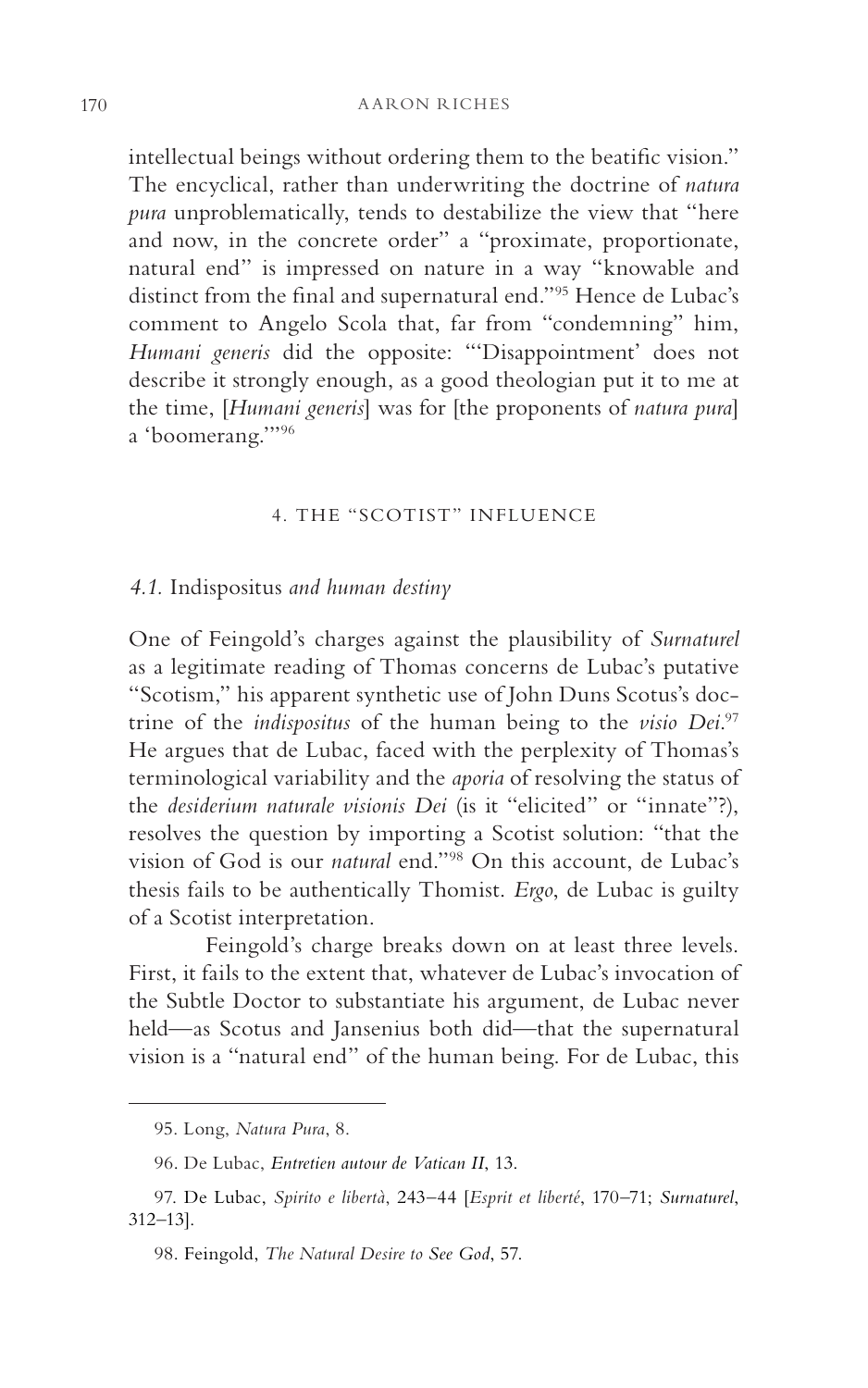is precisely *not* the case: the human being is a paradox who does not possess a "natural" *finis ultimus*, but rather a "desire for God . . . as gift."99 As such, the answer to the paradox of the human being is gift at every turn; nothing is "proper" to nature apart from the experiential vertigo of human desire, on the one hand, and the incapacity of natural human power to achieve anything corresponding to this desire on its own, on the other. In this conviction, de Lubac is following not Scotus but Thomas: "Final and perfect happiness can consist in nothing else than the vision of the Divine Essence."100 But "man is not able by his own operation to reach this ultimate end, which transcends the capacity of his natural powers,"101 and therefore the human being "needs divine help to obtain the ultimate end."102

The authenticity of de Lubac's paradox of the supernatural lies, as Milbank reminds us, in the fact that it must work in two directions simultaneously: (1) "the extra-ordinary, the supernatural, which is always manifest within Creation, is present at the heart of the ordinary: it is 'precisely the real'"103; while nevertheless and at the same time (2) "the ordinary and the given always at its heart points beyond itself and in its spiritual nature aspires upwards to the highest."104 The original gift of "nature" (*datum optimum*), created for this impossible *finis ultimus*, points obliquely but ineludibly—in the urgency of the anterior receptivity of the human being's natural desire—to a needful waiting on a second gift (*datum perfectum*), an encounter that would both utterly transcend nature and alone correspond to the mystery of nature's inmost longing. The Scotist idea that "the vision of God is our *natural* end"105 precisely misses the paradox, which is the essence of de Lubac's proposal.

- 102. Ibid.
- 103. Milbank, *The Suspended Middle*, 5.
- 104. Ibid.
- 105. Feingold, *The Natural Desire to See God*, 57.

<sup>99.</sup> De Lubac, *Spirito e libertà*, 261 [*Esprit et liberté*, 187; *Surnaturel*, 487].

<sup>100.</sup> *ST* I-II, q. 3, a. 8.

<sup>101.</sup> *SG* III.147.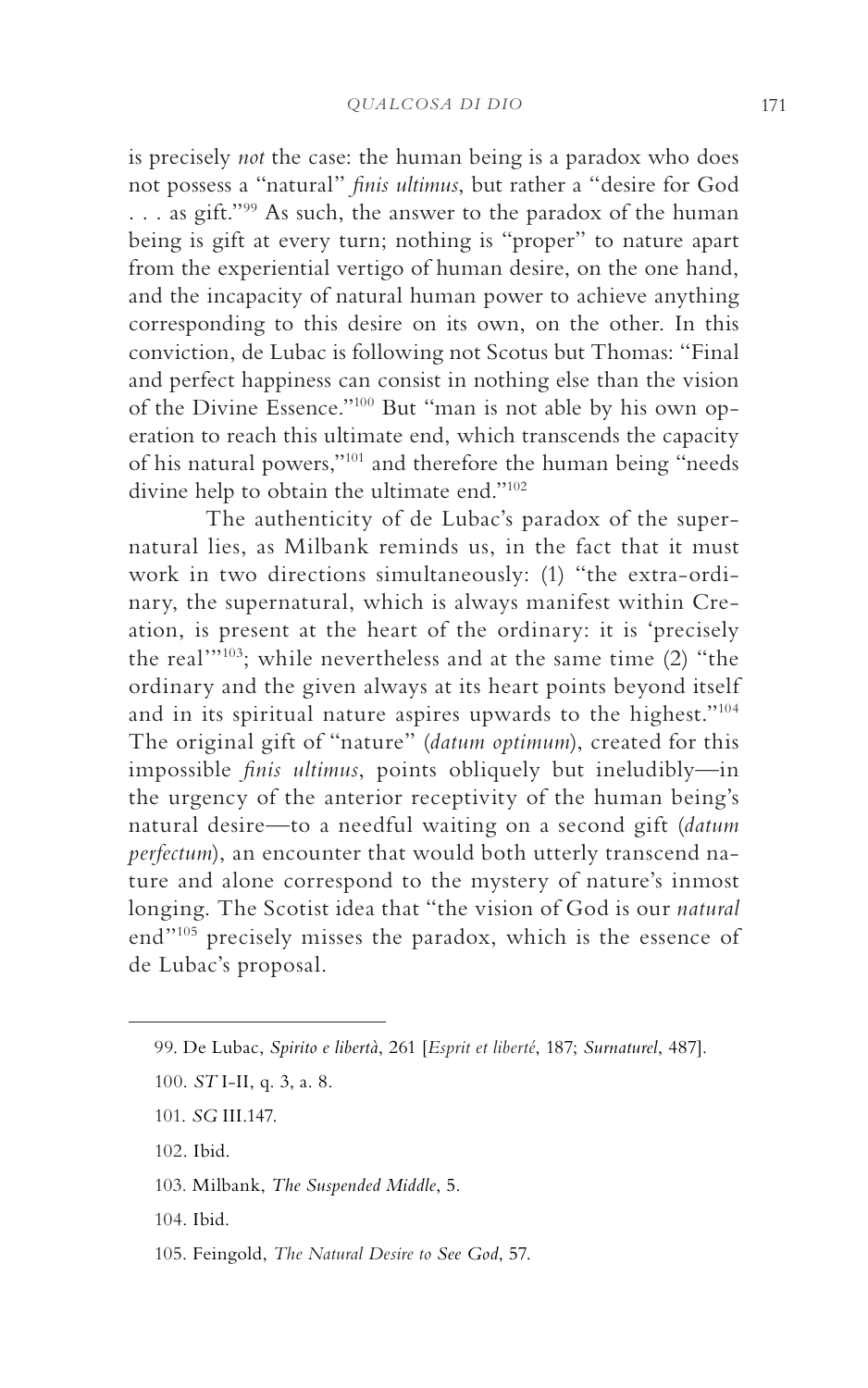Second, Feingold's characterization of de Lubac's interpretation as Scotist concerns the clear discrepancy between Scotus's doctrine of *appetitus naturalis* and de Lubac's doctrine of *le désir naturel du surnaturel*. Even while de Lubac cites Scotus as evidence in the tradition of a constitutive desire of human nature to see God, it is nevertheless the case that, for Scotus, "in human nature there is no tendency to depend on God (to be an incarnation of God); nor is . . . [the *appetitus naturalis* an] inclination or openness *to be fulfilled*."106 Hence, as Allan Wolter has pointed out, for Scotus the *appetitus naturalis* is not an act or operation but simply the "relationship between any faculty (of the soul) and that which perfects it; . . . [therefore] to speak of the natural appetite for beatitude as a 'desire' or a 'longing' . . . is to use purely metaphorical language."107 This suggests that for Scotus the *appetitus naturalis* may in fact be closer to a species of "obediential potency" (and perhaps not even a "specific obediential potency") than to de Lubac's *désir naturel du surnaturel*. Unlike de Lubac's *désir naturel*, Scotus's *appetitus naturalis* cannot be described as "something of God."108 In part the issue turns on the complex way Scotus prioritizes the will over reason, thus distinguishing the will's ordination to the supernatural from the intellect's ordination, which is not ordained to the supernatural.<sup>109</sup> This leads to a problematic situation in which, as Rudi te Velde has shown, in contrast to Thomas, Scotus holds that there is no inclination in human nature to self-transcend, even while there is (aporetically) an inclination of the will toward a transcendent object (supernatural "beatitude"). This makes no sense of de Lubac's intellectual yearning, which, even while it is an inclination of being, is fundamentally a yearning for illumination. Moreover, Scotus's apparent resistance against emphasizing an

<sup>106.</sup> Nico den Bok et al., "More Than Just an Individual: Scotus's Concept of Person from the Christological Context of *Lectura* III.1," *Franciscan Studies* 66 (2008): 169–96, at 186 (emphasis original).

<sup>107.</sup> Allan B. Wolter, "Duns Scotus on the Natural Desire for the Supernatural," in *The Philosophical Theology of John Duns Scotus* (London: Cornell University Press, 1990), 125–47, at 140–41.

<sup>108.</sup> De Lubac, *Spirito e libertà*, 261 [*Esprit et liberté*, 187; *Surnaturel*, 487].

<sup>109.</sup> Wolter, "Duns Scotus on the Natural Desire," 131–39.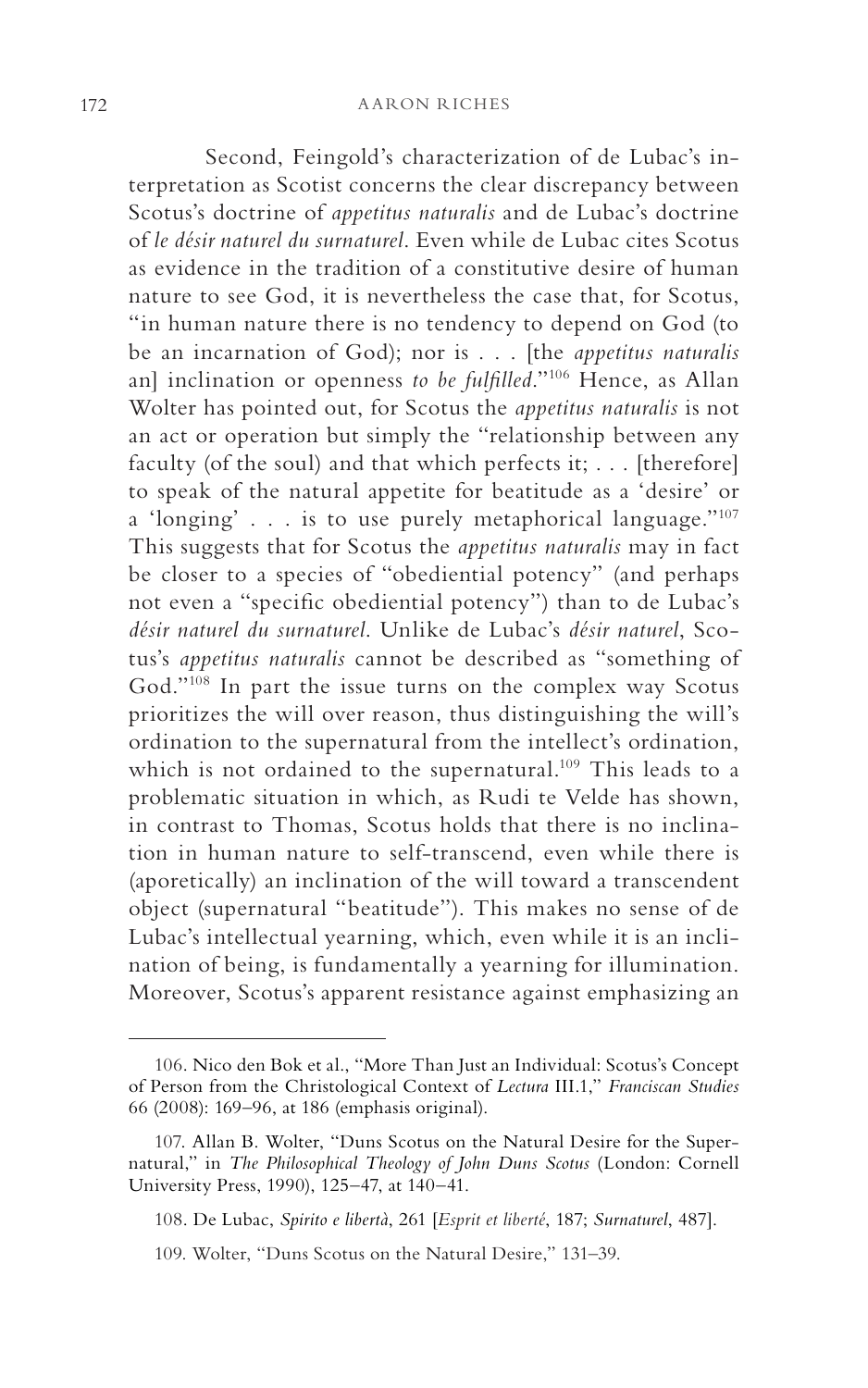inclination to self-trancend within the nature of intellectual beings allows him to emphasize a God-willed "sufficiency" of finite being. Yet how can this be? How can human nature desire transcendent beatitude without that desire constituting an inclination to self-transcend, a grasping upward that demands as a right of nature what is beyond nature? As te Velde shows, for Scotus the transcendent good is naturally willed as an *immanent good*, and therefore it is not desired as a selftranscending élan. 110 Dissociated from the *convenientia* of the Incarnation on the one hand, and conceived in terms of a desire for an immanent good on the other, the *appetitus naturalis* of Scotus cannot be properly described as a self-transcending *desiderium naturale visionis Dei*.

# *4.2.* Per influentiam *and divine-human synergy*

The third, more general but perhaps more decisive, problem with Feingold's charge against de Lubac for a Scotist corruption of Thomas is that it suppresses the extent to which de Lubac's critique of *natura pura* contained within it an implicit critique of the Suarezian doctrine, precisely for the way it synthesized metaphysical innovations linked to Scotus.111 Indeed, de Lubac himself judged the "system of pure nature" a "piece of Scotism" (*morceaux de scotisme*) wrongly absorbed by Thomists "because it was extremely convenient in the refutation of Baianism."112 Ludwig Honnefelder has cogently shown that Suárez's *Disputationes metaphysicae* (1597), despite the numerous references to Thomas, proposes a structural concept of metaphysics that is fundamentally Scotist, not Thomistic.113 Specifically as this concerns the "*nouvelle* doctrine" of *natura pura*, the Suarezian

<sup>110.</sup> Rudy te Velde, "*Natura in seipsa recurva est*: Duns Scotus and Aquinas on the Relationship between Nature and Will," in E. P. Bos, ed., *John Duns Scotus (1265/6–1308): Renewal of Philosophy* (Amsterdam: Rodopi, 1998), 155–70.

<sup>111.</sup> De Lubac, *Œuvres complètes*, vol. 13: *Augustinisme et théologie moderne*, 260 [*Surnaturel*, 286].

<sup>112.</sup> De Lubac, *Œuvres complètes*, vol. 33: *Mémoire*, 188; cf. *Augustinisme et théologie moderne*, 260–66.

<sup>113.</sup> Honnefelder, *Métaphysique*, 81.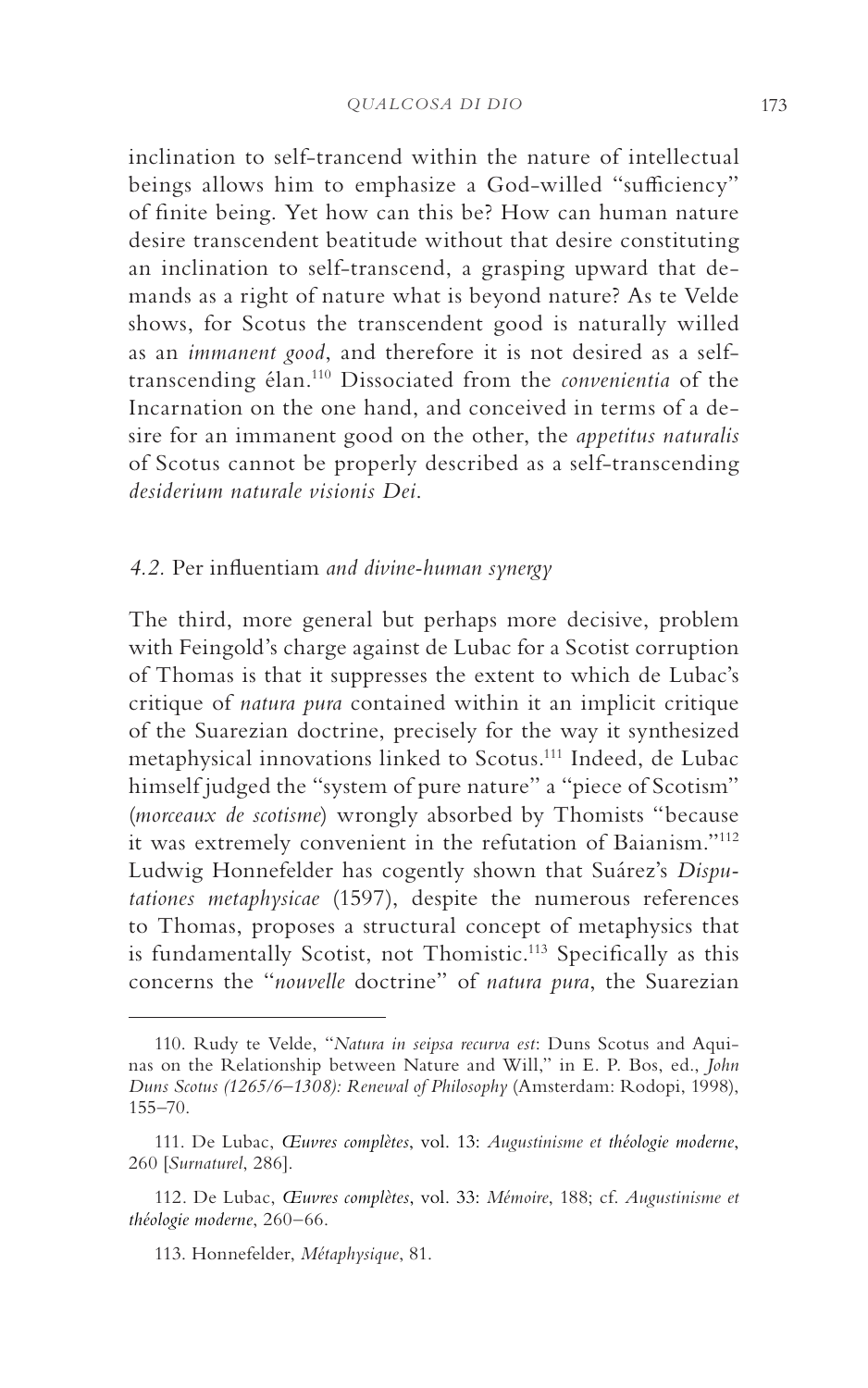debt to Scotus has been expertly demonstrated by Jacob Schmutz to be rooted in the shifting conception of metaphysical causality.114

As Schmutz has shown, what de Lubac called the "conception *nouvelle de l'être*"115 entailed by the Suarezian doctrine of *natura pura* rests fundamentally on an innovation in causal metaphysics traceable to Scotus. For Thomas, the relation between primary and secondary causality ensures a participatory scheme: the first cause acts immediately "within" (*in*) the secondary cause; "God works in every agent" (*Deus operatur in omni operante*).116 Being communicates itself *per influentiam* beginning with the first cause, according to the axiom of *Liber de causis*. 117 This means that, in the order of secondary causality, neither the primary nor secondary causes are "superfluous"—not because the effect is "partly done by God and partly by the natural agent" but because the effect "is wholly done by both, according to a different mode" (*sed totus ab utroque secundum alium modum*).118 Even while the first cause is "sufficient," the secondary cause is *not* "superfluous" according to a noncompeting logic of participation. For Suárez, by contrast, to claim that neither cause is "superfluous" is to claim that neither is capable of being the sole source of the given effect, which each cause has worked "in part."119 In other words, for Suárez the action of the two causes is separate: the more one cause acts, the more the other does not. Suárez's scheme is worked out against the backdrop of the thought of another sixteenth-century Jesuit, Luis de Molina.

To explain the collaboration of primary and secondary causes, Molina offered, with massive metaphysical consequences, that the two collaborate as "two men hauling a boat together."120

<sup>114.</sup> Jacob Schmutz, "La doctrine médiévale des causes et la théologie de la nature pure (XIIIe-XVIIe siècles)," *Revue thomiste* 101 (2001): 217–64.

<sup>115.</sup> De Lubac, *Spirito e libertà*, 219 [*Esprit et liberté*, 143; *Surnaturel*, 286].

<sup>116.</sup> *ST* I, q. 105, a. 5.

<sup>117. [</sup>unknown], *Liber de causis*, cap. 1, n. 1.

<sup>118.</sup> *SG* III.70.

<sup>119.</sup> Schmutz, "La doctrine médiévale," 251.

<sup>120.</sup> Luis de Molina, *Concordia liberi arbitrii cum gratiae donis* II, disp. 26, n. 15.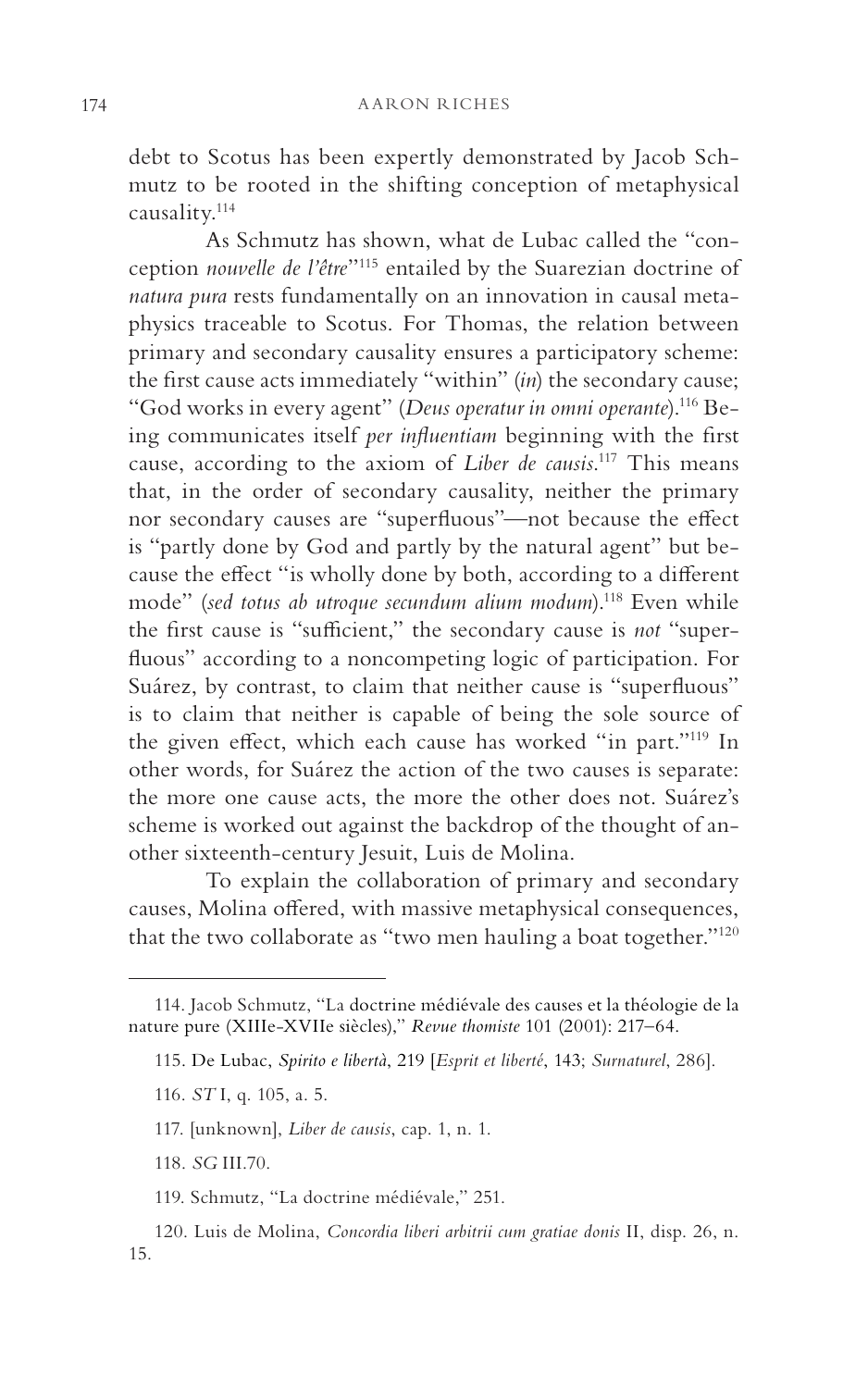The image had been previously considered and categorically rejected by Thomas, who judged it metaphysically inadequate as a description of the relation between primary and secondary causality.121 The *locus classicus* of Molina's image comes, in fact, from Scotus, along with Peter Olivi.<sup>122</sup> With Molina the image is formalized in the doctrine of "general concurrence" (*concursus generalis*), according to which God (the first cause) does not flow "into" (*in*) secondary causes, but rather flows "with" (*cum*) secondary causes to their effect.123 The *novum* here concerns the "negation of *in* in favor of *cum*"124—a tacit negation of a participatory understanding of the relation between primary and secondary causality, and hence the spheres of nature and the supernatural. Molina's doctrine of *concursus generalis* can be said to belong to the ascetic tendency in the Jesuits in that, on the level of theory, it parses with conceptual clarity the division of labor of a given act, while on the spiritual level it entails the rigor of moralism. By contrast, Thomas's more traditional doctrine of *per influentiam* is metaphysically congenial with a mystical approach (tending to mystical union), the synergism of divinity and humanity that is the basis of ecclesial participation in Christ, the *quasi una persona mystica*. 125

Whereas Thomas offered the metaphysical basis of a synergistic construal of the relation between primary and secondary causality, Suárez, following Molina, opted for a parallelism in which the first cause works alongside (*cum*) the more or less autonomous action of a secondary cause. This makes possible a *duplex ordo causalitatis* in which the created and uncreated agents function according to a twofold scheme of selfsufficiency.<sup>126</sup> Hence the universality with which Suárez can use the Aristotelian principle of proportionality to shape the logic of *debitum naturae* and thus underwrite his doctrine of *natura pura*.

- 123. Molina, *Concordia* II, disp. 26.
- 124. Schmutz, "La doctrine médiévale," 220–21.
- 125. *ST* III, q. 48, a. 2.
- 126. Schmutz, "La doctrine médiévale," 219.

<sup>121.</sup> Thomas Aquinas, *Contra errores Graecorum* I, cap. 23.

<sup>122.</sup> John Duns Scotus, *Quaestiones quodlibetales*, q. 25; see *Ordinatio* I, dist. 3, pt. 3, q. 2, n. 496.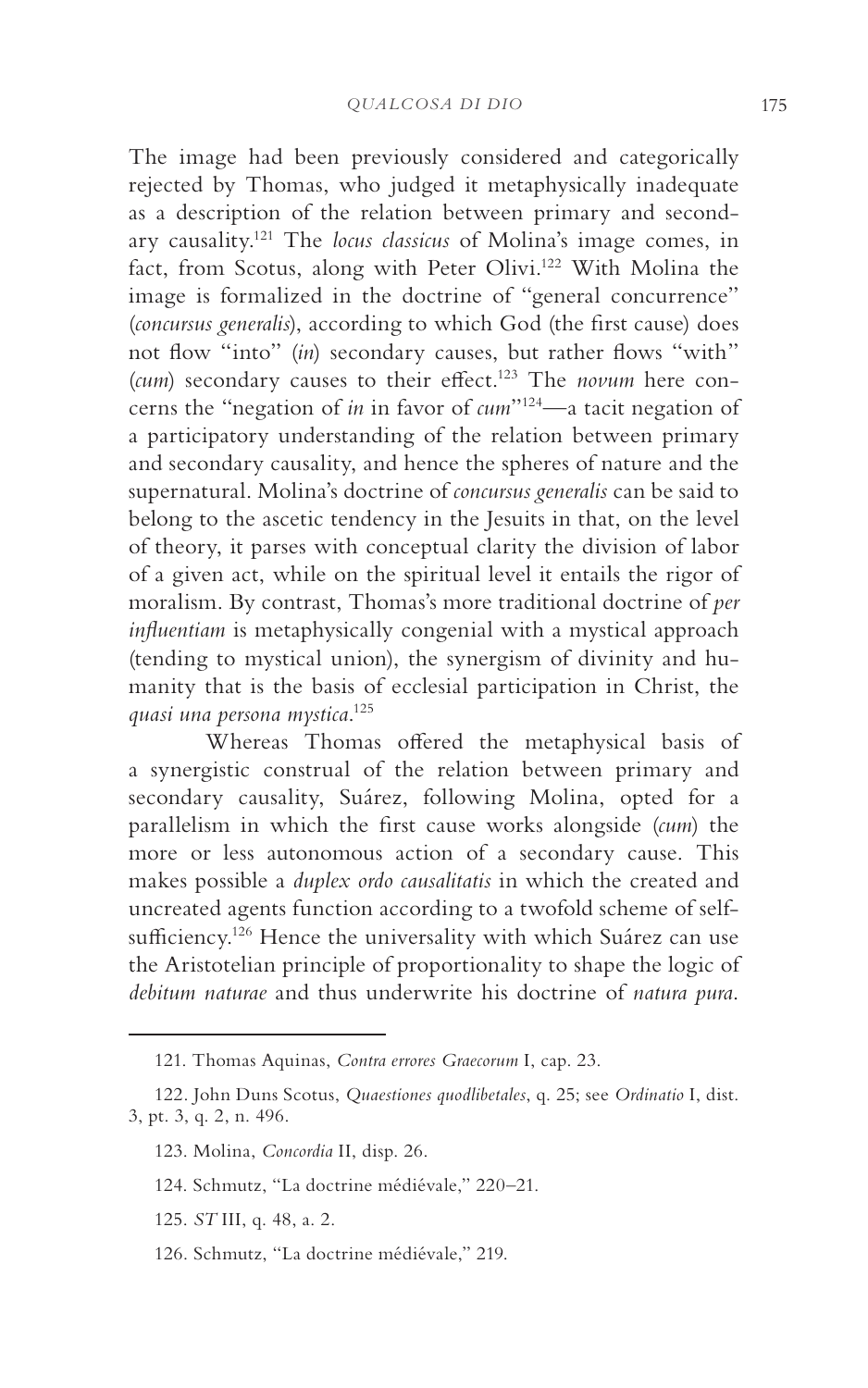As Schmutz argues, "The autonomy bestowed on the secondary cause and the efficacy of the order of secondary causality is what allows us to think of a natural appetite as efficacious and selfsufficient within its own order."127 In this regard, the *duplex ordo causalitatis* involves a clear and acknowledged break with Thomas and a mystical metaphysics in favor of an ascetic and systematic scheme of causality Suárez himself attributes to Scotus.<sup>128</sup> In this light, the shift to *natura pura* is at once, and interiorly, a move away from a participatory metaphysical vision and a move toward an "instructional-ascetic" vision of the spiritual life. At its heart, according to de Lubac, the shift involves a misunderstanding of the nature of reality, because it "misconstrue[s] participating being as if it was univocal to Being."129

# CONCLUSION: TOWARD THE CHRISTOLOGICAL CENTER

Granted that *desiderium naturale visionis Dei* is awakened or "elicited" by knowledge of God, the question is the following: Is this awakening of desire for God by God's self-revelation grounded in an originary "call," an "innate" desire of the spiritual creature? Or does it arrive wholly as an experience of pure and radical disjunction? The question concerns whether there is a "constitutive call," an "innate" élan to God. Does the natural elicited desire of the human being who has encountered God's self-revelation "correspond to an *underlying innate appetite* for the vision of God?"130

It is worth listening again to Feingold's warning concerning the difficulty of the question posed in terms of *either* "innate" *or* "elicited" desire: "St. Thomas's texts on the natural desire to see God . . . do not directly either affirm or deny the existence of an underlying innate appetite."131 St. Thomas never

131. Ibid., 399; see 406–07.

<sup>127.</sup> Ibid.

<sup>128.</sup> Suárez, *De gratia*, cap. 35.

<sup>129.</sup> De Lubac, *Spirito e libertà*, 259 [*Esprit et liberté*, 186; *Surnaturel*, 485].

<sup>130.</sup> Feingold, *The Natural Desire to See God*, xxv.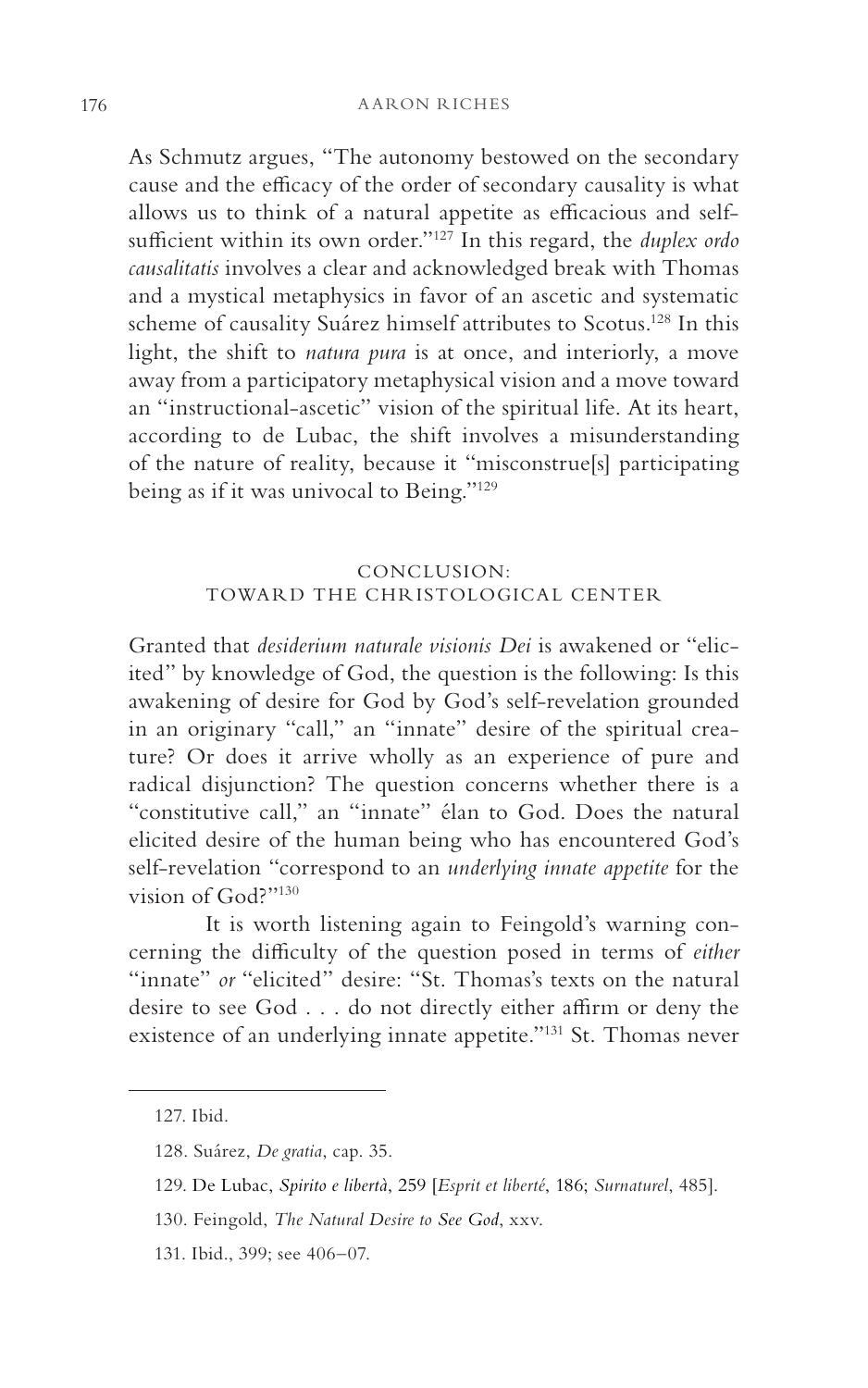literally denies or affirms the existence of an "innate appetite" for the vision of God, for the simple reason that the term "innate appetite" does not belong to his terminology. However, "in a very large number of texts St. Thomas effectively denies this notion."132 In many texts Thomas "effectively denies" an innate desire for vision, but never *directly*. Even so, in one text he clearly and directly affirms an innate desire of nature for vision: "Even though by his nature man is inclined [*inclinetur*] to his ultimate end [*visio Dei*], he cannot reach it by nature but only by grace, and this owing to the loftiness of that end."133 Feingold cites this text from *In Boethius de Trinitate* once in a footnote, lightly dismissing it as if Thomas were "simply affirming a natural inclination for beatitude in general."134 But if this is the case, why does he write of the impossibility of achieving this beatitude without the gift of grace? It is clear that Thomas is not at all writing of "beatitude in general" but of *visio Dei* specifically. To this objection Feingold responds, "However, there are very many texts which effectively deny the existence of an innate appetite for the vision of God."135 On the one hand, Thomas directly affirms an "inclination" of human nature to supernatural vision, while, on the other hand (as Feingold demonstrates), elsewhere he seems to deny effectively this "inclination." There is a definite tension in the text of the master. The question now becomes, given the *aporiae* that generate this tension, how can it be met adequately?

Feingold's approach to this tension is exemplary of the method of commentarial Thomism. His aim is to affirm the ascetic clarity of the idea of the "Thomist system," even if this means reducing components of the textual evidence. In other words, he is prepared to sacrifice the text itself in the name of the abstract system. But from the totality of the text it does not follow that Thomas has foreclosed *tout court* the "existence of an innate appetite for the vision of God." The classical interpretation of Feingold and the commentarial tradition is satisfying for its

135. Ibid.

<sup>132.</sup> Feingold, *The Natural Desire to See God*, 637.

<sup>133.</sup> Aquinas, *In Boethius de Trinitate*, q. 6, a. 4, ad 5. The importance of this text should not be downplayed; it is distinguished as one of the only texts of Thomas we possess in his own handwriting.

<sup>134.</sup> Feingold, *The Natural Desire to See God*, 399n6.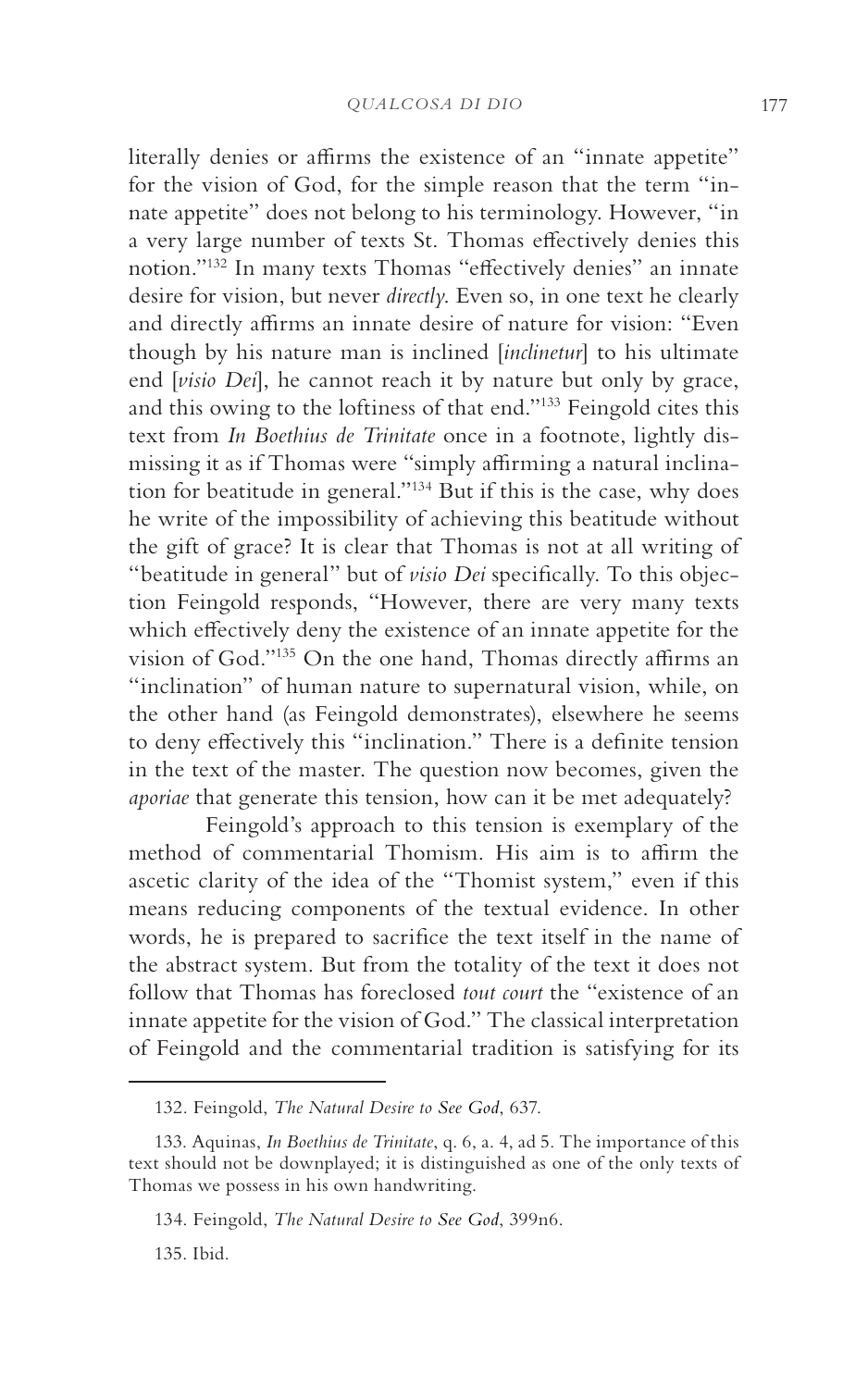elegant clarity, but it has interpreted away the concrete perplexity of the text. As an overarching system, a tidy schematization of "innate" and "elicited" desire may prove pleasing, since it resolves unsynthesizable internal tensions of the linguistic variations of the text. But as a faithful interpretation of that text, as an encounter of the mind with the reality of a written word, the system fails. A mystical interpreter will, by contrast, be readier to let the paradoxes and tensions speak: this desire is not a dumb "innate inclination," and yet it is not "an inclination of nature." In this light, the textual *aporia* regarding this desire of nature is a true sign of the human being's vertigo in the face of the mystery of being (*si comprehendis non est Deus*).

In this light, it is significant that Feingold's central criticism of de Lubac is that his "paradoxical" approach is confusing and "contradictory."136 Feingold's strategy seeks to "avoid the paradox," to the point of ignoring de Lubac's insistence that "paradox" itself lies at the heart of the truth of the world, the desire of human nature, and the relation between grace and nature.

For de Lubac, the logic of paradox (of both created spirit and ecclesial doctrine) converges on the christological fact. The human being is a living paradox because "the Incarnation is the supreme Paradox: Παρἀδοξος παρἀδοξων."137 For de Lubac, as for the Fathers of the christological councils, Jesus Christ is *the* paradox: in the perfect *unio* of his person lies the *communio* of created and uncreated difference. In the Incarnate Son, as the tradition holds, the "distinction" (*inconfuse*, *immutabiliter*) between the divine and the human is actual within the more fundamental "oneness" (*indivise*, *inseparabiliter*) of his being. Distinction is perfected within the greater *communio* that establishes it, and not otherwise.138 As de Lubac holds, it is union and not separation that differentiates (*l'union différencie*).139

The tension of the paradox of Christology, however, is not ultimately rooted in the doctrine of the "hypostatic union"

<sup>136.</sup> Ibid., 321, 403.

<sup>137.</sup> Henri de Lubac, *Paradoxes* (Paris: Éditions du Cerf, 1999), 8.

<sup>138.</sup> Cyril of Alexandria, *Epistulae* 45 and 46 (PG 77.228d–245d).

<sup>139.</sup> Henri de Lubac, *Catholicisme: Les aspects sociaux du dogme* (Paris: Éditions du Cerf, 2010), 257.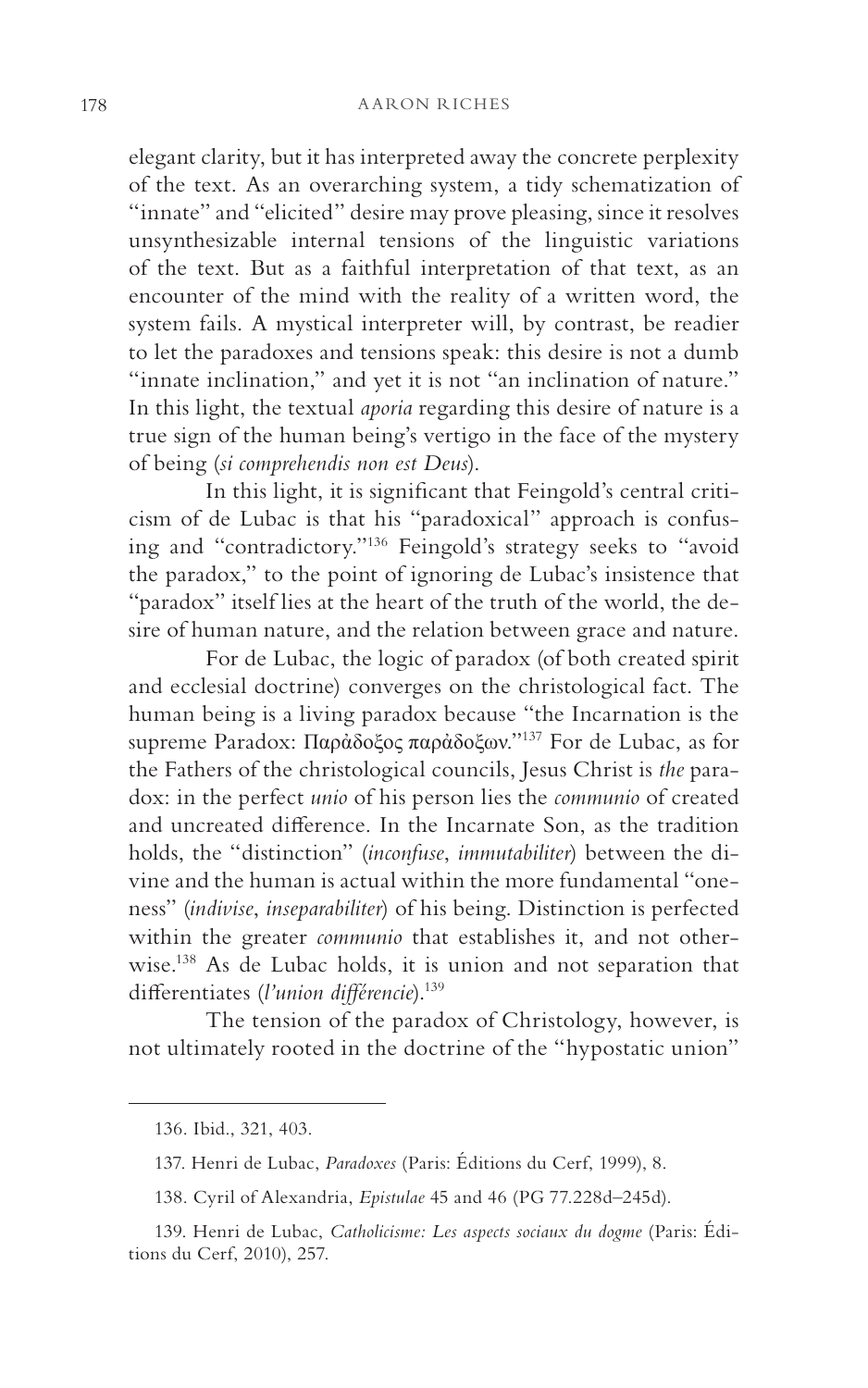abstractly conceived; rather, both are rooted in the apostolic proclamation of "Christ crucified" (1 Cor 1:23, 2:2; Acts 2:36). The Cross is the "crux" of the paradoxical relation between difference and unity. As the Council of Constantinople clarified the "subject" of Chalcedonian unity: "He who was crucified in the flesh, our Lord Jesus Christ, is true God, Lord of glory, and one of the Holy Trinity."140 This means that the proportion and dynamic of the christological paradox concerns concretely the *sacrum commercium* of the Cross. The *differentiating* union of human nature with God is perfected within the *maior dissimilitudo* manifested in the utter fragility of human nature. This nature, powerless to achieve divinity and wholly incompatible with divine power, is, nevertheless, "one" with the person of the Word.141 In Jesus the fragility of human nature becomes its power, supremely so in his death, where the broken limit of human finitude takes on the form of the last word: man is not made to cling to himself; he is made to give himself and receive everything as God's gift. Only because the unity between God and human nature is maintained *through* death can the crucifixion become the sign of the total supernatural preeminence of grace: *Deus semper maior*. In other words, the crucifixion is the sign of salvation precisely because it is the concrete sign of paradox (*signum contradicetur*) where the unity of the God-man is brought to the breaking point—but does not break. On the Cross, the most radical discontinuity between nature and grace nevertheless remains "one" for the sake of the sheer gratuity of redemption, the fulfillment of the *desiderium naturale visionis Dei* in the face of sin. This paradox is the very identity of Jesus Christ. As St. Paul writes, "For the love of Christ astonishes us, because we are convinced that one has died for all; therefore all have died. And he died for all that those who live might live no longer for themselves but for him who for their sake died and was raised" (2 Cor 5:14–15).

If the paradox of the Cross is truly the *sacrum commercium* where difference is perfected in Christ's unity, then it is not only "the identity of the one Lord Christ" who hangs on the Cross, but also the perfection of the human vocation hangs in the divine

<sup>140.</sup> *Anathematismi adversus "Tria Capitula*,*"* anathema 10.

<sup>141.</sup> *ST* III, q. 50, a. 2.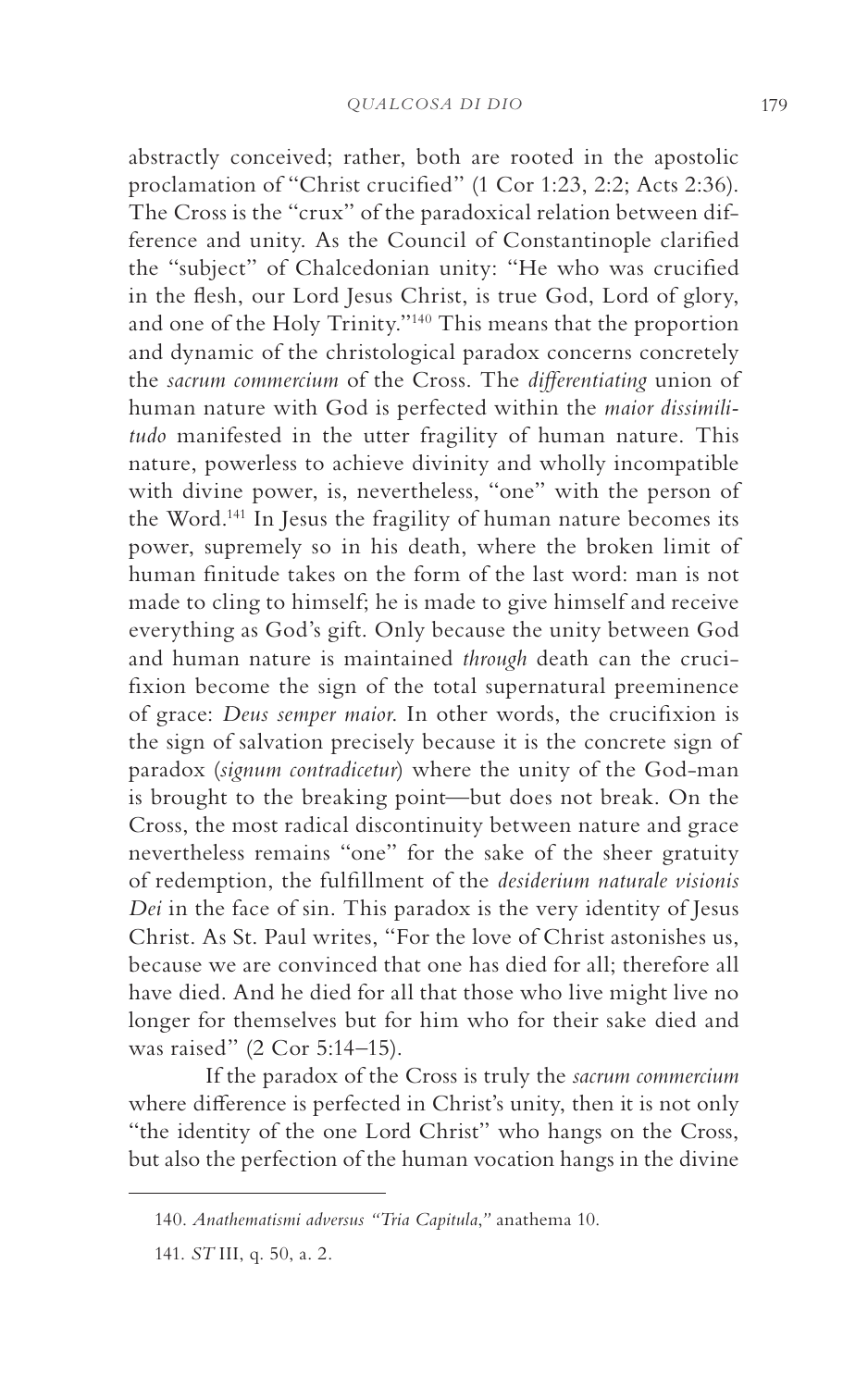unity that does not break on the Cross. Hence in the first century St. Ignatius of Antioch could describe his martyrdom as a birth into the perfection of humanity given in the Crucified:

It is better for me to die in Christ Jesus than to be king over the ends of the earth. I seek him who died for our sake, I desire him who rose for us.

The pains of birth are upon me. . . . Allow me to receive the pure light: when I have reached it I shall become a man [ἄνθρωπος]. Allow me to follow the example of the Passion of my God.142

What does this mean for the practice of Christian theology? For de Lubac, the christological paradox entails that the Church's doctrine will be constituted by "a comprehensive assembly of opposing aspects," which signify the full depth of the mystery of truth to the degree that "they are mutually supported like flying buttresses [*arc-boutant*], each one braced against the other in the most extreme degrees of tension."143 The image of the *arc-boutant* as the soul of orthodoxy suggests the polyphony of the synthesis of theology at the service of the one objective truth. By contrast, "heresy," for de Lubac, is most often marked by forcing a "choice" between "two truths of the faith, . . . where one of the two is chosen to the exclusion of the other," an action that finally compromises the unity of truth.144

In making this proposal concerning the nature of orthodoxy, de Lubac had recourse to "a series of classical examples . . . in the great trinitarian and christological heresies."145 The christological dualism of Nestorius is crucial and illustrative. Nestorius was particularly driven by a rigorous search for "logical exactitude" and "rational precision."146 Concerned to protect the distinction between divinity and humanity in order to safeguard God's transcendence, Nestorius's program was driven

<sup>142.</sup> Ignatius of Antioch, "Letter to the Romans," 6.

<sup>143.</sup> De Lubac, *Catholicisme*, 250.

<sup>144.</sup> De Lubac, "Le mystère du surnaturel," 115.

<sup>145.</sup> Ibid.

<sup>146.</sup> John McGuckin, *Saint Cyril of Alexandria and the Christological Controversy* (Crestwood, NY: Saint Vladimir's Seminary Press, 2004), 131.